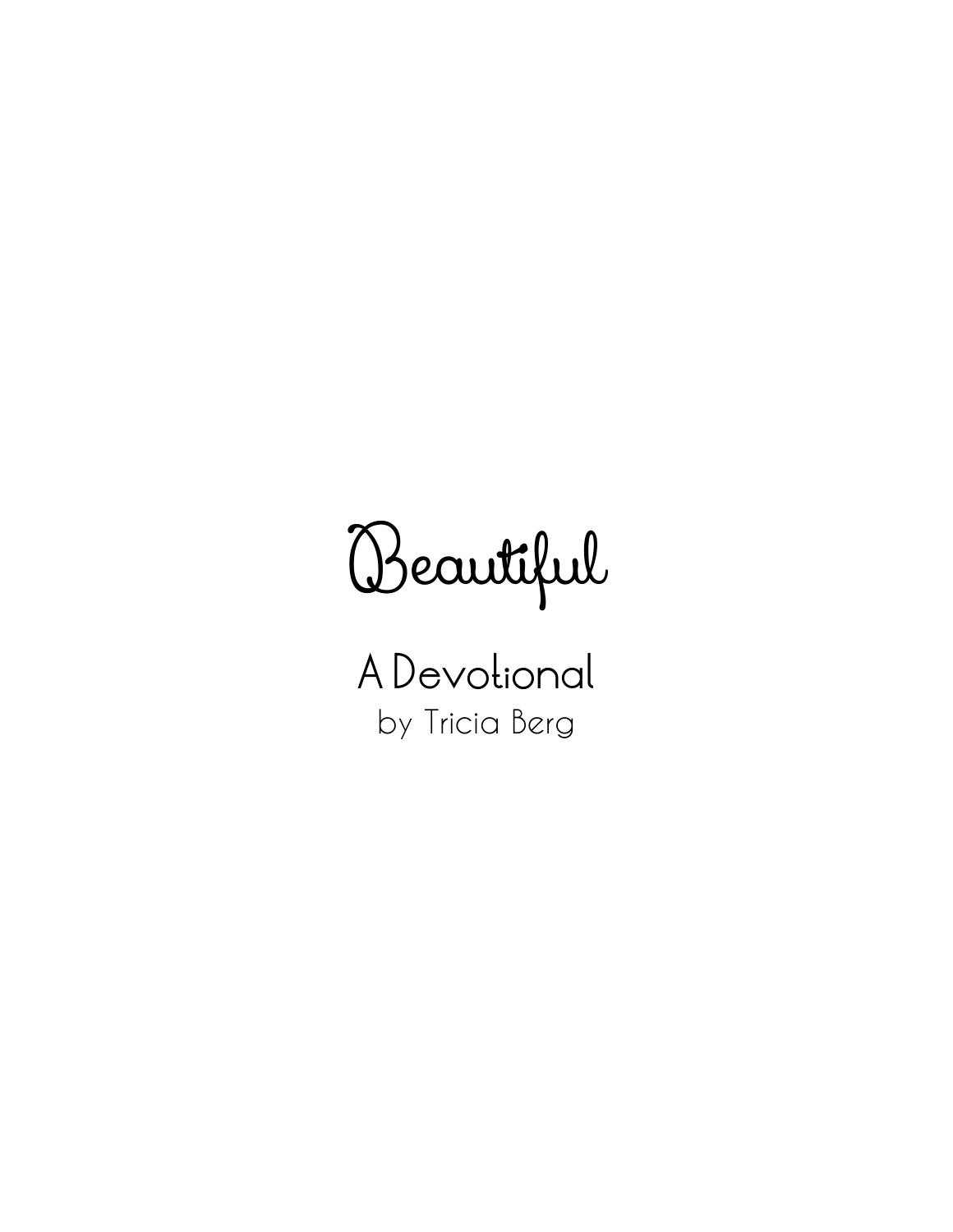H e has made everything beautiful in its time. He has also set eternity in the human heart; yet no one can fathom what God has done from beginning to end. Ecclesiastes 3:11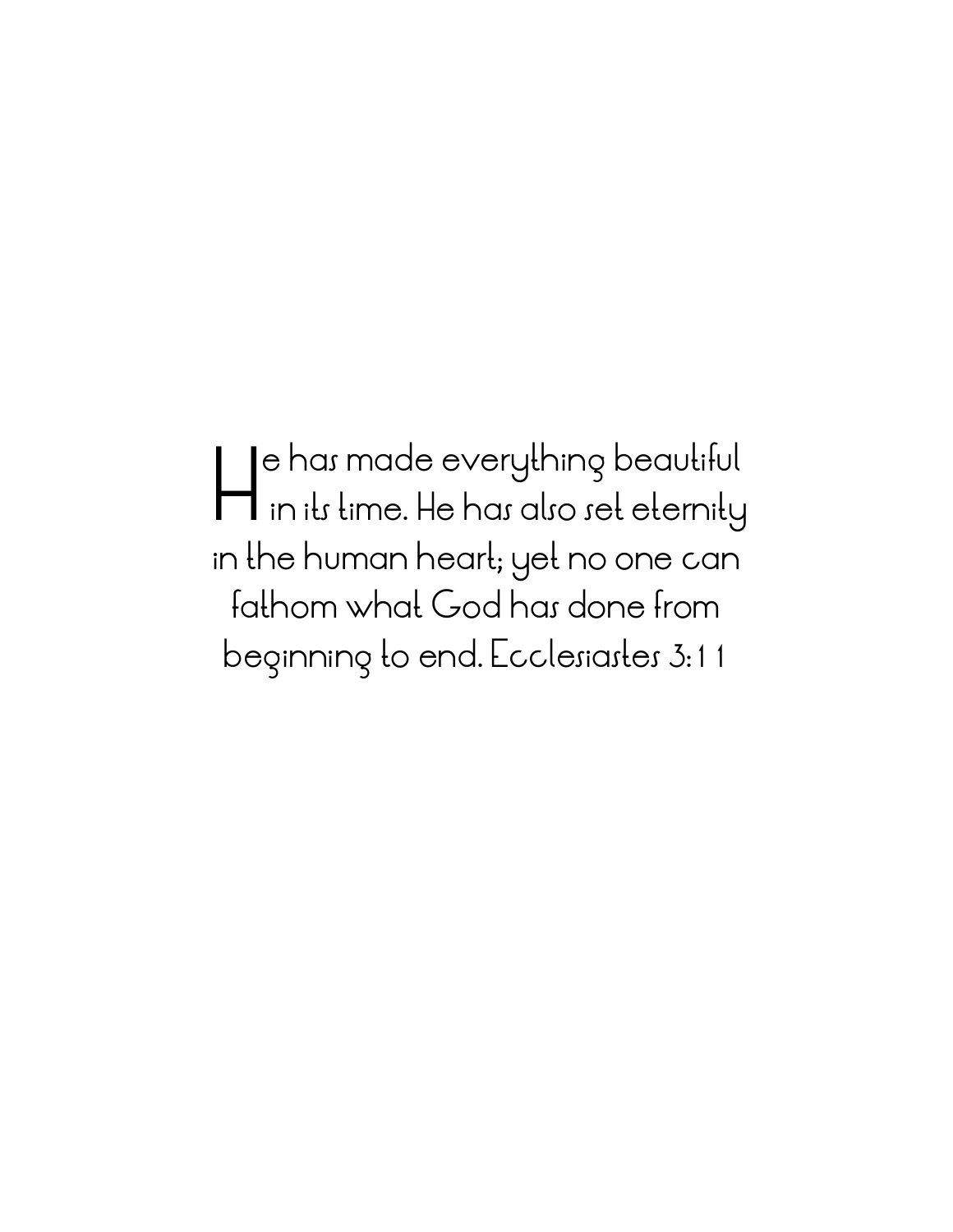|                                                                                                                  | 3              |
|------------------------------------------------------------------------------------------------------------------|----------------|
|                                                                                                                  | 4              |
|                                                                                                                  | 5              |
| From where does our strength come? $\ldots \ldots \ldots \ldots \ldots \ldots \ldots \ldots \ldots \ldots$       | 6              |
| What about the opposition? $\ldots \ldots \ldots \ldots \ldots \ldots \ldots \ldots \ldots \ldots \ldots \ldots$ | $\overline{z}$ |
|                                                                                                                  | 8              |
|                                                                                                                  | 9              |
|                                                                                                                  | IO             |
|                                                                                                                  |                |
|                                                                                                                  |                |
|                                                                                                                  |                |
|                                                                                                                  |                |
|                                                                                                                  | 16             |
|                                                                                                                  | $\frac{17}{2}$ |
|                                                                                                                  |                |
|                                                                                                                  |                |
|                                                                                                                  |                |
|                                                                                                                  |                |
|                                                                                                                  |                |
|                                                                                                                  |                |
|                                                                                                                  |                |
|                                                                                                                  |                |
|                                                                                                                  |                |
|                                                                                                                  |                |
|                                                                                                                  |                |
| What does it mean when we call God our Father? 30                                                                |                |
|                                                                                                                  |                |
|                                                                                                                  |                |
|                                                                                                                  |                |
|                                                                                                                  |                |
|                                                                                                                  | 36             |
|                                                                                                                  |                |
|                                                                                                                  |                |
|                                                                                                                  |                |
| How can we be sure there is only one God? 40                                                                     |                |
|                                                                                                                  |                |
|                                                                                                                  |                |
|                                                                                                                  |                |
|                                                                                                                  |                |
|                                                                                                                  |                |
|                                                                                                                  |                |
|                                                                                                                  |                |
|                                                                                                                  |                |
|                                                                                                                  |                |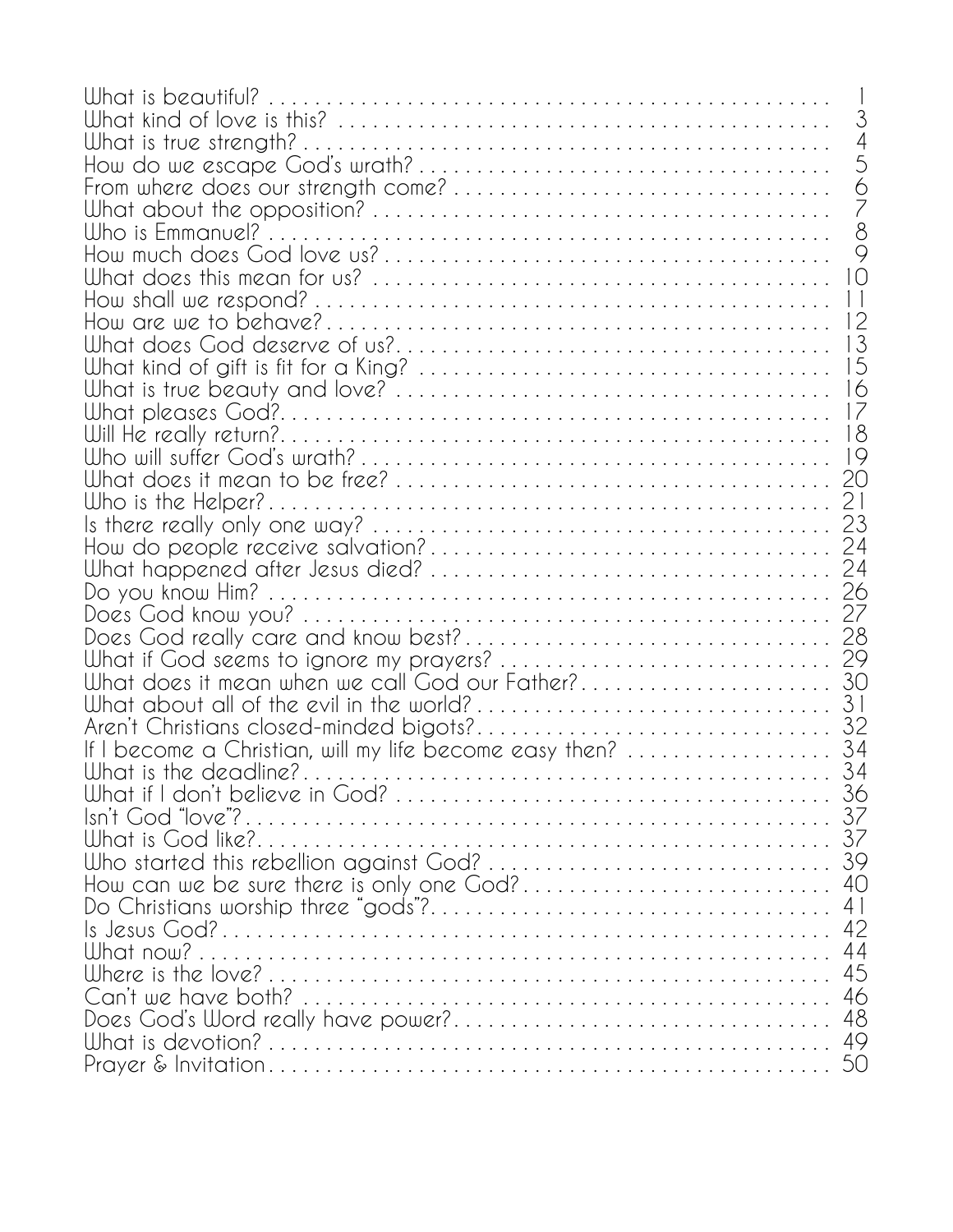### What is beautiful?

We usually think of outward appearance when we think of beauty, but to God, beauty is internal. He values a humble spirit inside—loving, unselfish, obedient. But He gave us free will, and the first people, Adam and Eve, used that gift to disobey God. Ever since, we have been under the curse of the sinful nature passed down through all generations, rebelling against Him. God made us for His pleasure, but we are separated from Him by our sin. He is holy and nothing unholy and impure will be tolerated in His presence, but He made a way for us to be purified and "right" with Him. He loves us so much that He sent His one and only begotten Son to live a perfect, sinless life and sacrifice Himself for us. Jesus took our punishment to save us. It's hard for us to understand, but His blood washes us clean. **(REV. 21:27, EPH. 1:7-14)**

"FOR GOD SO LOVED THE WORLD, THAT HE GAVE HIS ONLY SON, THAT WHOEVER BELIEVES IN HIM SHOULD NOT **PERISH BUT HAVE ETERNAL LIFE. FOR GOD DID NOT SEND HIS SON INTO THE WORLD TO CONDEMN THE WORLD, BUT IN ORDER THAT THE WORLD MIGHT BE SAVED THROUGH HIM. WHOEVER BELIEVES IN HIM IS NOT CONDEMNED, BUT WHOEVER DOES NOT BELIEVE IS CONDEMNED ALREADY, BECAUSE HE HAS NOT BELIEVED IN THE NAME OF THE ONLY SON OF GOD." JOHN 3:16-18**

To God and those of us spared what we deserved, what He did was beautiful, even though Jesus was nearly unrecognizable as a human being. He was disrespected, hit, spit on, pushed and shoved, His beard pulled, mocked, humiliated, punctured with thorns that were deliberately pounded into His head, and then whipped mercilessly–His back no doubt utterly laid wide open. He was then made to carry His own cross on His bloody back, but was unable to continue, having already suffered so much abuse. As if that were not enough injustice against Him, the most gruesome part of the punishment for OUR sins was yet to come. Nailed to the cross and hanging there, He was barely able to breathe–His tongue stuck to the roof of His mouth and His bones were out of joint. He was tortured to death in front of those who loved Him. The excruciating pain of crucifixion was made even worse by the wounds He had already received, but He endured it all for us, as prophesied in the Old Testament.

**BUT I AM A WORM AND NOT A MAN, SCORNED BY MANKIND AND DESPISED BY THE PEOPLE. ALL WHO SEE ME** MOCK ME: THEY MAKE MOUTHS AT ME: THEY WAG THEIR HEADS: "HE TRUSTS IN THE LORD: LET HIM DELIVER HIM: **LET HIM RESCUE HIM, FOR HE DELIGHTS IN HIM!" ...MANY BULLS ENCOMPASS ME; STRONG BULLS OF BASHAN SURROUND ME; THEY OPEN WIDE THEIR MOUTHS AT ME, LIKE A RAVENING AND ROARING LION. I AM POURED OUT LIKE WATER, AND ALL MY BONES ARE OUT OF JOINT; MY HEART IS LIKE WAX; IT IS MELTED WITHIN MY BREAST; MY STRENGTH IS DRIED UP LIKE A POTSHERD, AND MY TONGUE STICKS TO MY JAWS; YOU LAY ME IN THE DUST OF DEATH. FOR DOGS ENCOMPASS ME; A COMPANY OF EVILDOERS ENCIRCLES ME; THEY HAVE**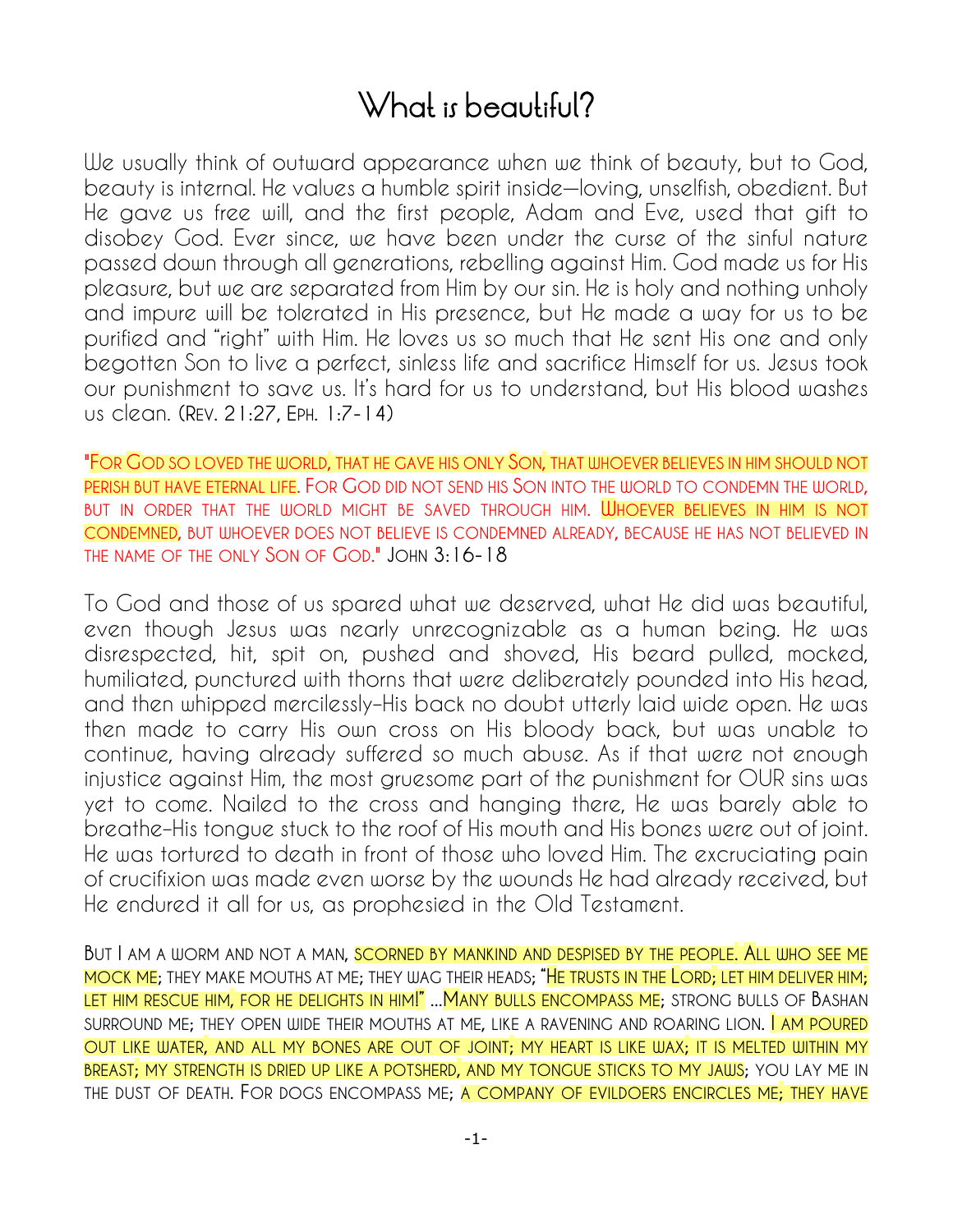PIERCED MY HANDS AND FEET- CAN COUNT ALL MY BONES-THEY STARE AND GLOAT OVER ME; THEY DIVIDE **MY GARMENTS AMONG THEM, AND FOR MY CLOTHING THEY CAST LOTS. PSALM 22:6-8, 12-18 I GAVE MY BACK TO THOSE WHO STRIKE, AND MY CHEEKS TO THOSE WHO PULL OUT THE BEARD; I HID NOT MY FACE FROM DISGRACE AND SPITTING. BUT THE LORD GOD HELPS ME; THEREFORE I HAVE NOT BEEN DISGRACED; THEREFORE I HAVE SET MY FACE LIKE FLINT, AND I KNOW THAT I SHALL NOT BE PUT TO SHAME. ISAIAH 50:6-7**

**LOOK, MY SERVANT WILL SUCCEED! HE WILL BE ELEVATED, LIFTED HIGH, AND GREATLY EXALTED—AS MANY WERE ASTONISHED AT THE SIGHT OF YOU—HE WAS SO DISFIGURED HE NO LONGER LOOKED LIKE A MAN; HIS FORM WAS SO MARRED HE NO LONGER LOOKED HUMAN—SO NOW HE WILL STARTLE MANY NATIONS. KINGS WILL BE SHOCKED BY HIS EXALTATION, FOR THEY WILL WITNESS SOMETHING UNANNOUNCED TO THEM, AND THEY WILL UNDERSTAND SOMETHING THEY HAD NOT HEARD ABOUT. ISAIAH 52:13-15**

**WHO HAS BELIEVED WHAT HE HAS HEARD FROM US? AND TO WHOM HAS THE ARM OF THE LORD BEEN REVEALED? FOR HE GREW UP BEFORE HIM LIKE A YOUNG PLANT, AND LIKE A ROOT OUT OF DRY GROUND; HE HAD NO FORM OR MAJESTY THAT WE SHOULD LOOK AT HIM, AND NO BEAUTY THAT WE SHOULD DESIRE HIM. HE WAS DESPISED AND REJECTED BY MEN; A MAN OF SORROWS, AND ACQUAINTED WITH GRIEF; AND AS ONE FROM WHOM MEN HIDE THEIR FACES HE WAS DESPISED, AND WE ESTEEMED HIM NOT. SURELY HE HAS BORNE OUR** GRIEFS AND CARRIED OUR SORROWS; YET WE ESTEEMED HIM STRICKEN, SMITTEN BY GOD, AND AFFLICTED. BUT **HE WAS PIERCED FOR OUR TRANSGRESSIONS; HE WAS CRUSHED FOR OUR INIQUITIES; UPON HIM WAS THE CHASTISEMENT THAT BROUGHT US PEACE, AND WITH HIS WOUNDS WE ARE HEALED. ISAIAH 53:1-5**

**ALL WE LIKE SHEEP HAVE GONE ASTRAY; WE HAVE TURNED—EVERY ONE—TO HIS OWN WAY; AND THE LORD HAS LAID ON HIM THE INIQUITY OF US ALL. HE WAS OPPRESSED, AND HE WAS AFFLICTED, YET HE OPENED NOT HIS MOUTH; LIKE A LAMB THAT IS LED TO THE SLAUGHTER, AND LIKE A SHEEP THAT BEFORE ITS SHEARERS IS SILENT, SO HE OPENED NOT HIS MOUTH. BY OPPRESSION AND JUDGMENT HE WAS TAKEN AWAY; AND AS FOR HIS GENERATION, WHO CONSIDERED THAT HE WAS CUT OFF OUT OF THE LAND OF THE LIVING, STRICKEN FOR THE TRANSGRESSION OF MY PEOPLE? AND THEY MADE HIS GRAVE WITH THE WICKED AND WITH A RICH MAN IN HIS** DEATH, ALTHOUGH HE HAD DONE NO VIOLENCE, AND THERE WAS NO DECEIT IN HIS MOUTH. YET IT WAS THE WILL **OF THE LORD TO CRUSH HIM; HE HAS PUT HIM TO GRIEF; WHEN HIS SOUL MAKES AN OFFERING FOR GUILT, HE SHALL SEE HIS OFFSPRING; HE SHALL PROLONG HIS DAYS; THE WILL OF THE LORD SHALL PROSPER IN HIS HAND. OUT OF THE ANGUISH OF HIS SOUL HE SHALL SEE AND BE SATISFIED; BY HIS KNOWLEDGE SHALL THE RIGHTEOUS ONE, MY SERVANT, MAKE MANY TO BE ACCOUNTED RIGHTEOUS, AND HE SHALL BEAR THEIR INIQUITIES. THEREFORE I WILL DIVIDE HIM A PORTION WITH THE MANY, AND HE SHALL DIVIDE THE SPOIL WITH THE STRONG,** BECAUSE HE POURED OUT HIS SOUL TO DEATH AND WAS NUMBERED WITH THE SINNERS; YET HE BORE THE SIN **OF MANY, AND MAKES INTERCESSION FOR THE SINNERS. ISAIAH 53***:***6-12**

He was despised for telling the truth, rejected and falsely accused by those He came to save, abandoned by those closest to Him, scorned by His own creation, surrounded by and at the "mercy" of vicious enemies, and made the object of intense hatred by a frenzied mob of His own people. Ironically, the people chose to have Pilate release a criminal whose name, Barabbas, means "Son of Father" instead of the true Son of Father God. All of these Old Testament prophecies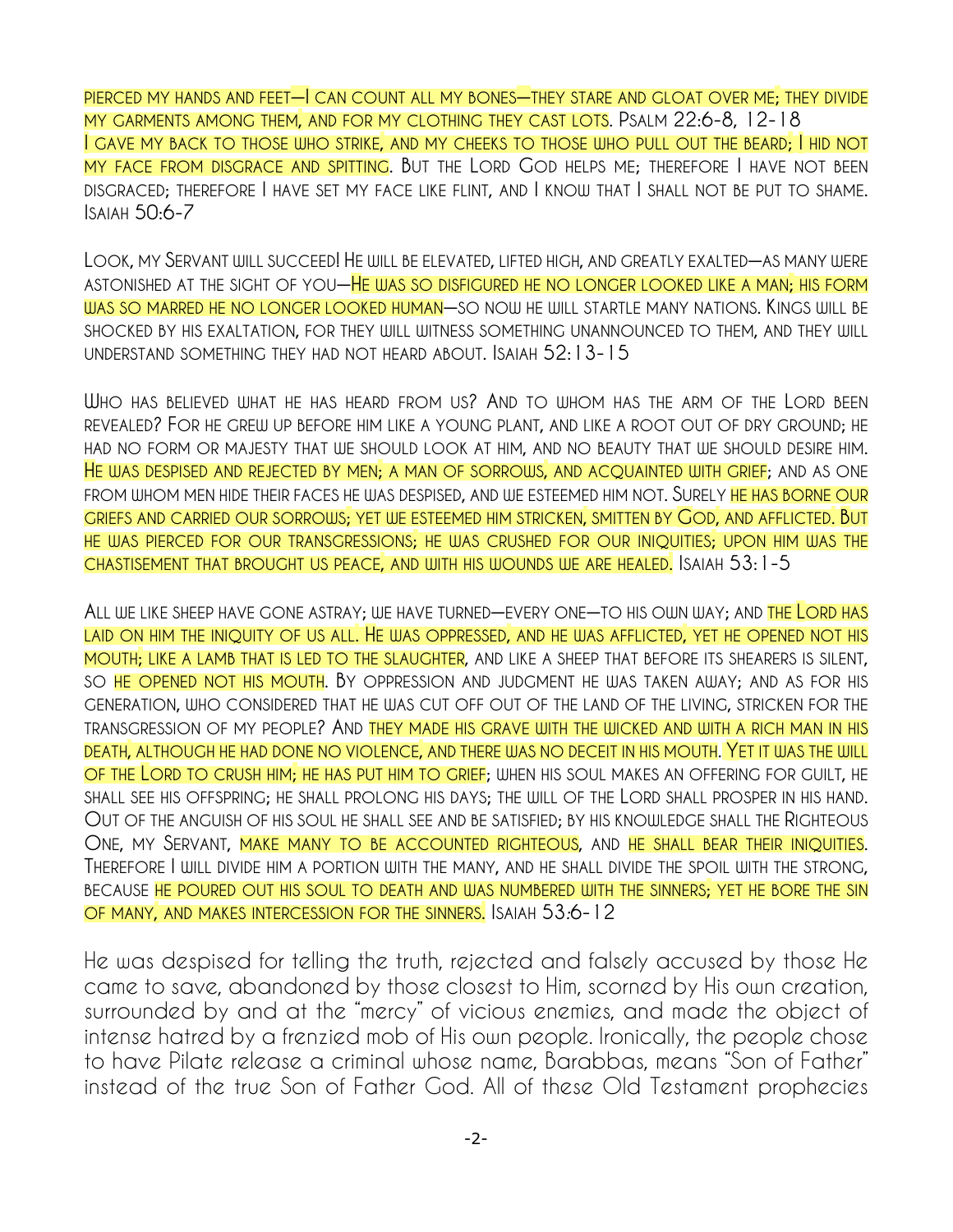were perfectly fulfilled by Jesus in the New Testament (and more): **THEN THOSE WHO HAD SEIZED JESUS LED HIM TO CAIAPHAS THE HIGH PRIEST, WHERE THE SCRIBES AND THE ELDERS HAD GATHERED. ...THEN THEY SPIT IN HIS FACE AND STRUCK HIM. AND SOME SLAPPED HIM, SAYING, "PROPHESY TO US, YOU CHRIST! WHO IS IT THAT STRUCK YOU?" MATTHEW 26:57, 67-68**

**THE CHIEF PRIESTS AND THE SCRIBES STOOD BY, VEHEMENTLY ACCUSING HIM. AND HEROD WITH HIS SOLDIERS TREATED HIM WITH CONTEMPT AND MOCKED HIM. THEN, ARRAYING HIM IN SPLENDID CLOTHING, HE SENT HIM BACK TO PILATE. LUKE 23:10-11 WHEN THE CHIEF PRIESTS AND THE OFFICERS SAW HIM, THEY CRIED OUT, "CRUCIFY HIM, CRUCIFY HIM!" PILATE SAID TO THEM, "TAKE HIM YOURSELVES AND CRUCIFY HIM, FOR I FIND NO GUILT IN HIM." JOHN 19:6**

**THEN PILATE RELEASED FOR THEM BARABBAS, AND HAVING SCOURGED JESUS, DELIVERED HIM TO BE CRUCIFIED. THEN THE SOLDIERS OF THE GOVERNOR TOOK JESUS INTO THE GOVERNOR'S HEADQUARTERS, AND THEY GATHERED THE WHOLE BATTALION BEFORE HIM. AND THEY STRIPPED HIM AND PUT A SCARLET ROBE ON HIM, AND TWISTING TOGETHER A CROWN OF THORNS, THEY PUT IT ON HIS HEAD AND PUT A REED IN HIS RIGHT HAND. AND** KNEELING BEFORE HIM, THEY MOCKED HIM, SAYING, "HAIL, KING OF THE JEWS!" AND THEY SPIT ON HIM AND **TOOK THE REED AND STRUCK HIM ON THE HEAD. AND WHEN THEY HAD MOCKED HIM, THEY STRIPPED HIM OF THE ROBE AND PUT HIS OWN CLOTHES ON HIM AND LED HIM AWAY TO CRUCIFY HIM. MATTHEW 27:26-31**

**THERE WERE ALSO MANY WOMEN THERE, LOOKING ON FROM A DISTANCE, WHO HAD FOLLOWED JESUS FROM GALILEE, MINISTERING TO HIM, AMONG WHOM WERE MARY MAGDALENE AND MARY THE MOTHER OF JAMES AND JOSEPH AND THE MOTHER OF THE SONS OF ZEBEDEE. MATTHEW 27:55-56 ...BUT STANDING BY THE** CROSS OF JESUS WERE HIS MOTHER AND HIS MOTHER'S SISTER, MARY THE WIFE OF CLOPAS, AND MARY **MAGDALENE. WHEN JESUS SAW HIS MOTHER AND THE DISCIPLE WHOM HE LOVED STANDING NEARBY, HE SAID TO HIS MOTHER, "WOMAN, BEHOLD, YOUR SON!" THEN HE SAID TO THE DISCIPLE, "BEHOLD, YOUR MOTHER!" AND FROM THAT HOUR THE DISCIPLE TOOK HER TO HIS OWN HOME. JOHN 19:25-27**

### What kind of love is this?

Jesus' ordeal actually began in the Garden of Gethsemane. Because He is both God and man, He knew in vivid detail what was about to happen to His very human body before it happened. Gethsemane means "oil press." Jesus suffered so much anguish there from the pressure of knowing what was to come that His sweat was as drops of blood, just as an olive would have the oil pressed out. Despite His request that His disciples remain awake with Him through His ordeal, they repeatedly fell asleep. They had no idea how momentous the time was, or that tomorrow would be nothing at all like yesterday.

**"BUT I TELL YOU THAT ELIJAH HAS ALREADY COME, AND THEY DID NOT RECOGNIZE HIM, BUT DID TO HIM WHATEVER THEY PLEASED. SO ALSO THE SON OF MAN WILL CERTAINLY SUFFER AT THEIR HANDS." MATTHEW 17:12 AND HE STRICTLY CHARGED AND COMMANDED THEM TO TELL THIS TO NO ONE, SAYING, "THE SON OF MAN MUST SUFFER MANY THINGS AND BE REJECTED BY THE ELDERS AND CHIEF PRIESTS AND SCRIBES, AND BE**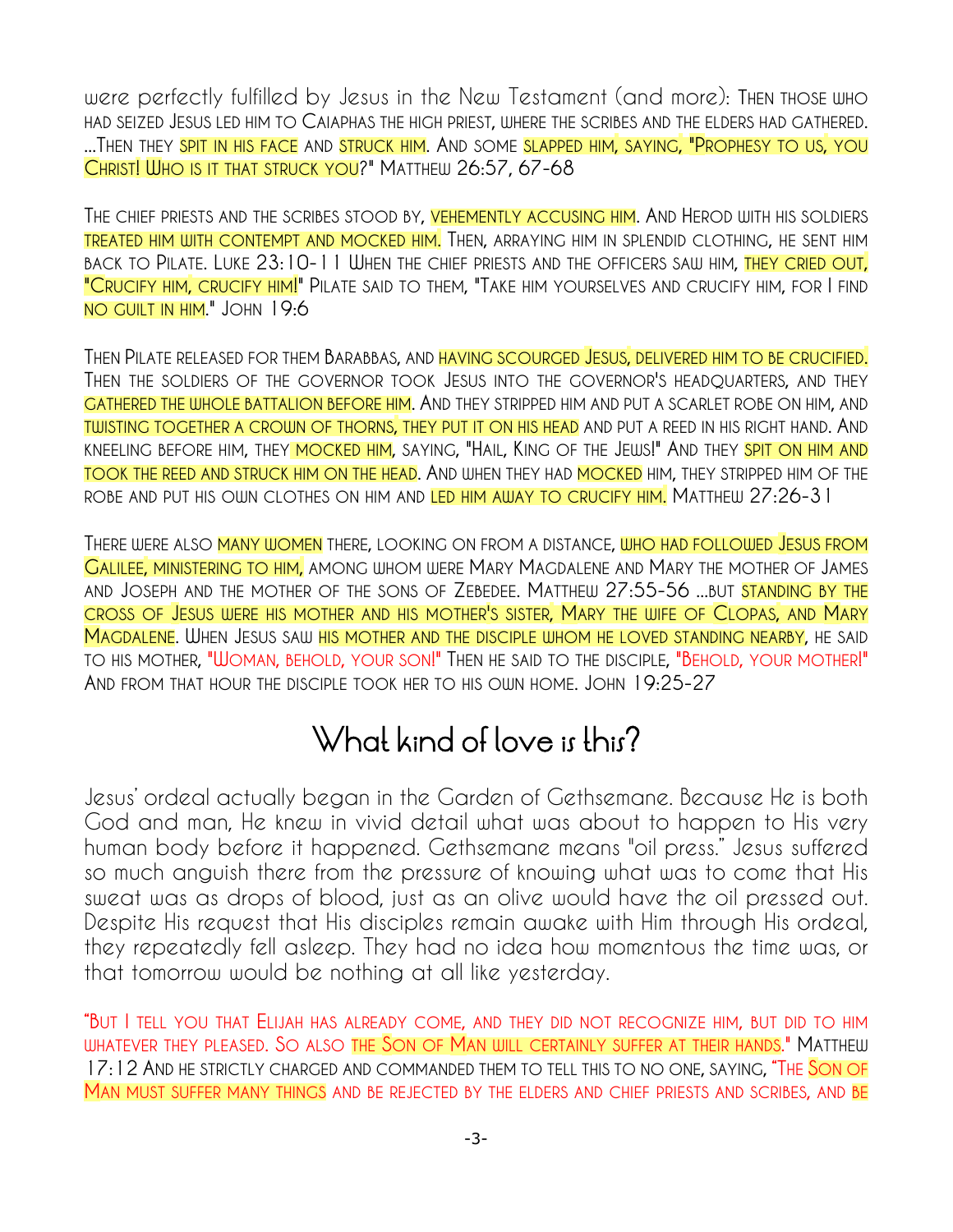**KILLED, AND ON THE THIRD DAY BE RAISED." LUKE 9:21-22 THEN JESUS SAID TO THEM, "YOU WILL ALL FALL AWAY BECAUSE OF ME THIS NIGHT, FOR IT IS WRITTEN, 'I WILL STRIKE DOWN THE SHEPHERD, AND THE SHEEP OF THE FLOCK SHALL BE SCATTERED.'" MATTHEW 26:31**

**THEN JESUS CAME WITH THEM TO A PLACE CALLED GETHSEMANE, AND HE TOLD THE DISCIPLES, "SIT HERE WHILE I GO OVER THERE AND PRAY." TAKING ALONG PETER AND THE TWO SONS OF ZEBEDEE, HE BEGAN TO BE** SORROWFUL AND DEEPLY DISTRESSED. THEN HE SAID TO THEM, "MY SOUL IS SWALLOWED UP IN SORROW-TO THE POINT OF DEATH. REMAIN HERE AND STAY AWAKE WITH ME." GOING A LITTLE FARTHER, HE FELL FACEDOWN AND PRAYED, "MY FATHER! IF IT IS POSSIBLE, LET THIS CUP PASS FROM ME. YET NOT AS I WILL, BUT AS YOU **WILL." THEN HE CAME TO THE DISCIPLES AND FOUND THEM SLEEPING. HE ASKED PETER, "SO, COULDN'T YOU** STAY AWAKE WITH ME ONE HOUR? STAY AWAKE AND PRAY, SO THAT YOU WON'T ENTER INTO TEMPTATION. THE SPIRIT IS WILLING, BUT THE FLESH IS WEAK." AGAIN, A SECOND TIME, HE WENT AWAY AND PRAYED, "MY **FATHER, IF THIS CANNOT PASS UNLESS I DRINK IT, YOUR WILL BE DONE." AND HE CAME AGAIN AND FOUND THEM SLEEPING, BECAUSE THEY COULD NOT KEEP THEIR EYES OPEN. AFTER LEAVING THEM, HE WENT AWAY AGAIN AND PRAYED A THIRD TIME, SAYING THE SAME THING ONCE MORE. THEN HE CAME TO THE DISCIPLES AND SAID** to them, "Are you still sleeping and resting? Look, the time is near. The Son of Man is being **BETRAYED INTO THE HANDS OF SINNERS. GET UP; LET'S GO! SEE, MY BETRAYER IS NEAR." MATTHEW 26:36-46**

**AND BEING IN AN AGONY HE PRAYED MORE EARNESTLY; AND HIS SWEAT BECAME LIKE GREAT DROPS OF BLOOD FALLING DOWN TO THE GROUND. LUKE 22:44**

**WHILE HE WAS STILL SPEAKING, JUDAS CAME, ONE OF THE TWELVE, AND WITH HIM A GREAT CROWD WITH SWORDS AND CLUBS, FROM THE CHIEF PRIESTS AND THE ELDERS OF THE PEOPLE. NOW THE BETRAYER HAD GIVEN THEM A SIGN, SAYING, "THE ONE I WILL KISS IS THE MAN; SEIZE HIM." AND HE CAME UP TO JESUS AT ONCE AND** SAID, "GREETINGS, RABBI!" AND HE KISSED HIM. JESUS SAID TO HIM, "FRIEND, DO WHAT YOU CAME TO DO." **THEN THEY CAME UP AND LAID HANDS ON JESUS AND SEIZED HIM. AND BEHOLD, ONE OF THOSE WHO WERE WITH JESUS STRETCHED OUT HIS HAND AND DREW HIS SWORD AND STRUCK THE SERVANT OF THE HIGH PRIEST AND CUT OFF HIS EAR. THEN JESUS SAID TO HIM, "PUT YOUR SWORD BACK INTO ITS PLACE. FOR ALL WHO TAKE THE SWORD WILL PERISH BY THE SWORD. DO YOU THINK THAT I CANNOT APPEAL TO MY FATHER, AND HE WILL AT ONCE SEND ME MORE THAN TWELVE LEGIONS OF ANGELS? BUT HOW THEN SHOULD THE SCRIPTURES BE FULFILLED, THAT IT MUST BE SO?" AT THAT HOUR JESUS SAID TO THE CROWDS, "HAVE YOU COME OUT AS AGAINST A ROBBER, WITH SWORDS AND CLUBS TO CAPTURE ME? DAY AFTER DAY I SAT IN THE TEMPLE TEACHING, AND YOU DID NOT SEIZE ME. BUT ALL THIS HAS TAKEN PLACE THAT THE SCRIPTURES OF THE PROPHETS MIGHT BE FULFILLED." THEN ALL THE DISCIPLES LEFT HIM AND FLED. MATTHEW 26:47-56**

#### What is true strength?

When we think of strength, we usually think of someone relying on themselves to achieve something great. God sees it differently. Contrary to human logic, the weakest is the strongest. **FOR THE SAKE OF CHRIST, THEN, I AM CONTENT WITH WEAKNESSES, INSULTS,** HARDSHIPS, PERSECUTIONS, AND CALAMITIES. FOR WHEN I AM WEAK, THEN I AM STRONG. 2 CORINTHIANS **12:10** He is the source of all strength, so the mightiest one is the one who relies fully on Him. The greatest is the one who laid down their own will and accepted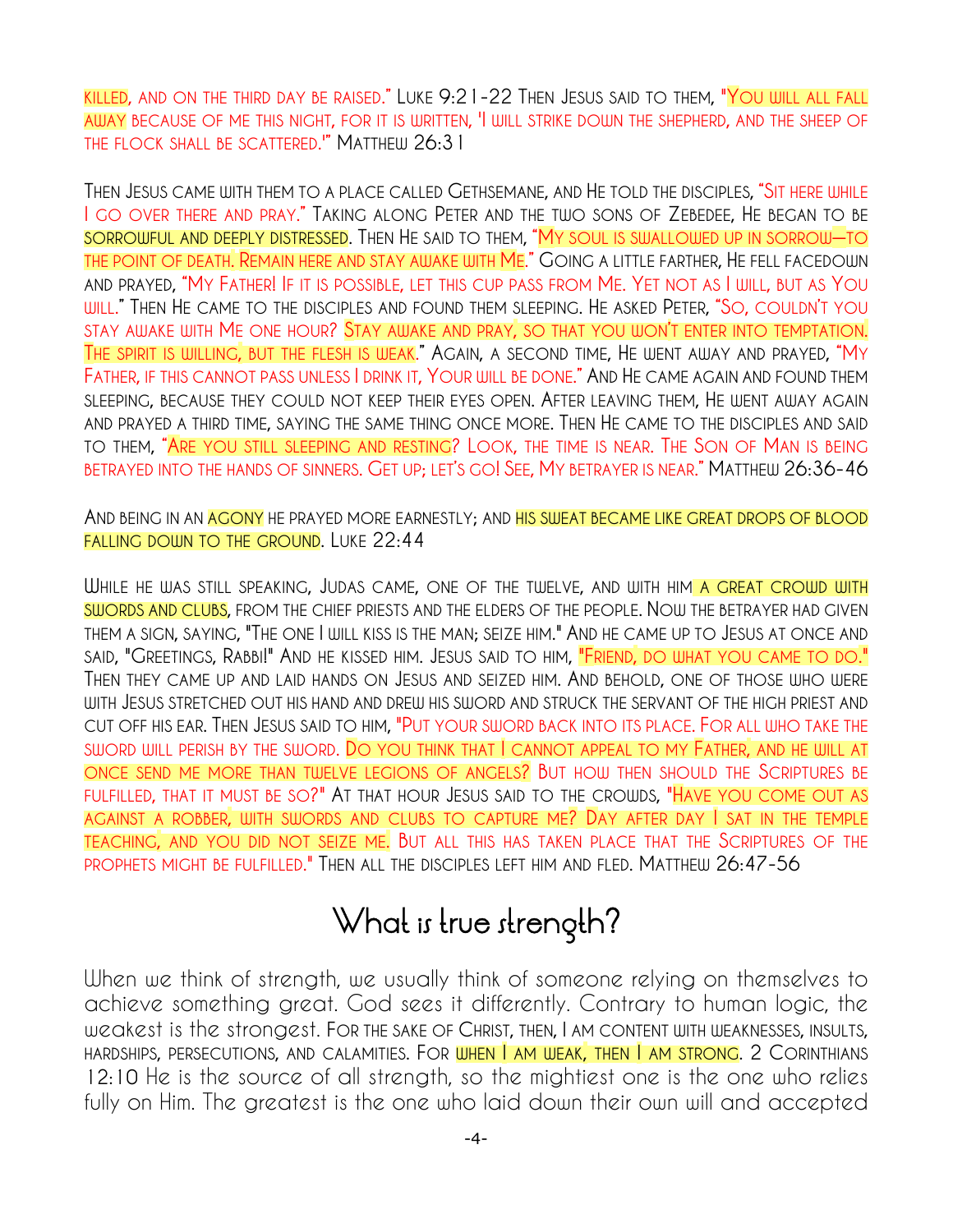His. Jesus knew that His suffering and sacrifice was the ONLY way to save us—that He was the ONLY One who could do it. And through it all, He submitted Himself to the will of His Father, even asking forgiveness for the sins of those continuing to mock and reject Him as He died. We have nothing to compare this kind of cruelty and ignorance to. I can't imagine anyone in this day suffering like that, let alone anyone taunting them in their agony! But Jesus' love and His faithfulness was stronger—He accomplished the purpose for which He came. He finished it once and for all.

**AND WHEN THEY CAME TO THE PLACE THAT IS CALLED THE SKULL, THERE THEY CRUCIFIED HIM, AND THE CRIMINALS, ONE ON HIS RIGHT AND ONE ON HIS LEFT. AND JESUS SAID, "FATHER, FORGIVE THEM, FOR THEY KNOW NOT WHAT THEY DO." AND THEY CAST LOTS TO DIVIDE HIS GARMENTS. AND THE PEOPLE STOOD BY,** WATCHING, BUT THE RULERS SCOFFED AT HIM, SAYING, "HE SAVED OTHERS; LET HIM SAVE HIMSELF, IF HE IS THE **CHRIST OF GOD, HIS CHOSEN ONE!" THE SOLDIERS ALSO MOCKED HIM, COMING UP AND OFFERING HIM SOUR WINE AND SAYING, "IF YOU ARE THE KING OF THE JEWS, SAVE YOURSELF!" THERE WAS ALSO AN INSCRIPTION OVER HIM, "THIS IS THE KING OF THE JEWS." ONE OF THE CRIMINALS WHO WERE HANGED RAILED AT HIM, SAYING, "ARE YOU NOT THE CHRIST? SAVE YOURSELF AND US!" LUKE 23:33-39 WHEN THE SOLDIERS HAD CRUCIFIED JESUS, THEY TOOK HIS GARMENTS AND DIVIDED THEM INTO FOUR PARTS, ONE PART FOR EACH SOLDIER; ALSO HIS TUNIC. BUT THE TUNIC WAS SEAMLESS, WOVEN IN ONE PIECE FROM TOP TO BOTTOM, SO THEY SAID TO ONE ANOTHER, "LET US NOT TEAR IT, BUT CAST LOTS FOR IT TO SEE WHOSE IT SHALL BE." THIS WAS TO FULFILL THE SCRIPTURE WHICH SAYS, "THEY DIVIDED MY GARMENTS AMONG THEM, AND FOR MY CLOTHING THEY CAST LOTS." JOHN 19:23-24**

**WHEN JESUS HAD RECEIVED THE SOUR WINE, HE SAID, "IT IS FINISHED," AND HE BOWED HIS HEAD AND GAVE UP HIS SPIRIT. JOHN 19:30**

#### How do we escape God's wrath?

Jesus had never sinned, but became sin for our sake. On Him, God's perfect, only begotten Son, the wrath of God was satisfied so that we could be spared eternal punishment in hell for our sins. **FOR OUR SAKE HE MADE HIM TO BE SIN WHO KNEW NO SIN, SO THAT IN HIM WE MIGHT BECOME THE RIGHTEOUSNESS OF GOD. 2 CORINTHIANS 5:21** Because of His suffering and sacrifice, those who belong to Him, purchased and redeemed by His blood, will never experience that wrath. **THERE IS THEREFORE NOW NO CONDEMNATION FOR THOSE WHO ARE IN CHRIST JESUS. ROMANS 8:1**

Isn't it hard to take in? What would you call that? The very definition of love? Most definitely beautiful! Now the question is, what kind of love will we show in return? And do we want to be beautiful like our precious Lord and Savior?

**HE IS THE PROPITIATION FOR OUR SINS, AND NOT FOR OURS ONLY BUT ALSO FOR THE SINS OF THE WHOLE** WORLD. 1 JOHN 2:2 WHOEVER BELIEVES IN THE SON HAS ETERNAL LIFE; WHOEVER DOES NOT OBEY THE SON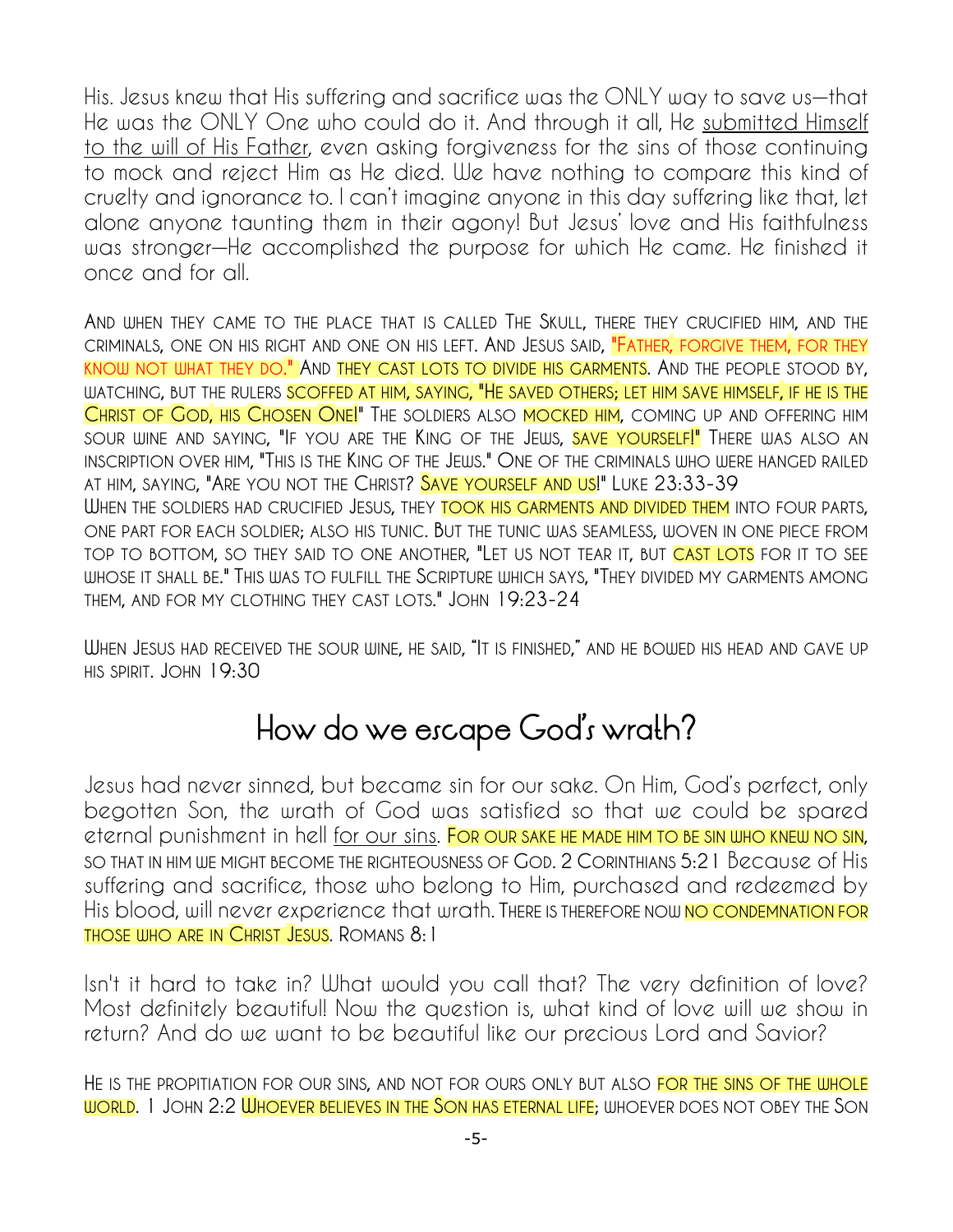**SHALL NOT SEE LIFE, BUT THE WRATH OF GOD REMAINS ON HIM. JOHN 3:36 FOR GOD HAS NOT DESTINED US FOR WRATH, BUT TO OBTAIN SALVATION THROUGH OUR LORD JESUS CHRIST, WHO DIED FOR US SO THAT WHETHER WE ARE AWAKE OR ASLEEP WE MIGHT LIVE WITH HIM. 1 THESSALONIANS 5:9-10**

#### From where does our strength come?

These days, there is an endless stream of self-help books and motivational speakers. We are encouraged to look inward to find peace and strength. We are told to "believe in ourselves." Jesus knew better. His focus was where it should be—on His Father, the only true source of peace and strength. We are told that we deserve and need to "spoil" ourselves. Jesus got hungry and tired just as we do. During His three-year ministry, He gave of Himself to the point of exhaustion—teaching, healing and casting out demons—sometimes not even taking a break to eat, but He never complained or "burnt out." He didn't quit or take vacation to recharge—instead He went alone to the Mount of Olives, sometimes all night. His strength came from the Holy Spirit and His Father. He didn't let the cares of this world deter Him from His mission. He knew why He was here and never wavered. **...JESUS, WEARIED AS HE WAS FROM HIS JOURNEY, WAS SITTING BESIDE THE WELL... JOHN 4:6**

**THEY WENT EACH TO HIS OWN HOUSE, BUT JESUS WENT TO THE MOUNT OF OLIVES. EARLY IN THE MORNING HE CAME AGAIN TO THE TEMPLE. ALL THE PEOPLE CAME TO HIM, AND HE SAT DOWN AND TAUGHT THEM. JOHN 7:53, 8:1-2 AND JESUS SAID TO HIM, "FOXES HAVE HOLES, AND BIRDS OF THE AIR HAVE NESTS, BUT THE SON OF MAN HAS NOWHERE TO LAY HIS HEAD." LUKE 9:58**

**"AND HE WHO SENT ME IS WITH ME. HE HAS NOT LEFT ME ALONE, FOR I ALWAYS DO THE THINGS THAT ARE PLEASING TO HIM." JOHN 8:29 JESUS SAID TO THEM, "MY FOOD IS TO DO THE WILL OF HIM WHO SENT ME AND TO ACCOMPLISH HIS WORK." JOHN 4:34**

We too need to put all of our focus on God, not caring what the world thinks. Jesus told us to count the cost of following Him. Sadly, there were many who believed in Jesus during the time of His ministry but kept silent because of the cost it would have had in their personal lives. We need to remember what and Who really matters, not allowing ourselves to be distracted by worldly troubles or pleasures. We answer to God, not men, when it comes to doing our Father's work. Jesus said to fear only the One who could destroy both body and soul. **"AND DO** NOT FEAR THOSE WHO KILL THE BODY BUT CANNOT KILL THE SOUL. RATHER FEAR HIM WHO CAN DESTROY BOTH **SOUL AND BODY IN HELL." MATTHEW 10:28**

**AND HE SAID TO ALL, "IF ANYONE WOULD COME AFTER ME, LET HIM DENY HIMSELF AND TAKE UP HIS CROSS DAILY AND FOLLOW ME. FOR WHOEVER IS ASHAMED OF ME AND OF MY WORDS, OF HIM WILL THE SON OF**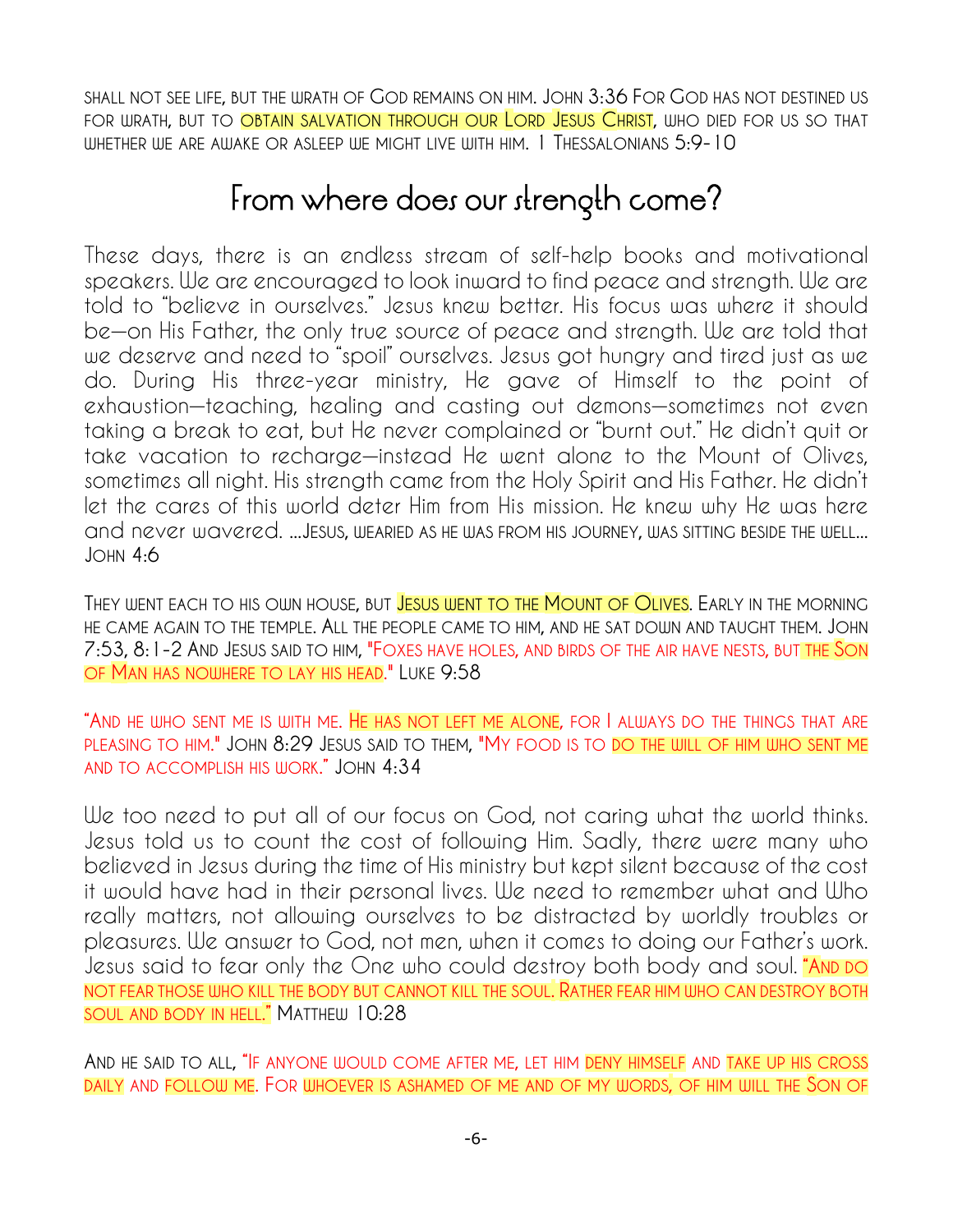**MAN BE ASHAMED WHEN HE COMES IN HIS GLORY AND THE GLORY OF THE FATHER AND OF THE HOLY ANGELS." LUKE 9:23, 26**

**"FOR WHICH OF YOU, DESIRING TO BUILD A TOWER, DOES NOT FIRST SIT DOWN AND COUNT THE COST, WHETHER HE HAS ENOUGH TO COMPLETE IT? ...SO THEREFORE, ANY ONE OF YOU WHO DOES NOT RENOUNCE ALL THAT HE HAS CANNOT BE MY DISCIPLE." LUKE 14:28, 33**

**"AND THESE ARE THE ONES SOWN ON ROCKY GROUND: THE ONES WHO, WHEN THEY HEAR THE WORD, IMMEDIATELY RECEIVE IT WITH JOY. AND THEY HAVE NO ROOT IN THEMSELVES, BUT ENDURE FOR A WHILE; THEN, WHEN TRIBULATION OR PERSECUTION ARISES ON ACCOUNT OF THE WORD, IMMEDIATELY THEY FALL AWAY. AND OTHERS ARE THE ONES SOWN AMONG THORNS. THEY ARE THOSE WHO HEAR THE WORD, BUT THE CARES OF THE WORLD AND THE DECEITFULNESS OF RICHES AND THE DESIRES FOR OTHER THINGS ENTER IN AND CHOKE THE WORD, AND IT PROVES UNFRUITFUL. BUT THOSE THAT WERE SOWN ON THE GOOD SOIL ARE THE ONES WHO HEAR THE WORD AND ACCEPT IT AND BEAR FRUIT, THIRTYFOLD AND SIXTYFOLD AND A HUNDREDFOLD." MARK 4:16-20**

**NEVERTHELESS, MANY DID BELIEVE IN HIM EVEN AMONG THE RULERS, BUT BECAUSE OF THE PHARISEES THEY DID NOT CONFESS HIM, SO THEY WOULD NOT BE BANNED FROM THE SYNAGOGUE. FOR THEY LOVED PRAISE FROM MEN MORE THAN PRAISE FROM GOD. JOHN 12:42-43**

**FOR AM I NOW SEEKING THE APPROVAL OF MAN, OR OF GOD? OR AM I TRYING TO PLEASE MAN? IF I WERE** STILL TRYING TO PLEASE MAN, I WOULD NOT BE A SERVANT OF CHRIST. GALATIANS 1:10 FOR THE APPEAL WE **MAKE DOES NOT SPRING FROM ERROR OR IMPURE MOTIVES, NOR ARE WE TRYING TO TRICK YOU. ...WE ARE NOT TRYING TO PLEASE PEOPLE BUT GOD, WHO TESTS OUR HEARTS. 1 THESSALONIANS 2:3-4**

### What about the opposition?

Jesus is our example. He was not deterred by criticism, ridicule or attempts to silence Him. He did only good during His entire earthly life, and He faced opposition that would have been so wearying and discouraging to any of us. Yet He was eager to fulfill His mission, on His Father's timing. **"...FOR MY TIME HAS NOT YET FULLY COME." JOHN 7:8 "I CAME TO CAST FIRE ON THE EARTH, AND WOULD THAT IT WERE ALREADY KINDLED! I HAVE A BAPTISM TO BE BAPTIZED WITH, AND HOW GREAT IS MY DISTRESS UNTIL IT IS ACCOMPLISHED!" LUKE 12:49-50**

**AFTER THIS MANY OF HIS DISCIPLES TURNED BACK AND NO LONGER WALKED WITH HIM. SO JESUS SAID TO THE TWELVE, "DO YOU WANT TO GO AWAY AS WELL?" SIMON PETER ANSWERED HIM, "LORD, TO WHOM SHALL WE GO? YOU HAVE THE WORDS OF ETERNAL LIFE, AND WE HAVE BELIEVED, AND HAVE COME TO KNOW, THAT YOU ARE THE HOLY ONE OF GOD." JOHN 6:66-69**

**THIS WAS WHY THE JEWS WERE SEEKING ALL THE MORE TO KILL HIM, BECAUSE NOT ONLY WAS HE BREAKING THE SABBATH, BUT HE WAS EVEN CALLING GOD HIS OWN FATHER, MAKING HIMSELF EQUAL WITH GOD. JOHN 5:18 AFTER THIS JESUS WENT ABOUT IN GALILEE. HE WOULD NOT GO ABOUT IN JUDEA, BECAUSE THE JEWS WERE**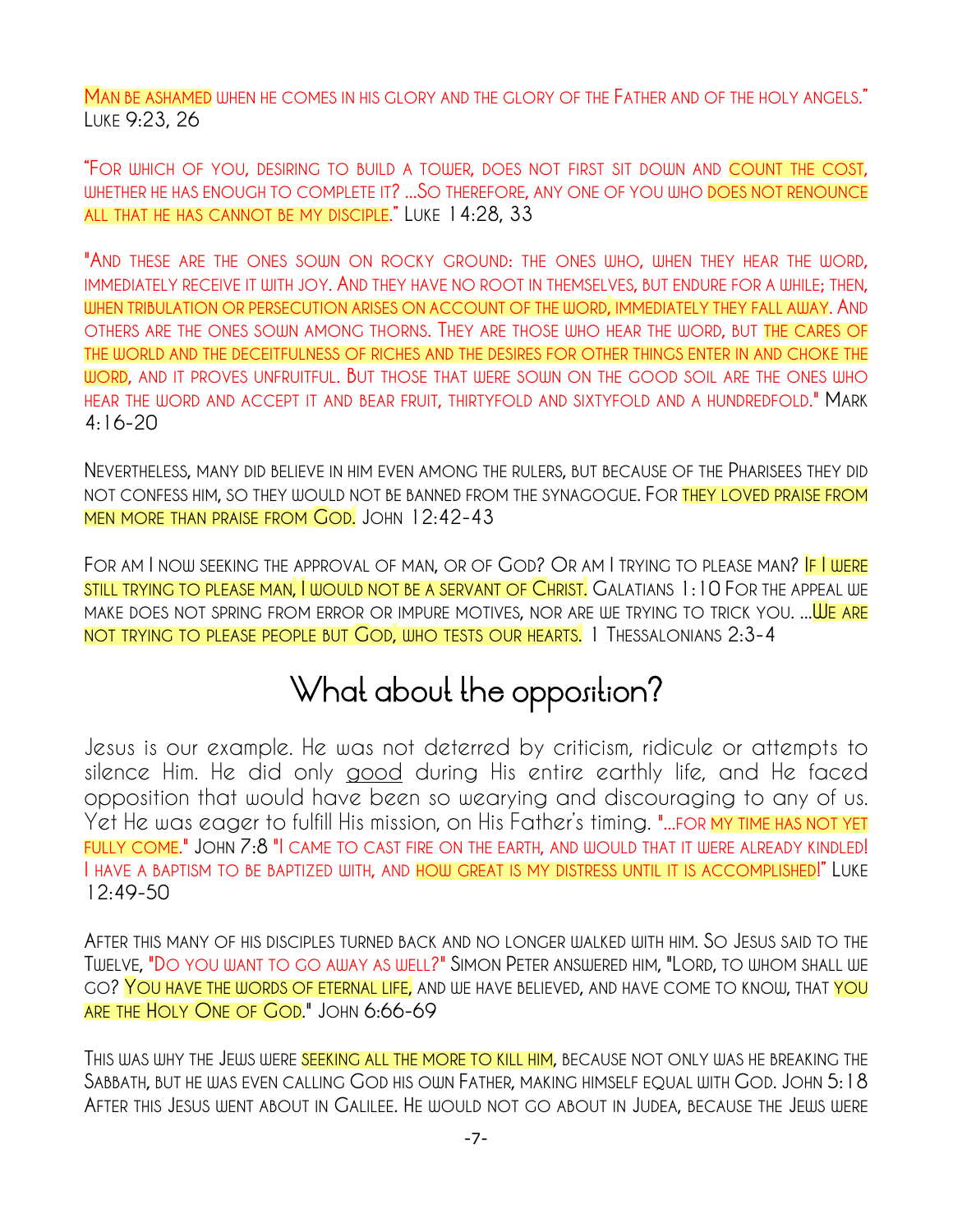**SEEKING TO KILL HIM. JOHN 7:1 JESUS ANSWERED THEM, "I HAVE SHOWN YOU MANY GOOD WORKS FROM THE FATHER; FOR WHICH OF THEM ARE YOU GOING TO STONE ME?" JOHN 10:32**

**GIVE ME NOT UP TO THE WILL OF MY ADVERSARIES; FOR FALSE WITNESSES HAVE RISEN AGAINST ME, AND THEY BREATHE OUT VIOLENCE. PSALM 27:12 NOW THE CHIEF PRIESTS AND THE WHOLE COUNCIL WERE SEEKING FALSE TESTIMONY AGAINST JESUS THAT THEY MIGHT PUT HIM TO DEATH, BUT THEY FOUND NONE, THOUGH MANY FALSE WITNESSES CAME FORWARD. MATTHEW 26:59-60**

**FOR I HEAR THE WHISPERING OF MANY—TERROR ON EVERY SIDE! —AS THEY SCHEME TOGETHER AGAINST ME, AS THEY PLOT TO TAKE MY LIFE. PSALM 31:13 THEN THE CHIEF PRIESTS AND THE ELDERS OF THE PEOPLE GATHERED IN THE PALACE OF THE HIGH PRIEST, WHOSE NAME WAS CAIAPHAS, AND PLOTTED TOGETHER IN ORDER TO ARREST JESUS BY STEALTH AND KILL HIM. MATTHEW 26:3-4**

Even Jesus' own disciples were not able to understand His mission, although He told them in advance. **AND PETER TOOK HIM ASIDE AND BEGAN TO REBUKE HIM, SAYING, "FAR BE IT FROM YOU, LORD! THIS SHALL NEVER HAPPEN TO YOU." BUT HE TURNED AND SAID TO PETER, "GET BEHIND ME, SATAN! YOU ARE A HINDRANCE TO ME. FOR YOU ARE NOT SETTING YOUR MIND ON THE THINGS OF GOD, BUT ON THE THINGS OF MAN." MATTHEW 16:22-23**

**AND TAKING THE TWELVE, HE SAID TO THEM, "SEE, WE ARE GOING UP TO JERUSALEM, AND EVERYTHING THAT IS WRITTEN ABOUT THE SON OF MAN BY THE PROPHETS WILL BE ACCOMPLISHED. FOR HE WILL BE DELIVERED OVER TO THE GENTILES AND WILL BE MOCKED AND SHAMEFULLY TREATED AND SPIT UPON. AND AFTER FLOGGING HIM, THEY WILL KILL HIM, AND ON THE THIRD DAY HE WILL RISE." BUT THEY UNDERSTOOD NONE OF THESE THINGS. THIS SAYING WAS HIDDEN FROM THEM, AND THEY DID NOT GRASP WHAT WAS SAID. LUKE 18:31- 34**

**"NOW IS MY SOUL TROUBLED. AND WHAT SHALL I SAY? 'FATHER, SAVE ME FROM THIS HOUR'? BUT FOR THIS** PURPOSE I HAVE COME TO THIS HOUR." JOHN 12:27 SO JESUS SAID TO PETER, "PUT YOUR SWORD INTO ITS **SHEATH; SHALL I NOT DRINK THE CUP THAT THE FATHER HAS GIVEN ME?" JOHN 18:11**

Then Pilate said to him, "So you are a king?" Jesus answered, "You say that I am a king. For this **PURPOSE I WAS BORN AND FOR THIS PURPOSE I HAVE COME INTO THE WORLD—TO BEAR WITNESS TO THE TRUTH. EVERYONE WHO IS OF THE TRUTH LISTENS TO MY VOICE." JOHN 18:37**

#### Who is Emmanuel?

But let's go back further than the Cross, the Garden or even the start of Jesus' ministry. Have you ever thought about how utterly amazing it is that the Creator of everything that exists, the One who invented and designed the solar system and everything in it, including us, would come to live among us in a lowly body like ours? Wow! Think about it. Could you imagine doing that if it had been possible for you to do? Leave the indescribable glory of heaven, the majesty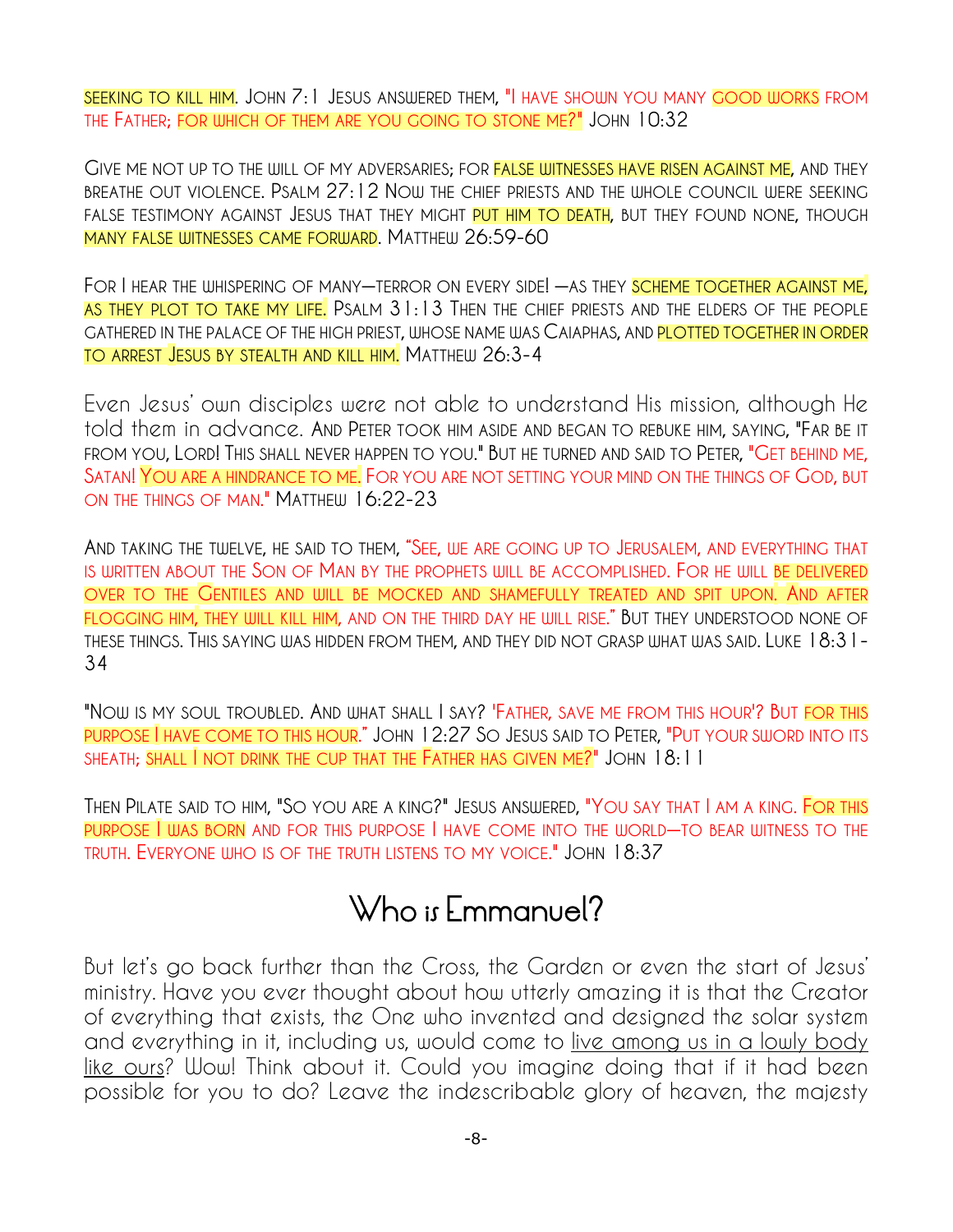and honor, and instead to experience pain, hunger, heat and cold, sheer exhaustion and everything we feel in our physical bodies? But the most unfathomable part is WHY—He came to suffer and DIE for us, knowing that after persevering through all the challenges, rejection, disbelief, disrespect and attacks against Him (who was perfect in all of His ways, always), He would endure everything written above for us undeserving, ungrateful creatures? Again, wow—talk about utterly amazing!

**THEREFORE THE LORD HIMSELF WILL GIVE YOU A SIGN. BEHOLD, THE VIRGIN SHALL CONCEIVE AND BEAR A SON,** and shall call his name Emmanuel. Isaiah 7:14 For to us a child is born. To us a Son is given: and THE GOVERNMENT SHALL BE UPON HIS SHOULDER, AND HIS NAME SHALL BE CALLED WONDERFUL COUNSELOR. **MIGHTY GOD, EVERLASTING FATHER, PRINCE OF PEACE. OF THE INCREASE OF HIS GOVERNMENT AND OF PEACE THERE WILL BE NO END, ON THE THRONE OF DAVID AND OVER HIS KINGDOM, TO ESTABLISH IT AND TO UPHOLD IT WITH JUSTICE AND WITH RIGHTEOUSNESS FROM THIS TIME FORTH AND FOREVERMORE. THE ZEAL OF THE LORD OF HOSTS WILL DO THIS. ISAIAH 9:6-7**

**BUT AS HE CONSIDERED THESE THINGS, BEHOLD, AN ANGEL OF THE LORD APPEARED TO HIM IN A DREAM, SAYING, "JOSEPH, SON OF DAVID, DO NOT FEAR TO TAKE MARY AS YOUR WIFE, FOR THAT WHICH IS** CONCEIVED IN HER IS FROM THE HOLY SPIRIT. SHE WILL BEAR A SON, AND YOU SHALL CALL HIS NAME JESUS, **FOR HE WILL SAVE HIS PEOPLE FROM THEIR SINS." ALL THIS TOOK PLACE TO FULFILL WHAT THE LORD HAD SPOKEN BY THE PROPHET: "BEHOLD, THE VIRGIN SHALL CONCEIVE AND BEAR A SON, AND THEY SHALL CALL HIS NAME EMMANUEL" (WHICH MEANS, GOD WITH US). MATTHEW 1:20-23**

**AND THE ANGEL SAID TO HER, "DO NOT BE AFRAID, MARY, FOR YOU HAVE FOUND FAVOR WITH GOD. AND** BEHOLD, YOU WILL CONCEIVE IN YOUR WOMB AND BEAR A SON, AND YOU SHALL CALL HIS NAME JESUS. HE **WILL BE GREAT AND WILL BE CALLED THE SON OF THE MOST HIGH. AND THE LORD GOD WILL GIVE TO HIM THE THRONE OF HIS FATHER DAVID, AND HE WILL REIGN OVER THE HOUSE OF JACOB FOREVER, AND OF HIS** KINGDOM THERE WILL BE NO END." AND MARY SAID TO THE ANGEL, "HOW WILL THIS BE, SINCE I AM A VIRGIN?" **AND THE ANGEL ANSWERED HER, "THE HOLY SPIRIT WILL COME UPON YOU, AND THE POWER OF THE MOST** HIGH WILL OVERSHADOW YOU; THEREFORE THE CHILD TO BE BORN WILL BE CALLED HOLY—THE SON OF GOD." **LUKE 1:30-35**

IN THE BEGINNING WAS THE WORD, AND THE WORD WAS WITH GOD, AND THE WORD WAS GOD. HE WAS IN THE **BEGINNING WITH GOD. JOHN 1:1-2 "NOW, FATHER, GLORIFY ME IN YOUR OWN PRESENCE WITH THE GLORY THAT I HAD WITH YOU BEFORE THE WORLD EXISTED." JOHN 17:5**

**NOW AFTER JESUS WAS BORN IN BETHLEHEM OF JUDEA IN THE DAYS OF HEROD THE KING, BEHOLD, WISE MEN FROM THE EAST CAME TO JERUSALEM, SAYING, "WHERE IS HE WHO HAS BEEN BORN KING OF THE JEWS? FOR WE SAW HIS STAR WHEN IT ROSE AND HAVE COME TO WORSHIP HIM." ...WHEN THEY SAW THE STAR, THEY REJOICED EXCEEDINGLY WITH GREAT JOY. AND GOING INTO THE HOUSE THEY SAW THE CHILD WITH MARY HIS MOTHER, AND THEY FELL DOWN AND WORSHIPED HIM. MATTHEW 2:1-2, 10**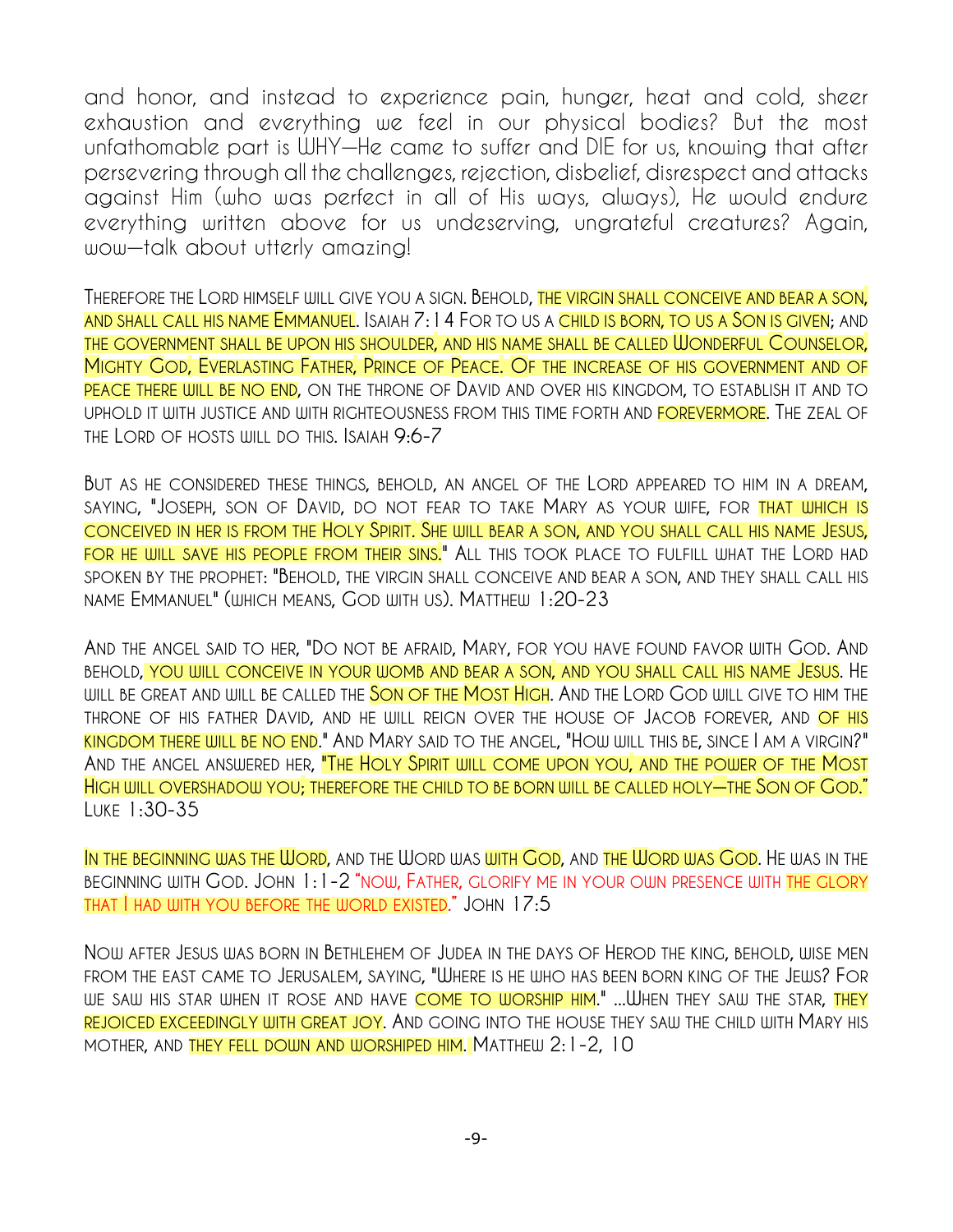#### How much does God love us?

He knows everything about each of us. From the beginning of our lives to the end, He knows it all before it happens. (The Creator of time is not subject to it Himself.) Despite this, He loves us enough to willingly suffer and lay down His life for us. Nothing we could ever do would be unforgivable if we confess it. (Only outright unbelief–rejecting the Holy Spirit–will not be forgiven, but those who are born again are indwelt by Him.) **IF WE SAY WE HAVE NO SIN, WE DECEIVE OURSELVES, AND THE TRUTH IS NOT IN US. IF WE CONFESS OUR SINS, HE IS FAITHFUL AND JUST TO FORGIVE US OUR SINS AND TO CLEANSE US FROM ALL UNRIGHTEOUSNESS. 1 JOHN 1:8-9**

**"I AM THE GOOD SHEPHERD. I KNOW MY OWN AND MY OWN KNOW ME, JUST AS THE FATHER KNOWS ME AND I KNOW THE FATHER; AND I LAY DOWN MY LIFE FOR THE SHEEP." JOHN 10:14-15 "NO ONE TAKES MY LIFE FROM ME, BUT I LAY IT DOWN OF MY OWN ACCORD. I HAVE AUTHORITY TO LAY IT DOWN, AND I HAVE AUTHORITY TO TAKE IT UP AGAIN. THIS CHARGE I HAVE RECEIVED FROM MY FATHER." JOHN 10:18**

**"GREATER LOVE HAS NO ONE THAN THIS, THAT SOMEONE LAY DOWN HIS LIFE FOR HIS FRIENDS." JOHN 15:13 IN THIS IS LOVE, NOT THAT WE HAVE LOVED GOD BUT THAT HE LOVED US AND SENT HIS SON TO BE THE PROPITIATION FOR OUR SINS. 1 JOHN 4:10 "...EVEN AS THE SON OF MAN CAME NOT TO BE SERVED BUT TO SERVE, AND TO GIVE HIS LIFE AS A RANSOM FOR MANY." MATTHEW 20:28**

**FOR ONE WILL SCARCELY DIE FOR A RIGHTEOUS PERSON—THOUGH PERHAPS FOR A GOOD PERSON ONE** WOULD DARE EVEN TO DIE—BUT GOD SHOWS HIS LOVE FOR US IN THAT WHILE WE WERE STILL SINNERS, CHRIST **DIED FOR US. SINCE, THEREFORE, WE HAVE NOW BEEN JUSTIFIED BY HIS BLOOD, MUCH MORE SHALL WE BE SAVED BY HIM FROM THE WRATH OF GOD. ROMANS 5:7-9**

**"WHOEVER IS NOT WITH ME IS AGAINST ME, AND WHOEVER DOES NOT GATHER WITH ME SCATTERS. THEREFORE I TELL YOU, EVERY SIN AND BLASPHEMY WILL BE FORGIVEN PEOPLE, BUT THE BLASPHEMY AGAINST THE SPIRIT WILL NOT BE FORGIVEN. AND WHOEVER SPEAKS A WORD AGAINST THE SON OF MAN WILL BE FORGIVEN, BUT WHOEVER SPEAKS AGAINST THE HOLY SPIRIT WILL NOT BE FORGIVEN, EITHER IN THIS AGE OR IN THE AGE TO COME." MATTHEW 12:30-32**

#### What does this mean for us?

We could never earn His love or repay Him for what He's done for us, and we are SO unworthy! Isn't it astonishing that He would call us His own and be willing to pay such a high price for us? If we belong to Him, we are FREE from being a slave to sin and from our death sentence. **SO YOU ARE NO LONGER A SLAVE, BUT A SON, AND IF A SON, THEN AN HEIR THROUGH GOD. GALATIANS 4:7** We are rich—heirs of the Kingdom—no matter what our circumstances in this life! This is cause for great rejoicing!! **REJOICE**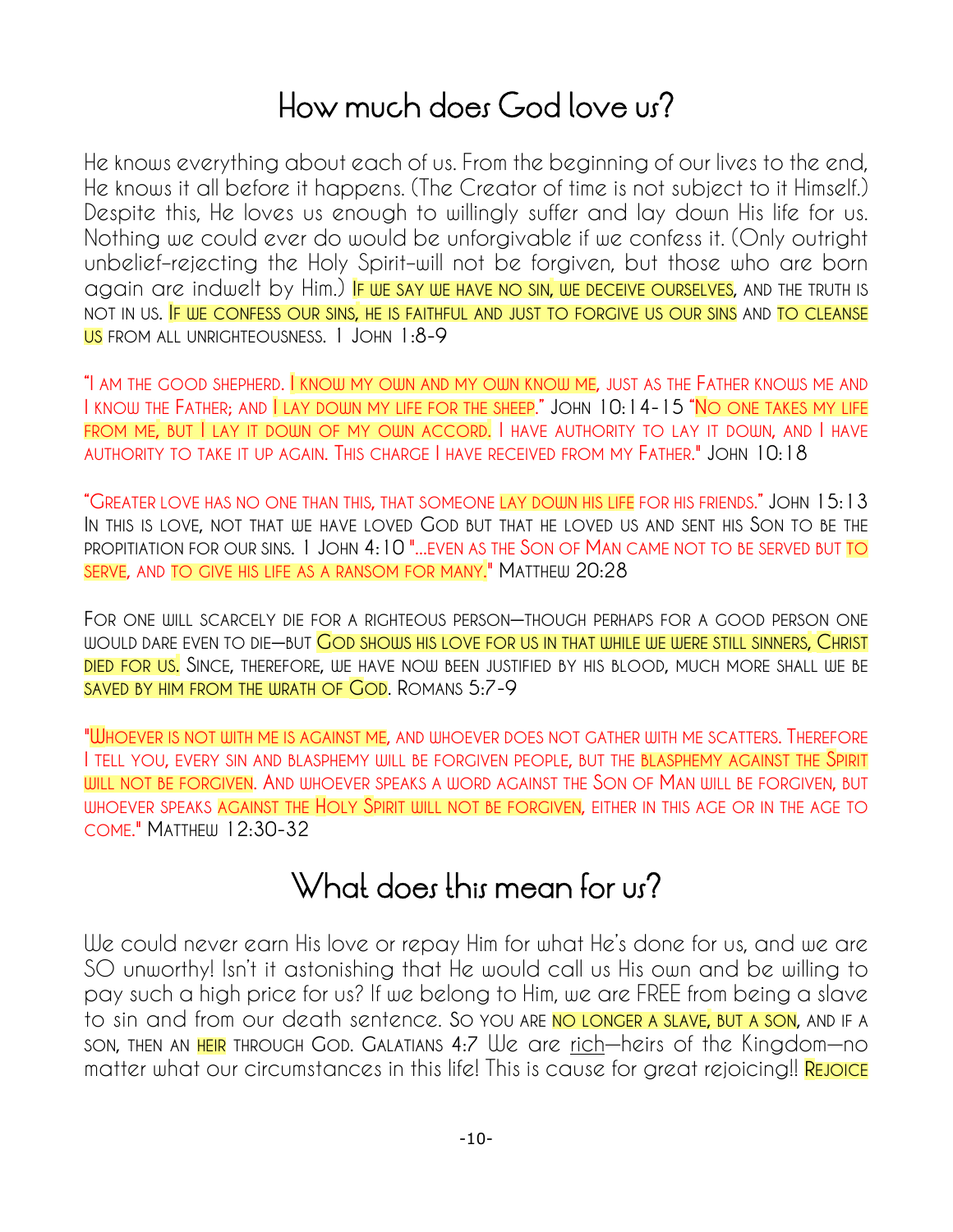**IN THE LORD ALWAYS; AGAIN I WILL SAY, REJOICE. PHILIPPIANS 4:4** Our names are written in His Book in heaven. **"...REJOICE THAT YOUR NAMES ARE WRITTEN IN HEAVEN." LUKE 10:20**

**DO YOU NOT KNOW THAT IF YOU PRESENT YOURSELVES TO ANYONE AS OBEDIENT SLAVES, YOU ARE SLAVES OF THE ONE WHOM YOU OBEY, EITHER OF SIN, WHICH LEADS TO DEATH, OR OF OBEDIENCE, WHICH LEADS TO RIGHTEOUSNESS? BUT THANKS BE TO GOD, THAT YOU WHO WERE ONCE SLAVES OF SIN HAVE BECOME OBEDIENT FROM THE HEART TO THE STANDARD OF TEACHING TO WHICH YOU WERE COMMITTED, AND, HAVING BEEN SET FREE FROM SIN, HAVE BECOME SLAVES OF RIGHTEOUSNESS. ROMANS 6:16-18**

JESUS ANSWERED THEM, "TRULY, TRULY, I SAY TO YOU, EVERYONE WHO PRACTICES SIN IS A SLAVE TO SIN. THE **SLAVE DOES NOT REMAIN IN THE HOUSE FOREVER; THE SON REMAINS FOREVER. SO IF THE SON SETS YOU FREE, YOU WILL BE FREE INDEED." JOHN 8:34-36**

**AND SO, FROM THE DAY WE HEARD, WE HAVE NOT CEASED TO PRAY FOR YOU, ASKING THAT YOU MAY BE FILLED WITH THE KNOWLEDGE OF HIS WILL IN ALL SPIRITUAL WISDOM AND UNDERSTANDING, SO AS TO WALK IN A MANNER WORTHY OF THE LORD, FULLY PLEASING TO HIM, BEARING FRUIT IN EVERY GOOD WORK AND INCREASING IN THE KNOWLEDGE OF GOD. MAY YOU BE STRENGTHENED WITH ALL POWER, ACCORDING TO HIS GLORIOUS MIGHT, FOR ALL ENDURANCE AND PATIENCE WITH JOY, GIVING THANKS TO THE FATHER, WHO HAS QUALIFIED YOU TO SHARE IN THE INHERITANCE OF THE SAINTS IN LIGHT. COLOSSIANS 1:9-12**

He's gone to prepare a place for us and will come back for us. "AND IF I GO AND PREPARE A PLACE FOR YOU, I WILL COME AGAIN AND WILL TAKE YOU TO MYSELF, THAT WHERE I AM YOU MAY **BE ALSO." JOHN 14:3** We will live with Him forever. **FOR THE LORD HIMSELF WILL DESCEND FROM HEAVEN WITH A CRY OF COMMAND, WITH THE VOICE OF AN ARCHANGEL, AND WITH THE SOUND OF THE** TRUMPET OF GOD. AND THE DEAD IN CHRIST WILL RISE FIRST. THEN WE WHO ARE ALIVE, WHO ARE LEFT, WILL BE CAUGHT UP TOGETHER WITH THEM IN THE CLOUDS TO MEET THE LORD IN THE AIR, AND SO WE WILL ALWAYS **BE WITH THE LORD. 1 THESSALONIANS 4:16-17**

**"THE ONE WHO CONQUERS WILL BE CLOTHED THUS IN WHITE GARMENTS, AND I WILL NEVER BLOT HIS NAME OUT OF THE BOOK OF LIFE. I WILL CONFESS HIS NAME BEFORE MY FATHER AND BEFORE HIS ANGELS." REVELATION 3:5**

**BUT, AS IT IS WRITTEN, "WHAT NO EYE HAS SEEN, NOR EAR HEARD, NOR THE HEART OF MAN IMAGINED, WHAT GOD HAS PREPARED FOR THOSE WHO LOVE HIM"... 1 CORINTHIANS 2:9**

#### How shall we respond?

With all we have in us, that's how! With complete surrender and devotion. Love Him back. Honor, obey and serve. He is worth it. Jesus provided us with an example of how we're to live, what our priorities should be and how to serve God.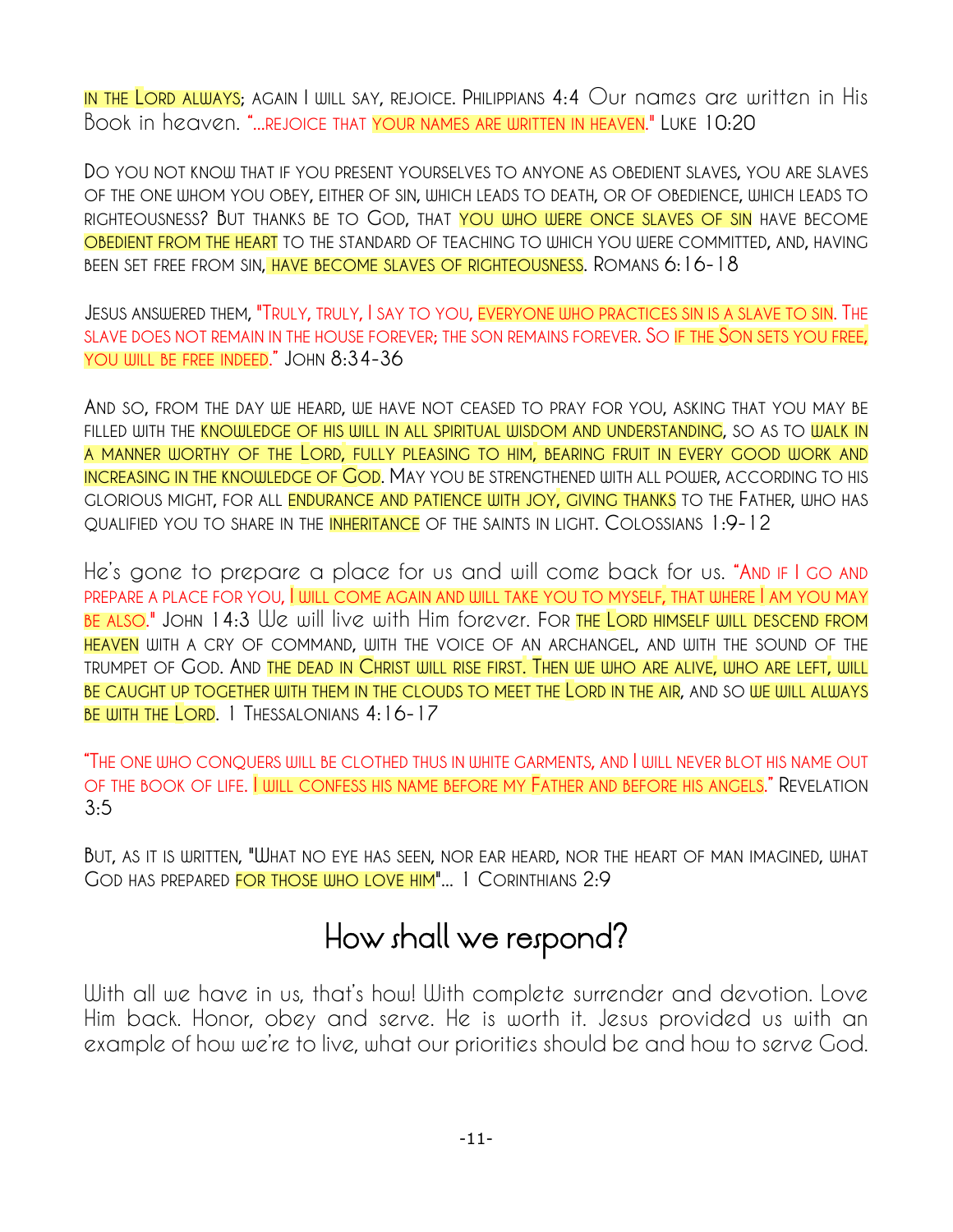John's gospel tells us that Jesus carried His own cross and Matthew, Mark and Luke also tell us that Simon of Cyrene (Simon is the Greek form of the Hebrew name Simeon, meaning "hearing") was compelled to carry Jesus' cross behind Him. We usually assume that was done only because He was unable to carry it any further in His condition at that point, but I think it's also a picture of what WE (those who "have ears to hear") are to do—to carry our cross, following Him in His steps. (1 PET 2:21) AND HE SAID, "HE WHO HAS EARS TO HEAR, LET HIM HEAR." MARK 4:9 This life is not about us, it's about Him. Glorifying His name is absolutely the highest, most important, top priority. We will spend eternity worshiping Him, and we can start now by honoring Him with our entire lives.

**SO HE DELIVERED HIM OVER TO THEM TO BE CRUCIFIED. SO THEY TOOK JESUS, AND HE WENT OUT, BEARING HIS OWN CROSS, TO THE PLACE CALLED THE PLACE OF A SKULL, WHICH IN ARAMAIC IS CALLED GOLGOTHA. JOHN 19:16-17 AND AS THEY LED HIM AWAY, THEY SEIZED ONE SIMON OF CYRENE, WHO WAS COMING IN FROM THE COUNTRY, AND LAID ON HIM THE CROSS, TO CARRY IT BEHIND JESUS. LUKE 23:26**

**"SO EVERYONE WHO ACKNOWLEDGES ME BEFORE MEN, I ALSO WILL ACKNOWLEDGE BEFORE MY FATHER WHO IS IN HEAVEN, BUT WHOEVER DENIES ME BEFORE MEN, I ALSO WILL DENY BEFORE MY FATHER WHO IS IN HEAVEN. DO NOT THINK THAT I HAVE COME TO BRING PEACE TO THE EARTH. I HAVE NOT COME TO BRING PEACE, BUT A SWORD. FOR I HAVE COME TO SET A MAN AGAINST HIS FATHER, AND A DAUGHTER AGAINST HER MOTHER, AND A DAUGHTER-IN-LAW AGAINST HER MOTHER-IN-LAW. AND A PERSON'S ENEMIES WILL BE THOSE OF HIS OWN HOUSEHOLD. WHOEVER LOVES FATHER OR MOTHER MORE THAN ME IS NOT WORTHY OF ME, AND WHOEVER** LOVES SON OR DAUGHTER MORE THAN ME IS NOT WORTHY OF ME. AND WHOEVER DOES NOT TAKE HIS CROSS **AND FOLLOW ME IS NOT WORTHY OF ME." MATTHEW 10:32-38**

**THEN JESUS TOLD HIS DISCIPLES, "IF ANYONE WOULD COME AFTER ME, LET HIM DENY HIMSELF AND TAKE UP HIS** CROSS AND FOLLOW ME. ... FOR WHAT WILL IT PROFIT A MAN IF HE GAINS THE WHOLE WORLD AND FORFEITS **HIS SOUL? OR WHAT SHALL A MAN GIVE IN RETURN FOR HIS SOUL? FOR THE SON OF MAN IS GOING TO COME WITH HIS ANGELS IN THE GLORY OF HIS FATHER, AND THEN HE WILL REPAY EACH PERSON ACCORDING TO WHAT HE HAS DONE." MATTHEW 16:24, 26-27, ALSO LUKE 14:25-27**

**THEREFORE JESUS ALSO, THAT HE MIGHT SANCTIFY THE PEOPLE THROUGH HIS OWN BLOOD, SUFFERED OUTSIDE** The Gate. So, Let us go out to Him outside the camp, bearing His reproach. For here we do not **HAVE A LASTING CITY, BUT WE ARE SEEKING THE CITY WHICH IS TO COME. THROUGH HIM THEN, LET US** CONTINUALLY OFFER UP A SACRIFICE OF PRAISE TO GOD, THAT IS, THE FRUIT OF LIPS THAT GIVE THANKS TO HIS NAME. AND DO NOT NEGLECT DOING GOOD AND SHARING, FOR WITH SUCH SACRIFICES GOD IS PLEASED. **HEBREWS 13:12-16**

#### How are we to behave?

Jesus loves His disciples (believers who love Him and follow in His footsteps). We are called His Body. Men are to love their wives as Jesus loves the Church (all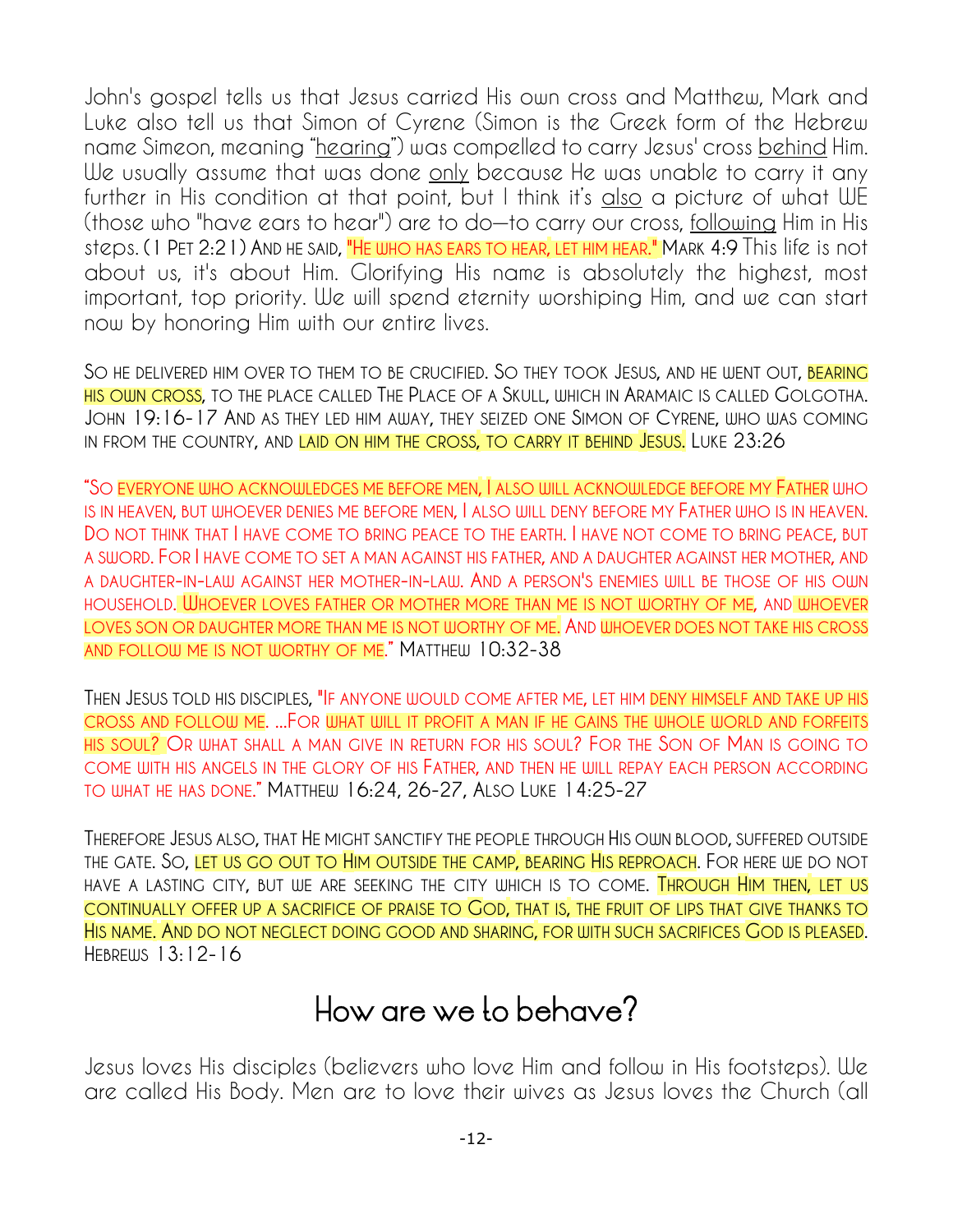true believers). We are spiritually joined as one with Him in the same way that a husband and wife become physically as one. Because of that, we are meant to be faithful our whole lives and to refrain from any acts of sexual impurity. Our bodies are indwelt by His Spirit—so believers who are sexual immoral (in way) defile God's temple. Our behavior should reflect our reverence and love for our Savior, but how can we do that when we don't take the time to get to really KNOW Him? NOW is the time.

**NOW YOU ARE THE BODY OF CHRIST AND INDIVIDUALLY MEMBERS OF IT. 1 CORINTHIANS 12:27 AND HE PUT ALL THINGS UNDER HIS FEET AND GAVE HIM AS HEAD OVER ALL THINGS TO THE CHURCH, WHICH IS HIS BODY, THE FULLNESS OF HIM WHO FILLS ALL IN ALL. EPHESIANS 1:22-23**

Husbands, love your wives, AS Christ loved the church and gave himself up for her, that he might **SANCTIFY HER, HAVING CLEANSED HER BY THE WASHING OF WATER WITH THE WORD, SO THAT HE MIGHT PRESENT THE CHURCH TO HIMSELF IN SPLENDOR, WITHOUT SPOT OR WRINKLE OR ANY SUCH THING, THAT SHE MIGHT BE HOLY AND WITHOUT BLEMISH. IN THE SAME WAY HUSBANDS SHOULD LOVE THEIR WIVES AS THEIR OWN BODIES. HE WHO LOVES HIS WIFE LOVES HIMSELF. FOR NO ONE EVER HATED HIS OWN FLESH, BUT NOURISHES AND** CHERISHES IT, JUST AS CHRIST DOES THE CHURCH, BECAUSE WE ARE MEMBERS OF HIS BODY. THIS MYSTERY IS **PROFOUND, AND I AM SAYING THAT IT REFERS TO CHRIST AND THE CHURCH. EPHESIANS 5:25-30, 32**

LET NOT SIN THEREFORE REIGN IN YOUR MORTAL BODY, TO MAKE YOU OBEY ITS PASSIONS. DO NOT PRESENT **YOUR MEMBERS TO SIN AS INSTRUMENTS FOR UNRIGHTEOUSNESS, BUT PRESENT YOURSELVES TO GOD AS THOSE WHO HAVE BEEN BROUGHT FROM DEATH TO LIFE, AND YOUR MEMBERS TO GOD AS INSTRUMENTS FOR RIGHTEOUSNESS. ROMANS 6:12-13 I APPEAL TO YOU THEREFORE, BROTHERS, BY THE MERCIES OF GOD, TO PRESENT YOUR BODIES AS A LIVING SACRIFICE, HOLY AND ACCEPTABLE TO GOD, WHICH IS YOUR SPIRITUAL WORSHIP. ROMANS 12:1**

The body is not meant for sexual immorality, but for the Lord, and the Lord for the body. ...But HE WHO IS JOINED TO THE LORD BECOMES ONE SPIRIT WITH HIM. FLEE FROM SEXUAL IMMORALITY. EVERY **OTHER SIN A PERSON COMMITS IS OUTSIDE THE BODY, BUT THE SEXUALLY IMMORAL PERSON SINS AGAINST HIS OWN BODY. OR DO YOU NOT KNOW THAT YOUR BODY IS A TEMPLE OF THE HOLY SPIRIT WITHIN YOU, WHOM** YOU HAVE FROM GOD? YOU ARE NOT YOUR OWN, FOR YOU WERE BOUGHT WITH A PRICE. SO GLORIFY **GOD IN YOUR BODY. 1 CORINTHIANS 6:13A, 17-20**

**AND WALK IN LOVE, AS CHRIST LOVED US AND GAVE HIMSELF UP FOR US, A FRAGRANT OFFERING AND SACRIFICE TO GOD. BUT SEXUAL IMMORALITY AND ALL IMPURITY OR COVETOUSNESS MUST NOT EVEN BE NAMED AMONG YOU, AS IS PROPER AMONG SAINTS. LET NO ONE DECEIVE YOU WITH EMPTY WORDS, FOR** BECAUSE OF THESE THINGS THE WRATH OF GOD COMES UPON THE SONS OF DISOBEDIENCE. EPHESIANS 5:2, **3, 6**

**BUT THESE, LIKE IRRATIONAL ANIMALS, CREATURES OF INSTINCT, BORN TO BE CAUGHT AND DESTROYED, BLASPHEMING ABOUT MATTERS OF WHICH THEY ARE IGNORANT, WILL ALSO BE DESTROYED IN THEIR DESTRUCTION, SUFFERING WRONG AS THE WAGE FOR THEIR WRONGDOING. THEY COUNT IT PLEASURE TO REVEL**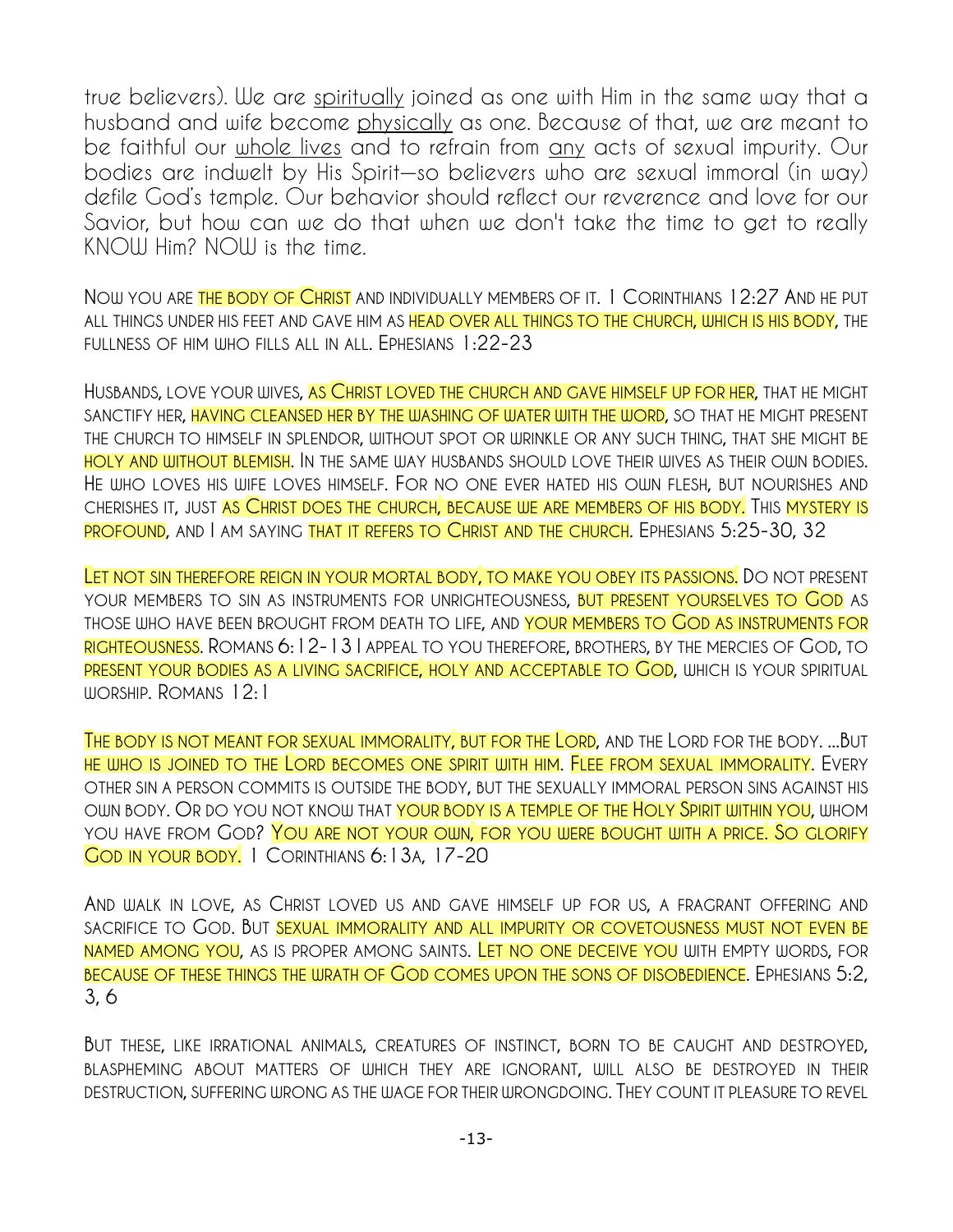**IN THE DAYTIME. THEY ARE BLOTS AND BLEMISHES, REVELING IN THEIR DECEPTIONS, WHILE THEY FEAST WITH YOU. THEY HAVE EYES FULL OF ADULTERY, INSATIABLE FOR SIN. THEY ENTICE UNSTEADY SOULS. THEY HAVE HEARTS TRAINED IN GREED. ACCURSED CHILDREN! 2 PETER 2:12-14**

BROTHERS, JOIN IN IMITATING ME, AND KEEP YOUR EYES ON THOSE WHO WALK ACCORDING TO THE EXAMPLE **YOU HAVE IN US. FOR MANY, OF WHOM I HAVE OFTEN TOLD YOU AND NOW TELL YOU EVEN WITH TEARS, WALK AS ENEMIES OF THE CROSS OF CHRIST. THEIR END IS DESTRUCTION, THEIR GOD IS THEIR BELLY, AND THEY GLORY IN THEIR SHAME, WITH MINDS SET ON EARTHLY THINGS. PHILIPPIANS 3:17-19**

**LET US REJOICE AND EXULT AND GIVE HIM THE GLORY, FOR THE MARRIAGE OF THE LAMB HAS COME, AND HIS BRIDE HAS MADE HERSELF READY; IT WAS GRANTED HER TO CLOTHE HERSELF WITH FINE LINEN, BRIGHT AND PURE"—FOR THE FINE LINEN IS THE RIGHTEOUS DEEDS OF THE SAINTS. AND THE ANGEL SAID TO ME, "WRITE THIS: BLESSED ARE THOSE WHO ARE INVITED TO THE MARRIAGE SUPPER OF THE LAMB." AND HE SAID TO ME, "THESE ARE THE TRUE WORDS OF GOD." REVELATION 19:7-9**

### What does God deserve of us?

Jesus poured Himself out for us. **I AM POURED OUT LIKE WATER... PSALM 22:14 ...HE POURED OUT HIS SOUL TO DEATH... ISAIAH 53:12 AND HE TOOK A CUP, AND WHEN HE HAD GIVEN THANKS HE GAVE IT TO THEM, SAYING, "DRINK OF IT, ALL OF YOU, FOR THIS IS MY BLOOD OF THE COVENANT, WHICH IS POURED OUT FOR MANY FOR THE FORGIVENESS OF SINS." MATTHEW 26:27-28**

Jesus was anointed twice with costly ointment in Bethany–His feet six days before the Passover at the house of Simon the Pharisee, and His head two days before the Passover at the house of Simon the Leper. (Bethany means "house of affliction.") In this, we can see a picture of what is expected of us. We're to pour out our lives for Him as He did for us, if we really love Him. The Apostle Paul tells us that he did this. **FOR I AM ALREADY BEING POURED OUT AS A DRINK OFFERING, AND THE TIME OF MY DEPARTURE HAS COME. 2 TIMOTHY 4:6** Spikenard (or nard) is a plant that is crushed to make a thick, intensely aromatic ointment. It was kept in an alabaster jar, which Mark tells us was broken to release the fragrance.

**BUT THANKS BE TO GOD, WHO IN CHRIST ALWAYS LEADS US IN TRIUMPHAL PROCESSION, AND THROUGH US SPREADS THE FRAGRANCE OF THE KNOWLEDGE OF HIM EVERYWHERE. FOR WE ARE THE AROMA OF CHRIST TO GOD AMONG THOSE WHO ARE BEING SAVED AND AMONG THOSE WHO ARE PERISHING, 2 CORINTHIANS 2:14-15**

**IT WAS NOW TWO DAYS BEFORE THE PASSOVER AND THE FEAST OF UNLEAVENED BREAD. AND THE CHIEF PRIESTS AND THE SCRIBES WERE SEEKING HOW TO ARREST HIM BY STEALTH AND KILL HIM, FOR THEY SAID, "NOT DURING THE FEAST, LEST THERE BE AN UPROAR FROM THE PEOPLE." AND WHILE HE WAS AT BETHANY IN THE HOUSE OF SIMON THE LEPER, AS HE WAS RECLINING AT TABLE, A WOMAN CAME WITH AN ALABASTER FLASK OF OINTMENT OF PURE NARD, VERY COSTLY, AND SHE BROKE THE FLASK AND POURED IT OVER HIS HEAD. THERE WERE SOME**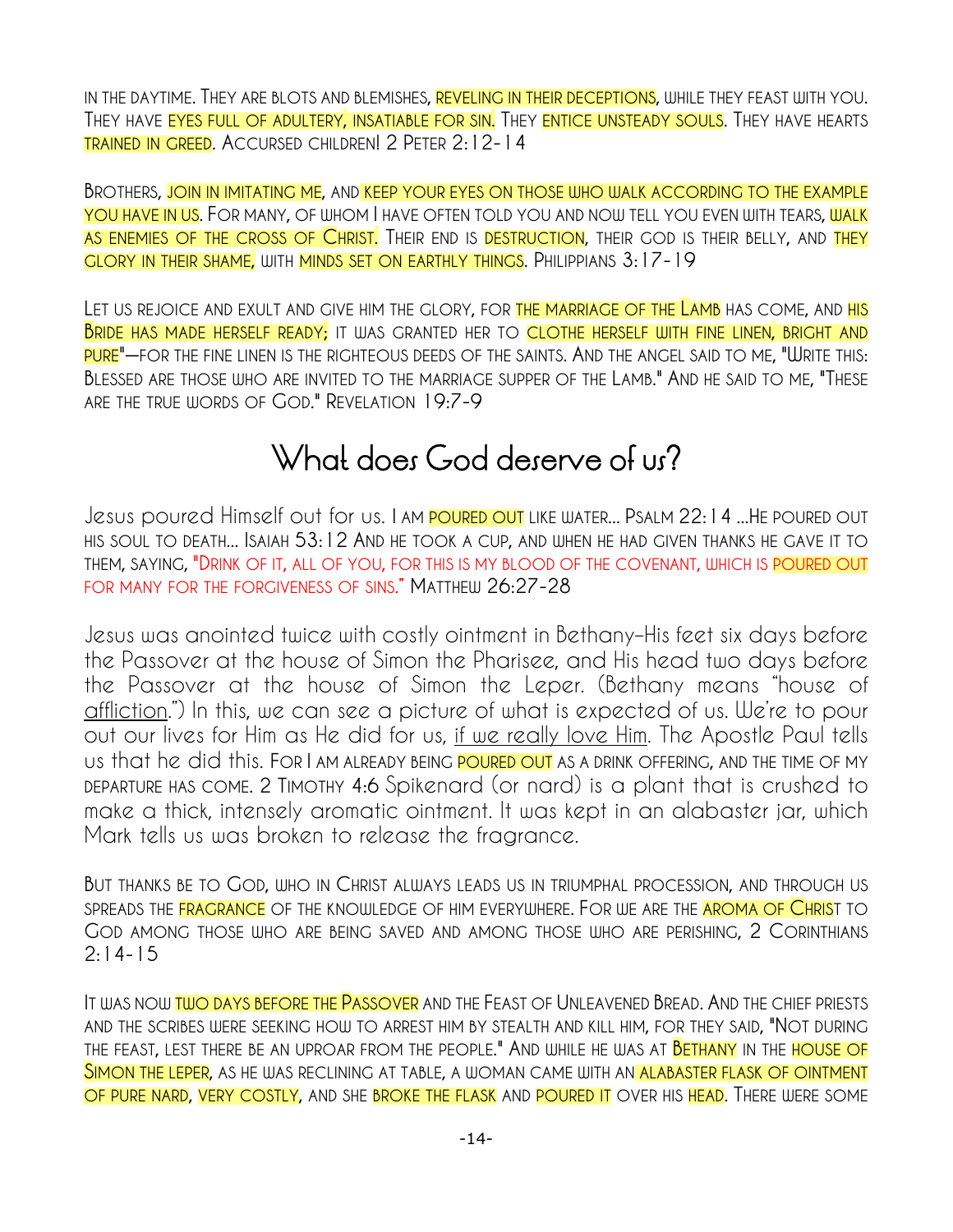**WHO SAID TO THEMSELVES INDIGNANTLY, "WHY WAS THE OINTMENT WASTED LIKE THAT? FOR THIS OINTMENT COULD HAVE BEEN SOLD FOR MORE THAN THREE HUNDRED DENARII AND GIVEN TO THE POOR." AND THEY** scolded her. But Jesus said, "Leave her alone. Why do you trouble her? She has done a beautiful **THING TO ME. FOR YOU ALWAYS HAVE THE POOR WITH YOU, AND WHENEVER YOU WANT, YOU CAN DO GOOD FOR THEM. BUT YOU WILL NOT ALWAYS HAVE ME. SHE HAS DONE WHAT SHE COULD; SHE HAS ANOINTED MY BODY BEFOREHAND FOR BURIAL. AND TRULY, I SAY TO YOU, WHEREVER THE GOSPEL IS PROCLAIMED IN THE WHOLE WORLD, WHAT SHE HAS DONE WILL BE TOLD IN MEMORY OF HER." MARK 14:1-9** (Also see **MATTHEW 26:3-13**)

Paul explains that a woman's hair is her glory. **(1 CORINTHIANS 11:14-15)** Using the precious ointment on Jesus' feet, wiping them with her hair and kissing them, Mary showed that she valued Him above herself and personal glory– she didn't care what anyone else thought. (This is the same Mary **(JOHN 11:2)** who sat at His feet and, when criticized by her sister, He commended for choosing the better part. **LUKE 10:39-42**) She was in tears over her past sins, which Jesus forgave. **Our prayers of repentance and self-sacrificing acts are like fragrant offerings, pleasing to and greatly valued by God**. **(LUKE 18:9-14, MATT. 12:41-44)** Jesus said what the unnamed woman (who anointed His head) had done would be told in memory of her. Her actions testified of her love for Him, giving outward evidence to His immeasurable worth in her eyes. Let's fill our "flasks" with "pure nard," break them and pour them out for our precious Savior.

SIX days before the Passover, Jesus therefore came to Bethany, where Lazarus was, whom Jesus **HAD RAISED FROM THE DEAD. SO THEY GAVE A DINNER FOR HIM THERE. MARTHA SERVED, AND LAZARUS WAS ONE OF THOSE RECLINING WITH HIM AT TABLE. MARY THEREFORE TOOK A POUND OF EXPENSIVE OINTMENT MADE FROM PURE NARD, AND ANOINTED THE FEET OF JESUS AND WIPED HIS FEET WITH HER HAIR. THE HOUSE WAS FILLED WITH THE FRAGRANCE OF THE PERFUME. JOHN 12:1-3 AND HE SAID TO HER, "YOUR SINS ARE FORGIVEN." LUKE 7:48**

**BUT WE HAVE THIS TREASURE IN JARS OF CLAY, TO SHOW THAT THE SURPASSING POWER BELONGS TO GOD AND NOT TO US. WE ARE HARD PRESSED IN EVERY DIRECTION, BUT NOT CONFINED; PERPLEXED, BUT NOT DRIVEN TO DESPAIR; PERSECUTED, BUT NOT FORSAKEN; STRUCK DOWN, BUT NOT DESTROYED; ALWAYS CARRYING IN** THE BODY THE DEATH OF JESUS, SO THAT THE LIFE OF JESUS MAY ALSO BE MANIFESTED IN OUR BODIES. 2 **CORINTHIANS 4:7-10**

# What kind of gift is fit for a King?

Jesus received frankincense, myrrh and gold from the magi. **THEN OPENING THEIR TREASURES, THEY OFFERED HIM GIFTS, GOLD AND FRANKINCENSE AND MYRRH. MATTHEW 2:11** These valuable gifts were fit for a King, as well as being prophetically symbolic of His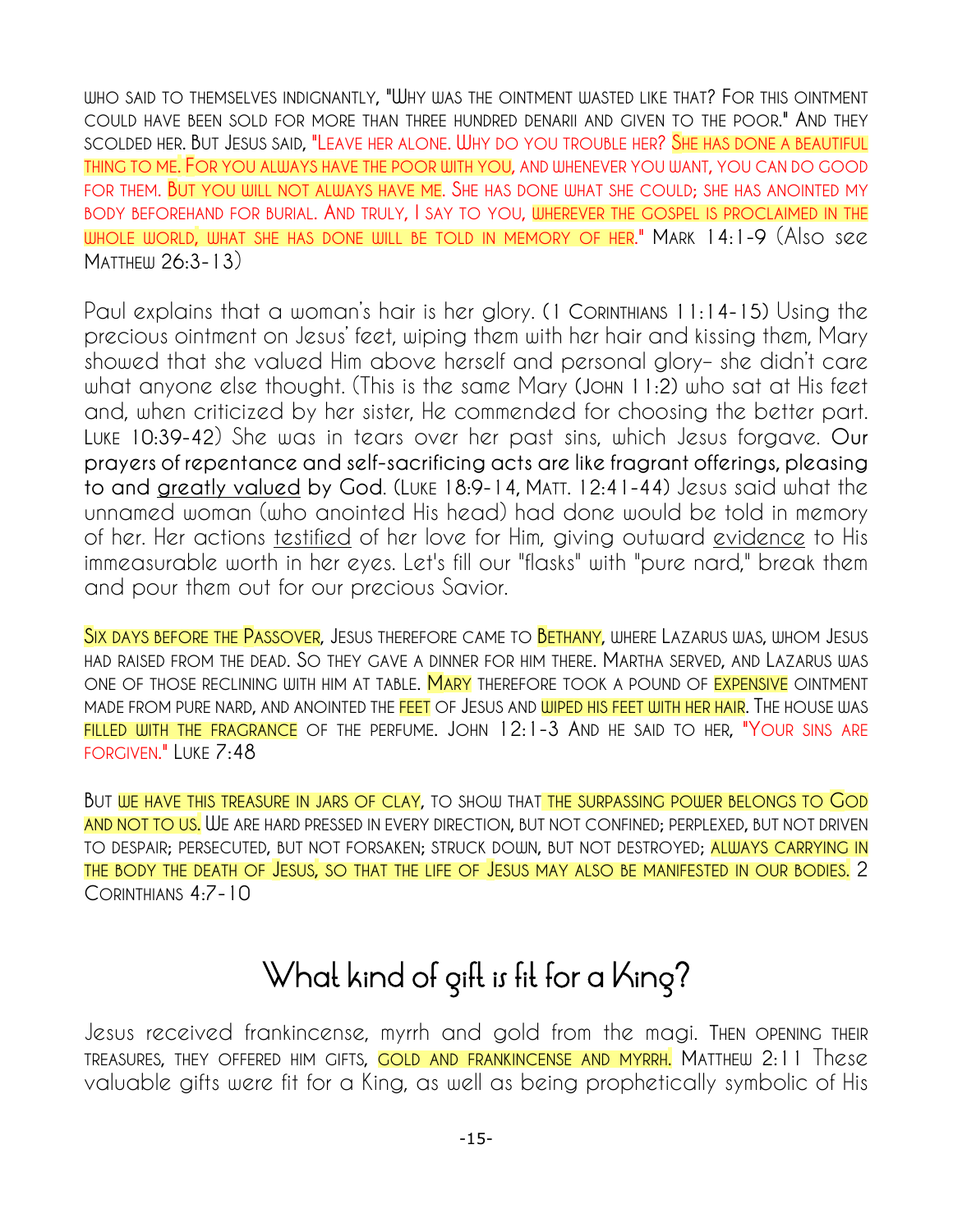future suffering—frankincense and myrrh are both obtained by wounding the bark so that the fragrant resin "bleeds" from the tree. This is called "striping." Jesus healed the sickly, doomed state of our lost souls by His stripes. **BUT HE WAS WOUNDED FOR OUR TRANSGRESSIONS, HE WAS BRUISED FOR OUR INIQUITIES; THE CHASTISEMENT OF OUR PEACE WAS UPON HIM; AND WITH HIS STRIPES WE ARE HEALED. ISAIAH** *53:5*

Paul was very familiar with this concept through his own suffering for Jesus' sake. **BUT THE LORD SAID TO HIM, "GO, FOR HE IS A CHOSEN INSTRUMENT OF MINE TO CARRY MY NAME BEFORE THE GENTILES AND KINGS AND THE CHILDREN OF ISRAEL. FOR I WILL SHOW HIM HOW MUCH HE MUST SUFFER FOR THE SAKE OF MY NAME." ACTS 9:15-16 FROM NOW ON LET NO ONE CAUSE ME TROUBLE, FOR I BEAR** ON MY BODY THE MARKS OF JESUS. GALATIANS 6:17 [PAUL SAID] FIVE TIMES I RECEIVED AT THE HANDS OF **THE JEWS THE FORTY LASHES LESS ONE. THREE TIMES I WAS BEATEN WITH RODS. ONCE I WAS STONED. 2 CORINTHIANS 11:24-25**

Jesus promised great reward in heaven for suffering for His sake, and Paul exhorted us to rejoice in suffering for Christ and to count it as a privilege. **"BLESSED ARE YOU WHEN OTHERS REVILE YOU AND PERSECUTE YOU AND FALSELY UTTER ALL KINDS OF EVIL AGAINST YOU** ON MY ACCOUNT. REJOICE AND BE GLAD, FOR YOUR REWARD IS GREAT IN HEAVEN, FOR SO THEY PERSECUTED **THE PROPHETS WHO WERE BEFORE YOU." MATTHEW 5:10-11**

**FOR IT HAS BEEN GRANTED TO YOU THAT FOR THE SAKE OF CHRIST YOU SHOULD NOT ONLY BELIEVE IN HIM BUT ALSO SUFFER FOR HIS SAKE, ENGAGED IN THE SAME CONFLICT THAT YOU SAW I HAD AND NOW HEAR THAT I STILL HAVE. PHILIPPIANS 1:29-30 SHARE IN SUFFERING AS A GOOD SOLDIER OF CHRIST JESUS. NO SOLDIER GETS ENTANGLED IN CIVILIAN PURSUITS, SINCE HIS AIM IS TO PLEASE THE ONE WHO ENLISTED HIM. 2 TIMOTHY 2:3-4**

**BUT RECALL THE FORMER DAYS WHEN, AFTER YOU WERE ENLIGHTENED, YOU ENDURED A HARD STRUGGLE WITH SUFFERINGS, SOMETIMES BEING PUBLICLY EXPOSED TO REPROACH AND AFFLICTION, AND SOMETIMES BEING PARTNERS WITH THOSE SO TREATED. FOR YOU HAD COMPASSION ON THOSE IN PRISON, AND YOU JOYFULLY ACCEPTED THE PLUNDERING OF YOUR PROPERTY, SINCE YOU KNEW THAT YOU YOURSELVES HAD A BETTER POSSESSION AND AN ABIDING ONE. THEREFORE DO NOT THROW AWAY YOUR CONFIDENCE, WHICH HAS A GREAT REWARD. FOR YOU HAVE NEED OF ENDURANCE, SO THAT WHEN YOU HAVE DONE THE WILL OF GOD YOU MAY RECEIVE WHAT IS PROMISED. HEBREWS 10:32-36 THEREFORE JESUS ALSO, THAT HE MIGHT SANCTIFY THE PEOPLE THROUGH HIS OWN BLOOD, SUFFERED OUTSIDE THE GATE. SO, LET US GO OUT TO HIM OUTSIDE THE CAMP, BEARING HIS REPROACH. HEBREWS 13:12-13**

Peter reminded us that suffering is the norm for us when we follow our Lord's example. However, our strength comes from Him, and He gave His life for us. If we love Him, then we will seek His glory and honor in all we do. The apostles and other disciples couldn't grasp the plan of redemption or the full power of God until after Jesus' resurrection. Then, they proclaimed the Gospel boldly and fearlessly for the rest of their lives.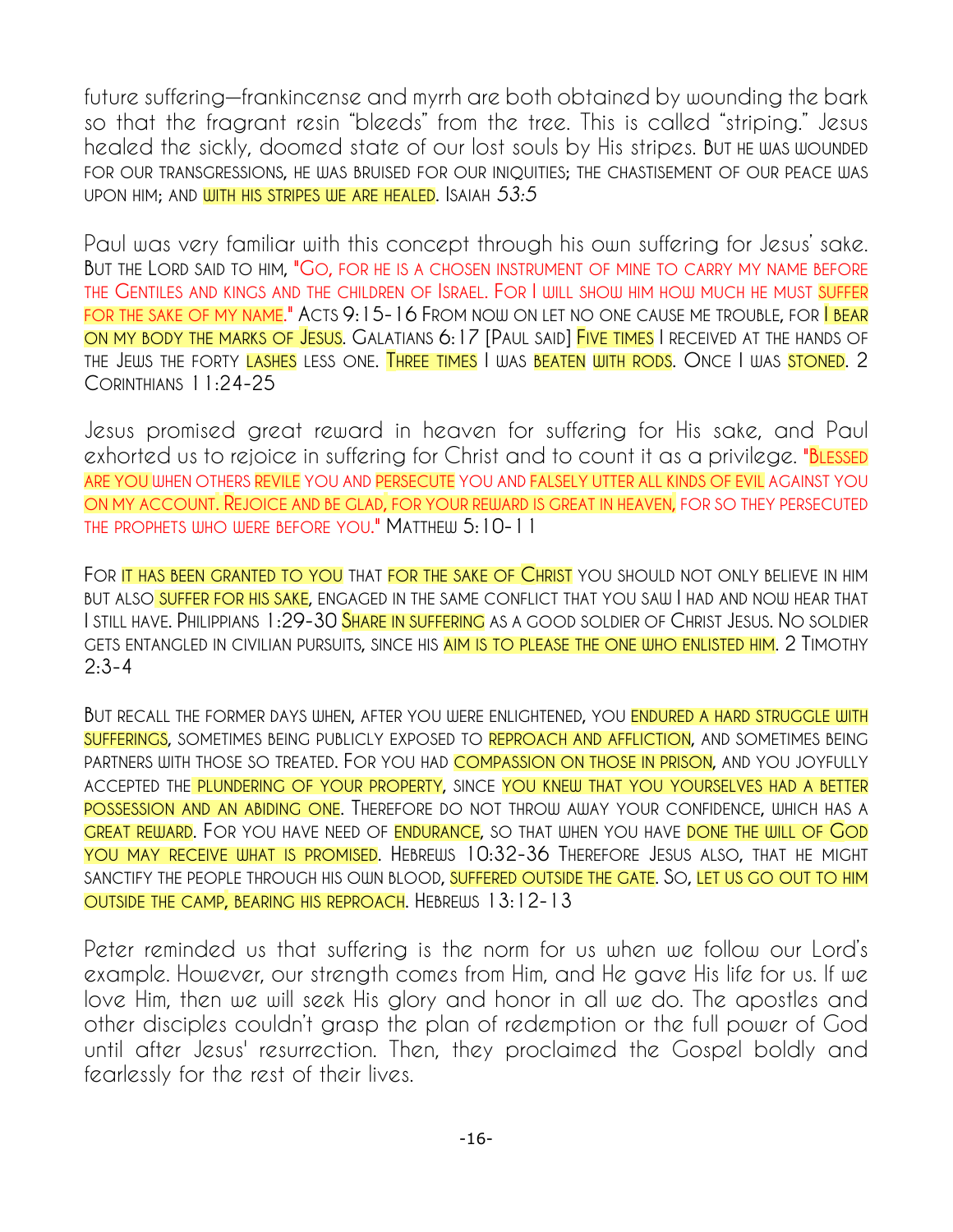**RESIST THE DEVIL, FIRM IN YOUR FAITH, KNOWING THAT THE SAME KINDS OF SUFFERING ARE BEING EXPERIENCED BY YOUR BROTHERHOOD THROUGHOUT THE WORLD. AND AFTER YOU HAVE SUFFERED A LITTLE WHILE, THE GOD OF ALL GRACE, WHO HAS CALLED YOU TO HIS ETERNAL GLORY IN CHRIST, WILL HIMSELF RESTORE, CONFIRM, STRENGTHEN, AND ESTABLISH YOU. 1 PETER 5:9-10**

**IN THIS YOU REJOICE, THOUGH NOW FOR A LITTLE WHILE, IF NECESSARY, YOU HAVE BEEN GRIEVED BY VARIOUS TRIALS, SO THAT THE TESTED GENUINENESS OF YOUR FAITH—MORE PRECIOUS THAN GOLD THAT PERISHES THOUGH IT IS TESTED BY FIRE—MAY BE FOUND TO RESULT IN PRAISE AND GLORY AND HONOR AT THE REVELATION OF JESUS CHRIST. THOUGH YOU HAVE NOT SEEN HIM, YOU LOVE HIM. THOUGH YOU DO NOT NOW SEE HIM, YOU BELIEVE IN HIM AND REJOICE WITH JOY THAT IS INEXPRESSIBLE AND FILLED WITH GLORY, OBTAINING THE OUTCOME OF YOUR FAITH, THE SALVATION OF YOUR SOULS. 1 PETER 1:6-9**

**FOR WHAT CREDIT IS IT IF, WHEN YOU SIN AND ARE BEATEN FOR IT, YOU ENDURE? BUT IF WHEN YOU DO GOOD** AND SUFFER FOR IT YOU ENDURE, THIS IS A GRACIOUS THING IN THE SIGHT OF GOD. FOR TO THIS YOU HAVE **BEEN CALLED, BECAUSE CHRIST ALSO SUFFERED FOR YOU, LEAVING YOU AN EXAMPLE, SO THAT YOU MIGHT FOLLOW IN HIS STEPS. HE COMMITTED NO SIN, NEITHER WAS DECEIT FOUND IN HIS MOUTH. WHEN HE WAS REVILED, HE DID NOT REVILE IN RETURN; WHEN HE SUFFERED, HE DID NOT THREATEN, BUT CONTINUED ENTRUSTING HIMSELF TO HIM WHO JUDGES JUSTLY. 1 PETER 2:20-23**

### What is true beauty and love?

Beauty in God's eyes goes way beyond skin deep. What's on the surface does not interest Him at all. He designed us and is not impressed in the least with what we've done with our appearance. He knows what's deep inside, even our very thoughts. **YOU KNOW WHEN I SIT DOWN AND WHEN I RISE UP; YOU DISCERN MY THOUGHTS FROM AFAR. PSALM 139:2** He's looking for obedience out of love, trust and respect. If He only wanted obedience, then He wouldn't have given us free will. He wants us. A beautiful heart to Him is one that is broken, repentant ("circumcised" - **ROM. 2:29**) — completely reliant on Him for everything. If we truly understand who He is, what He is like, all that He has done, continually does and is going to do, we will not only want to give him our whole heart, but we will be utterly awestruck that He would care for us as He does (and He does).

**AND THOSE WHO KNOW YOUR NAME PUT THEIR TRUST IN YOU, FOR YOU, O LORD, HAVE NOT FORSAKEN THOSE WHO SEEK YOU.** PSALM 9:10 TRUST IN THE LORD, AND DO GOOD; DWELL IN THE LAND AND BEFRIEND Faithfulness. Psalm 37:3 Blessed is the man who makes the Lord his trust, who does not turn to **THE PROUD, TO THOSE WHO GO ASTRAY AFTER A LIE! PSALM 40:4**

**AND THE LORD YOUR GOD WILL CIRCUMCISE YOUR HEART AND THE HEART OF YOUR OFFSPRING, SO THAT** YOU WILL LOVE THE LORD YOUR GOD WITH ALL YOUR HEART AND WITH ALL YOUR SOUL, THAT YOU MAY LIVE. **DEUTERONOMY 30:6**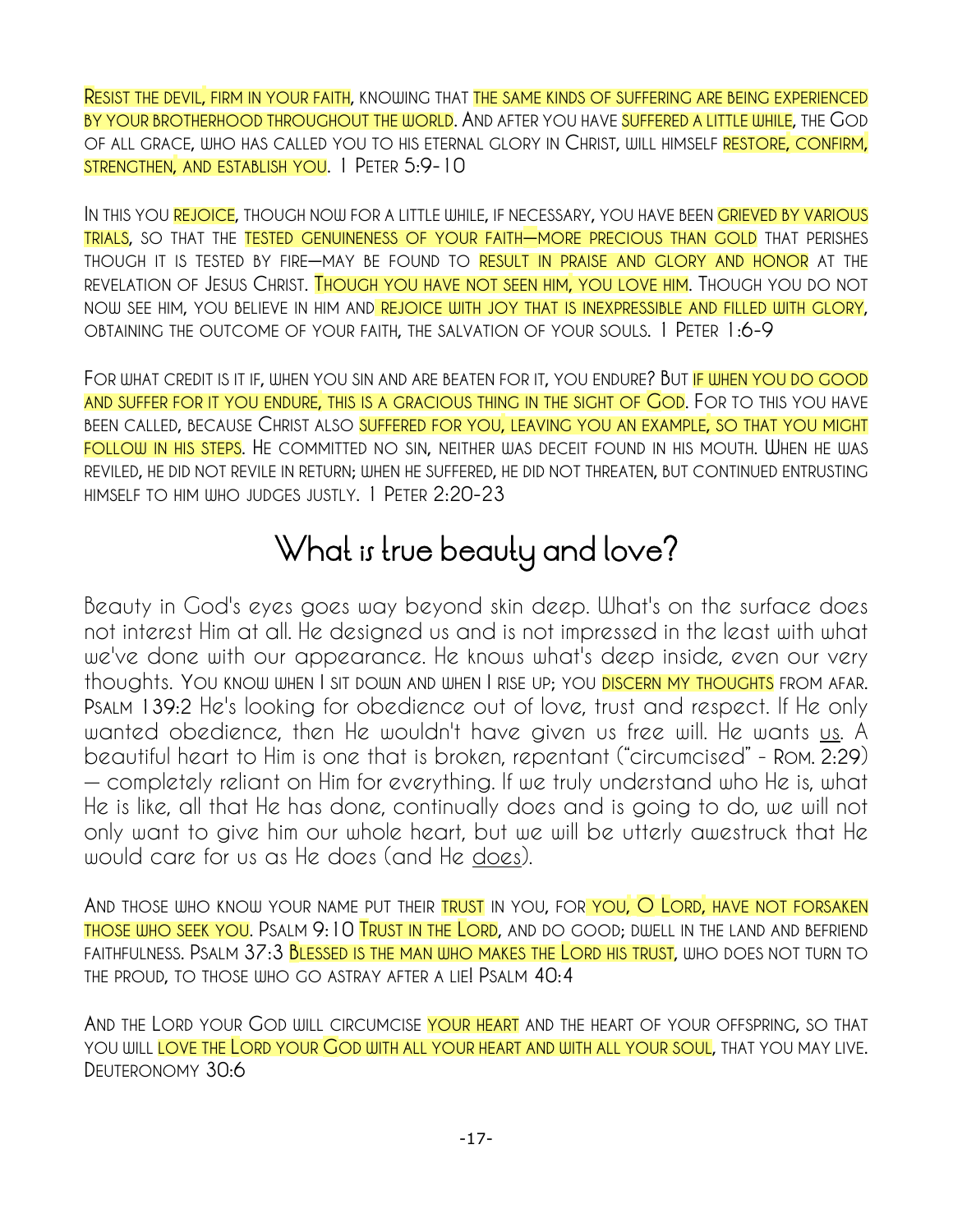**THE KING IS NOT SAVED BY HIS GREAT ARMY; A WARRIOR IS NOT DELIVERED BY HIS GREAT STRENGTH. THE WAR HORSE IS A FALSE HOPE FOR SALVATION, AND BY ITS GREAT MIGHT IT CANNOT RESCUE. BEHOLD, THE EYE OF** THE LORD IS ON THOSE WHO FEAR HIM, ON THOSE WHO HOPE IN HIS STEADFAST LOVE, THAT HE MAY DELIVER **THEIR SOUL FROM DEATH AND KEEP THEM ALIVE IN FAMINE. PSALM 33:16-19**

# What pleases God?

God is not interested in mere lip service, but true devotion backed up with actions and behavior. He doesn't need anything from us—everything we have we got from Him—He already owns it all AND us. We can't fool Him by pretending to love Him and yet doing whatever we wish, with no care whatsoever for what He said pleases Him. **RELIGION THAT IS PURE AND UNDEFILED BEFORE GOD, THE FATHER, IS THIS: TO VISIT ORPHANS AND WIDOWS IN THEIR AFFLICTION, AND TO KEEP ONESELF UNSTAINED FROM THE WORLD. JAMES 1:27**

**ALL THESE THINGS MY HAND HAS MADE, AND SO ALL THESE THINGS CAME TO BE, DECLARES THE LORD. BUT THIS IS THE ONE TO WHOM I WILL LOOK: HE WHO IS HUMBLE AND CONTRITE IN SPIRIT AND TREMBLES AT MY WORD. ISAIAH 66:2**

**FOR THUS SAYS THE ONE WHO IS HIGH AND LIFTED UP, WHO INHABITS ETERNITY, WHOSE NAME IS HOLY: "I DWELL IN THE HIGH AND HOLY PLACE, AND ALSO WITH HIM WHO IS OF A CONTRITE AND LOWLY SPIRIT, TO REVIVE THE SPIRIT OF THE LOWLY, AND TO REVIVE THE HEART OF THE CONTRITE. ISAIAH 57:15 THE SACRIFICES OF GOD ARE A BROKEN SPIRIT; A BROKEN AND CONTRITE HEART, O GOD, YOU WILL NOT DESPISE. PSALM 51:17 FOR I DESIRE STEADFAST LOVE AND NOT SACRIFICE, THE KNOWLEDGE OF GOD RATHER THAN BURNT OFFERINGS. HOSEA 6:6**

**WASH YOURSELVES; MAKE YOURSELVES CLEAN; REMOVE THE EVIL OF YOUR DEEDS FROM BEFORE MY EYES; CEASE TO DO EVIL, LEARN TO DO GOOD; SEEK JUSTICE, CORRECT OPPRESSION; BRING JUSTICE TO THE FATHERLESS, PLEAD THE WIDOW'S CAUSE. ISAIAH 1:16-17**

**THEN THE LORD SAID, "BECAUSE THIS PEOPLE DRAW NEAR WITH THEIR WORDS AND HONOR ME WITH THEIR LIP SERVICE, BUT THEY REMOVE THEIR HEARTS FAR FROM ME, AND THEIR REVERENCE FOR ME CONSISTS OF TRADITION LEARNED BY ROTE, THEREFORE BEHOLD, I WILL ONCE AGAIN DEAL MARVELOUSLY WITH THIS PEOPLE...** ISAIAH 29:13-14 A VOICE SAYS, "CRY OUT!" SO I ASKED, "WHAT AM I TO CRY OUT?" "ALL HUMANITY IS **GRASS, AND ALL ITS LOYALTY IS LIKE THE FLOWERS OF THE FIELD." ISAIAH 40:6 "YOU HYPOCRITES! WELL DID ISAIAH PROPHESY OF YOU, WHEN HE SAID: "'THIS PEOPLE HONORS ME WITH THEIR LIPS, BUT THEIR HEART IS FAR** FROM ME; IN VAIN DO THEY WORSHIP ME, TEACHING AS DOCTRINES THE COMMANDMENTS OF MEN." MATTHEW **15:7-9**

**"WHEN HE HAD WASHED THEIR FEET AND PUT ON HIS OUTER GARMENTS AND RESUMED HIS PLACE, HE SAID TO THEM, "DO YOU UNDERSTAND WHAT I HAVE DONE TO YOU? YOU CALL ME TEACHER AND LORD, AND YOU ARE** RIGHT, FOR SO I AM. IF I THEN, YOUR LORD AND TEACHER, HAVE WASHED YOUR FEET, YOU ALSO OUGHT TO WASH ONE ANOTHER'S FEET. FOR I HAVE GIVEN YOU AN EXAMPLE, THAT YOU ALSO SHOULD DO JUST AS I HAVE **DONE TO YOU. TRULY, TRULY, I SAY TO YOU, A SERVANT IS NOT GREATER THAN HIS MASTER, NOR IS A**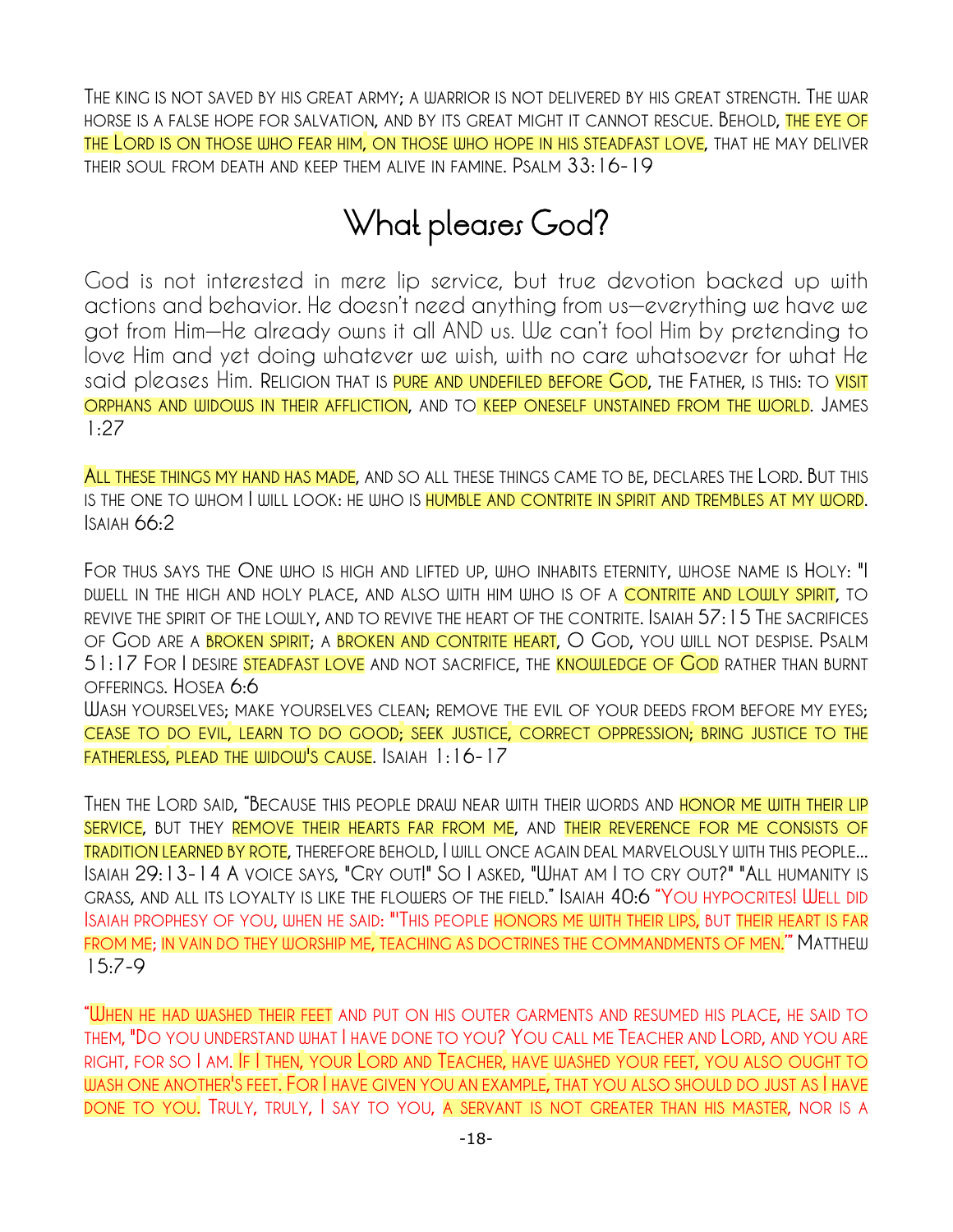**MESSENGER GREATER THAN THE ONE WHO SENT HIM. IF YOU KNOW THESE THINGS, BLESSED ARE YOU IF YOU DO THEM." JOHN 13:12-17**

May we always remember the price of our freedom to our beloved Savior, and may "the cross" never become a phrase that we are so used to hearing that we are desensitized to what it actually entailed! Remember, Jesus had never done anything wrong EVER, and He came to earth to be born and live a perfect life on OUR behalf, or His sacrifice would have meant nothing. Only He could take that penalty for us. He could have put an end to the horror of it at any time, but love for His Father and for US held Him there. (Also see **HEBREWS 12:1-4**.)

**AND YOU, WHO WERE DEAD IN YOUR TRESPASSES AND THE UNCIRCUMCISION OF YOUR FLESH [SINFUL NATURE], GOD MADE ALIVE TOGETHER WITH HIM, HAVING FORGIVEN US ALL OUR TRESPASSES, BY CANCELING THE RECORD OF DEBT THAT STOOD AGAINST US WITH ITS LEGAL DEMANDS. THIS HE SET ASIDE, NAILING IT TO THE CROSS. HE DISARMED THE RULERS AND AUTHORITIES AND PUT THEM TO OPEN SHAME, BY TRIUMPHING OVER THEM IN HIM. COLOSSIANS 2:13-15**

#### Will He really return?

God is patient and long-suffering. **BUT YOU, O LORD, ARE A GOD MERCIFUL AND GRACIOUS, SLOW TO ANGER AND ABOUNDING IN STEADFAST LOVE AND FAITHFULNESS. PSALM 86:15** He keeps His promises. All of the events that are written in His Word will happen, exactly as He said, on His own schedule. **(HAB. 2:3)** Those who are His will be spared from God's wrath, just as Noah and Lot were saved out of the world-wide flood and fire from heaven on Sodom and Gomorrah. The worst time of tribulation on the earth that has ever been or ever will be is coming. It's not for the faithful, for those who are IN Jesus. We have been made white as snow, our sins washed away by the blood Jesus shed for us. We are clothed in His perfect righteousness. **BUT PUT ON THE LORD JESUS CHRIST, AND MAKE NO PROVISION FOR THE FLESH, TO GRATIFY ITS DESIRES. ROMANS 13:14**

...BUT AS IT IS, HE HAS APPEARED ONCE FOR ALL AT THE END OF THE AGES TO PUT AWAY SIN BY THE SACRIFICE **OF HIMSELF. AND JUST AS IT IS APPOINTED FOR MAN TO DIE ONCE, AND AFTER THAT COMES JUDGMENT, SO CHRIST, HAVING BEEN OFFERED ONCE TO BEAR THE SINS OF MANY, WILL APPEAR A SECOND TIME, NOT TO DEAL WITH SIN BUT TO SAVE THOSE WHO ARE EAGERLY WAITING FOR HIM. HEBREWS 9:26-28**

**FOR, "YET A LITTLE WHILE, AND THE COMING ONE WILL COME AND WILL NOT DELAY; BUT MY RIGHTEOUS ONE** SHALL LIVE BY FAITH, AND IF HE SHRINKS BACK, MY SOUL HAS NO PLEASURE IN HIM." BUT WE ARE NOT OF THOSE **WHO SHRINK BACK AND ARE DESTROYED, BUT OF THOSE WHO HAVE FAITH AND PRESERVE THEIR SOULS. HEBREWS 10:37-39**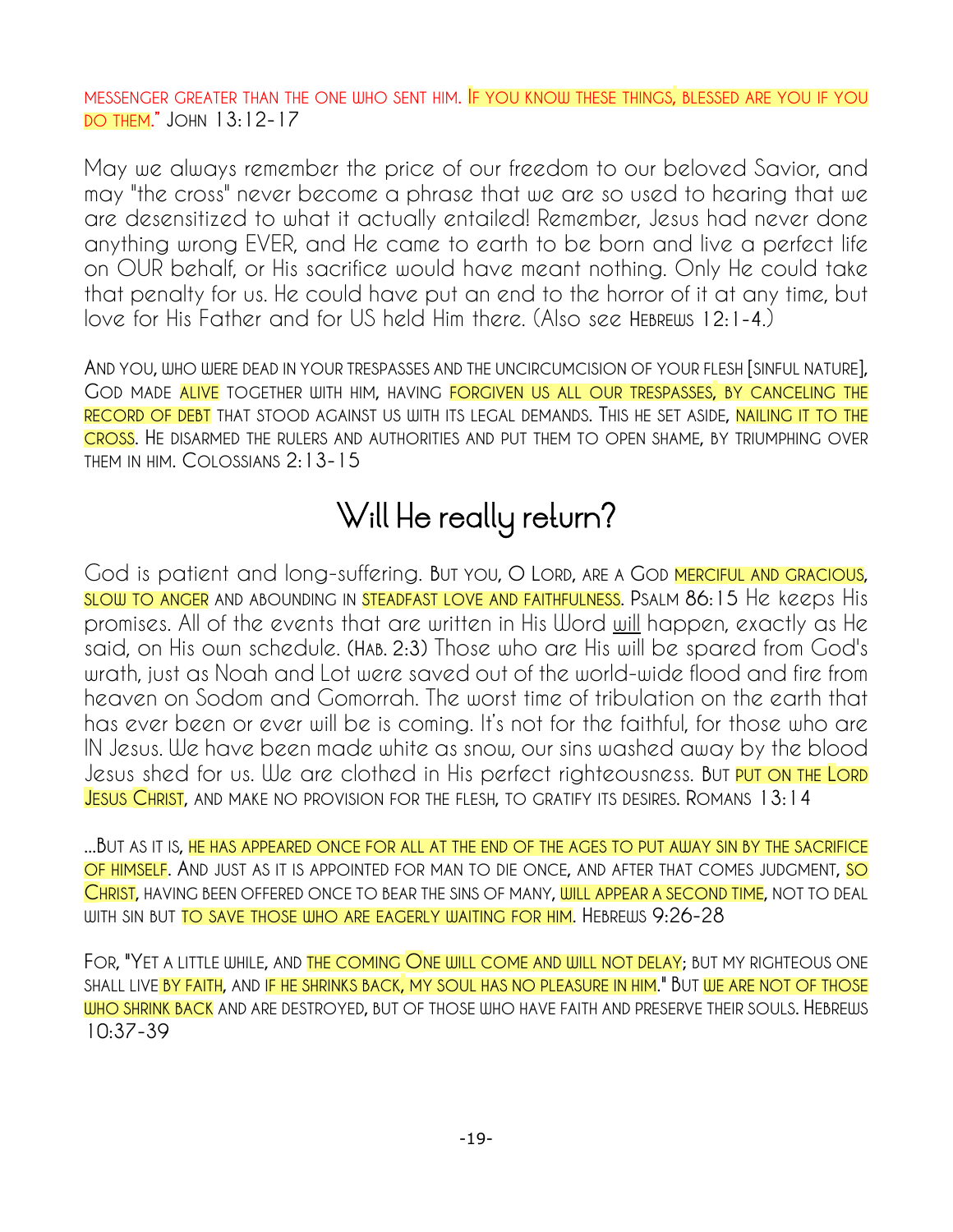**"BECAUSE YOU HAVE KEPT MY WORD ABOUT PATIENT ENDURANCE, I WILL KEEP YOU FROM THE HOUR OF TRIAL THAT IS COMING ON THE WHOLE WORLD, TO TRY THOSE WHO DWELL ON THE EARTH. I AM COMING SOON. HOLD FAST WHAT YOU HAVE, SO THAT NO ONE MAY SEIZE YOUR CROWN." REVELATION 3:10-11 "COME NOW, LET US REASON TOGETHER, SAYS THE LORD: THOUGH YOUR SINS ARE LIKE SCARLET, THEY SHALL BE AS WHITE AS SNOW; THOUGH THEY ARE RED LIKE CRIMSON, THEY SHALL BECOME LIKE WOOL." ISAIAH 1:18 IF WE SAY WE HAVE FELLOWSHIP WITH HIM WHILE WE WALK IN DARKNESS, WE LIE AND DO NOT PRACTICE THE TRUTH. BUT IF WE WALK IN THE LIGHT, AS HE IS IN THE LIGHT, WE HAVE FELLOWSHIP WITH ONE ANOTHER, AND THE BLOOD OF JESUS HIS SON CLEANSES US FROM ALL SIN. 1 JOHN 1:6-7**

**I WILL GREATLY REJOICE IN THE LORD; MY SOUL SHALL EXULT IN MY GOD, FOR HE HAS CLOTHED ME WITH THE GARMENTS OF SALVATION; HE HAS COVERED ME WITH THE ROBE OF RIGHTEOUSNESS, AS A BRIDEGROOM DECKS HIMSELF LIKE A PRIEST WITH A BEAUTIFUL HEADDRESS, AND AS A BRIDE ADORNS HERSELF WITH HER JEWELS. ISAIAH 61:10**

### Who will suffer God's wrath?

The coming wrath is for the wicked, rebellious ones who would rather serve themselves (which is really serving Satan, the "ruler of this world") than to humble themselves beneath the Lordship of God's only Son, the only Savior and Way. They refuse to admit they are sinners in need of redemption. They love what God hates and hate what He loves. They prefer their own version of "truth" and will not acknowledge His sovereignty. Sadly, they are so arrogant that they think their opinion actually changes things—that by not bowing to Him, that He will cease to exist or have any power over them. That is a grave error with unbelievably horrific consequences.

There is coming a time when a great delusion will fall on the whole world and people will worship a being claiming to be "god," taking a mark identifying themselves as belonging to him (in order to buy and sell, and thus, survive). For this they will receive eternal punishment from God, but before that sentence begins, they WILL bow to Jesus, the Son of God, the Lord of lords and King of kings. **THEREFORE GOD ALSO HAS HIGHLY EXALTED HIM AND GIVEN HIM THE NAME WHICH IS ABOVE EVERY NAME, THAT AT THE NAME OF JESUS EVERY KNEE WILL BOW, OF THOSE IN HEAVEN, AND OF THOSE ON EARTH, AND OF THOSE UNDER THE EARTH, AND THAT EVERY TONGUE WILL CONFESS THAT JESUS CHRIST IS LORD, TO THE GLORY OF GOD THE FATHER. PHILIPPIANS 2:9-11 FROM HIS MOUTH COMES A SHARP SWORD WITH WHICH TO STRIKE DOWN THE NATIONS, AND HE WILL RULE THEM WITH A ROD OF IRON. HE WILL TREAD THE WINEPRESS OF THE FURY OF THE WRATH OF GOD THE ALMIGHTY. REVELATION 19:15**

**"JUST AS THE WEEDS ARE GATHERED AND BURNED WITH FIRE, SO WILL IT BE AT THE END OF THE AGE. THE SON OF MAN WILL SEND HIS ANGELS, AND THEY WILL GATHER OUT OF HIS KINGDOM ALL CAUSES OF SIN AND ALL** LAW-BREAKERS, AND THROW THEM INTO THE FIERY FURNACE. IN THAT PLACE THERE WILL BE WEEPING AND GNASHING OF TEETH. THEN THE RIGHTEOUS WILL SHINE LIKE THE SUN IN THE KINGDOM OF THEIR FATHER. HE WHO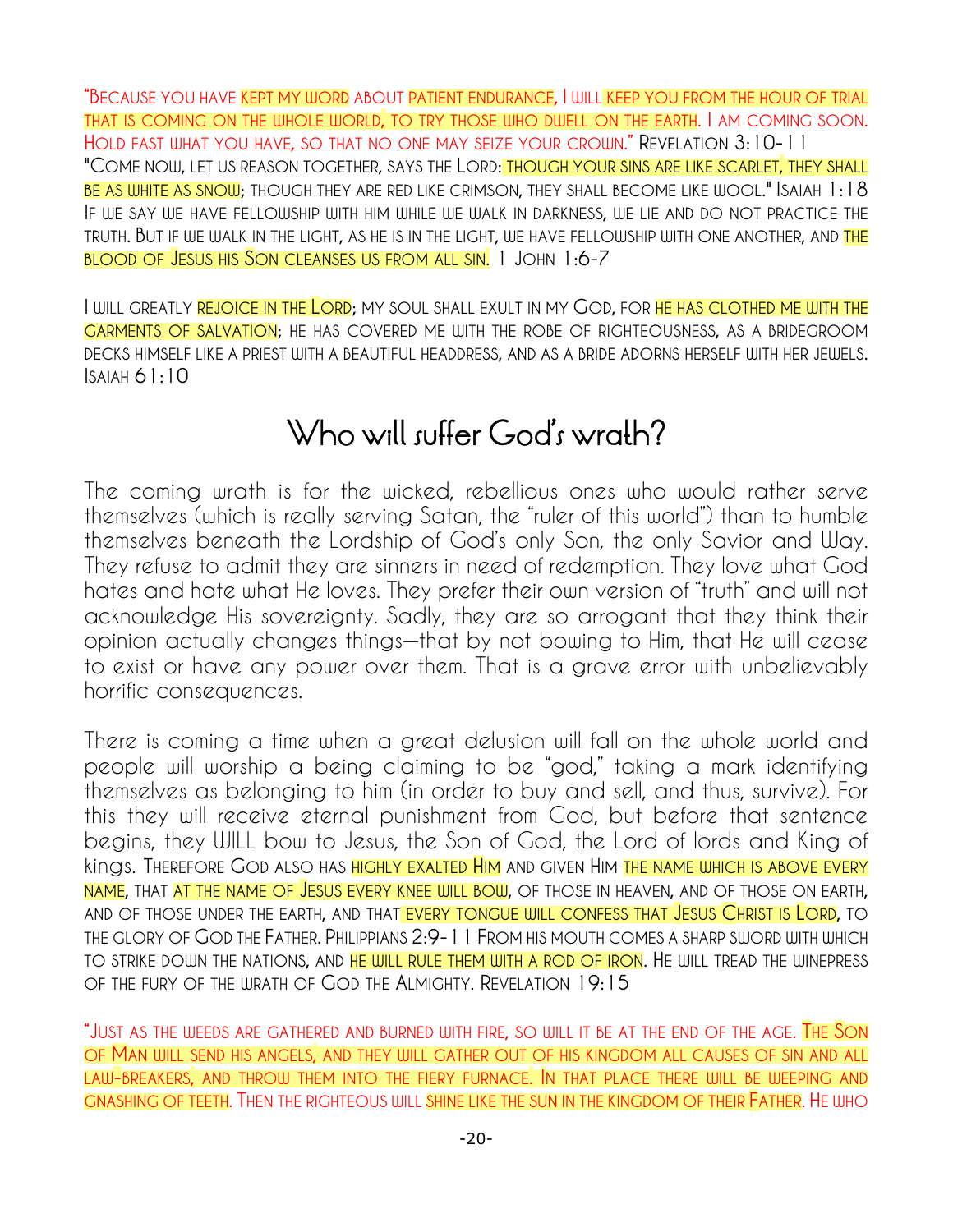HAS EARS. LET HIM HEAR, ... "AGAIN. THE KINGDOM OF HEAVEN IS LIKE A NET THAT WAS THROWN INTO THE SEA **AND GATHERED FISH OF EVERY KIND. WHEN IT WAS FULL, MEN DREW IT ASHORE AND SAT DOWN AND SORTED THE GOOD INTO CONTAINERS BUT THREW AWAY THE BAD. SO IT WILL BE AT THE END OF THE AGE. THE ANGELS WILL COME OUT AND SEPARATE THE EVIL FROM THE RIGHTEOUS AND THROW THEM INTO THE FIERY FURNACE. IN THAT PLACE THERE WILL BE WEEPING AND GNASHING OF TEETH." MATTHEW 13:40-43, 47-50**

**FOR IT WAS NOT DAVID WHO ASCENDED INTO HEAVEN, BUT HE HIMSELF SAYS: "THE LORD SAID TO MY LORD,** 'SIT AT MY RIGHT HAND, UNTIL I MAKE YOUR ENEMIES A FOOTSTOOL FOR YOUR FEET." THEREFORE LET ALL THE house of Israel know for certain that God has made Him both Lord and Christ—this Jesus whom **YOU CRUCIFIED. ACTS 2:34-36**

**HOW MUCH WORSE PUNISHMENT, DO YOU THINK, WILL BE DESERVED BY THE ONE WHO HAS TRAMPLED UNDERFOOT THE SON OF GOD, AND HAS PROFANED THE BLOOD OF THE COVENANT BY WHICH HE WAS SANCTIFIED, AND HAS OUTRAGED THE SPIRIT OF GRACE? FOR WE KNOW HIM WHO SAID, "VENGEANCE IS MINE;** I WILL REPAY." AND AGAIN, "THE LORD WILL JUDGE HIS PEOPLE." IT IS A FEARFUL THING TO FALL INTO THE HANDS **OF THE LIVING GOD. HEBREWS 10: 29-31**

**THEN THE KINGS OF THE EARTH AND THE GREAT ONES AND THE GENERALS AND THE RICH AND THE POWERFUL, AND EVERYONE, SLAVE AND FREE, HID THEMSELVES IN THE CAVES AND AMONG THE ROCKS OF THE MOUNTAINS, CALLING TO THE MOUNTAINS AND ROCKS, "FALL ON US AND HIDE US FROM THE FACE OF HIM WHO IS SEATED** ON THE THRONE, AND FROM THE WRATH OF THE LAMB, FOR THE GREAT DAY OF THEIR WRATH HAS COME, AND **WHO CAN STAND?" REVELATION 6:15-17**

#### What does it mean to be free?

God expects us who have been adopted as His dear children to be longsuffering and faithful, just as He is. He doesn't change, ever, and His promises are all sure things—worth the cost of laying aside our old ways and following His instead. We are free of bondage to the Law, but we're not meant to use that freedom to indulge ourselves. The Scriptures are like a mirror for us so that we can see how God wants us to behave and what our attitude should be. We've all heard the saying "it's the thought that counts," right? Well, many times there just isn't any thought to count, is there? That's sad. Let's read our Bibles every day, to KNOW Him.

WHEN CHRIST WHO IS YOUR LIFE APPEARS, THEN YOU ALSO WILL APPEAR WITH HIM IN GLORY. PUT TO DEATH **THEREFORE WHAT IS EARTHLY IN YOU: SEXUAL IMMORALITY, IMPURITY, PASSION, EVIL DESIRE, AND** COVETOUSNESS, WHICH IS IDOLATRY. ON ACCOUNT OF THESE THE WRATH OF GOD IS COMING. IN THESE YOU **TOO ONCE WALKED, WHEN YOU WERE LIVING IN THEM. BUT NOW YOU MUST PUT THEM ALL AWAY: ANGER,** WRATH, MALICE, SLANDER, AND OBSCENE TALK FROM YOUR MOUTH. DO NOT LIE TO ONE ANOTHER, SEEING **THAT YOU HAVE PUT OFF THE OLD SELF WITH ITS PRACTICES AND HAVE PUT ON THE NEW SELF, WHICH IS BEING RENEWED IN KNOWLEDGE AFTER THE IMAGE OF ITS CREATOR. COLOSSIANS 3:4-10**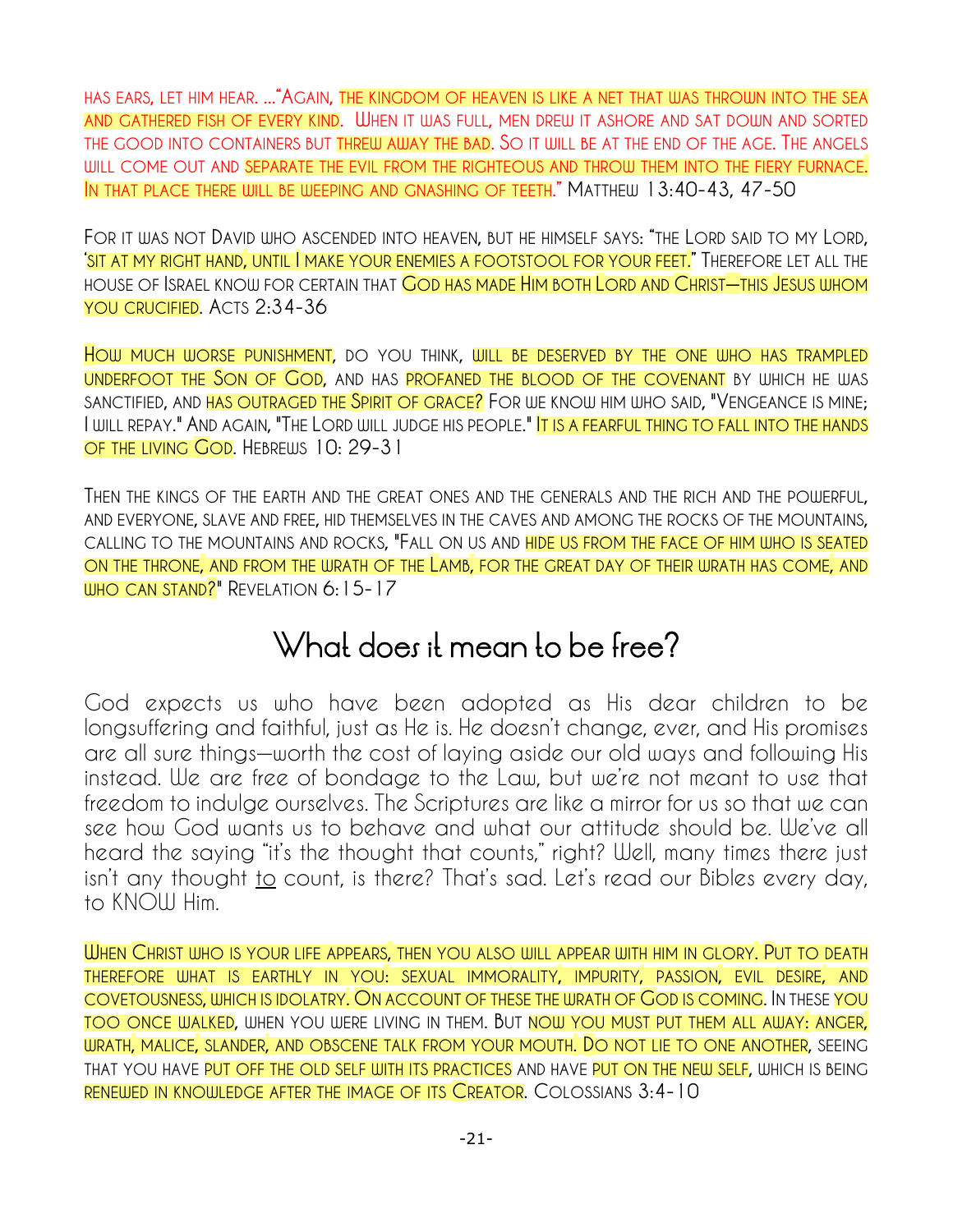**FOR FREEDOM CHRIST HAS SET US FREE; STAND FIRM THEREFORE, AND DO NOT SUBMIT AGAIN TO A YOKE OF SLAVERY. FOR YOU WERE CALLED TO FREEDOM, BROTHERS. ONLY DO NOT USE YOUR FREEDOM AS AN OPPORTUNITY FOR THE FLESH, BUT THROUGH LOVE SERVE ONE ANOTHER. GALATIANS 5:1, 13**

**BUT BE DOERS OF THE WORD, AND NOT HEARERS ONLY, DECEIVING YOURSELVES. FOR IF ANYONE IS A HEARER OF THE WORD AND NOT A DOER, HE IS LIKE A MAN WHO LOOKS INTENTLY AT HIS NATURAL FACE IN A MIRROR. FOR HE LOOKS AT HIMSELF AND GOES AWAY AND AT ONCE FORGETS WHAT HE WAS LIKE. JAMES 1:22-24**

# Who is the Helper?

The disciples were very sad when Jesus said He was returning to the Father, but Jesus promised to send them the Helper. In **JOHN 14:20-26**, Jesus explained that the Holy Spirit would come to indwell believers. The disciples knew and loved Jesus, having been with Him since the start of His ministry. **"BUT BECAUSE I HAVE SAID THESE THINGS TO YOU, SORROW HAS FILLED YOUR HEART. NEVERTHELESS, I TELL YOU THE TRUTH: IT IS TO YOUR ADVANTAGE** THAT I GO AWAY, FOR IF I DO NOT GO AWAY, THE HELPER WILL NOT COME TO YOU. BUT IF I GO, I WILL SEND **HIM TO YOU." JOHN 16:6-7**

We can know Him, too, even though we have never seen Him. **(JOHN 20:29)** We are sealed with the Holy Spirit when we first come to salvation. **IN HIM YOU ALSO, WHEN YOU** HEARD THE WORD OF TRUTH, THE GOSPEL OF YOUR SALVATION, AND BELIEVED IN HIM, WERE SEALED WITH THE **PROMISED HOLY SPIRIT, WHO IS THE GUARANTEE OF OUR INHERITANCE UNTIL WE ACQUIRE POSSESSION OF** IT, TO THE PRAISE OF HIS GLORY. ...AND DO NOT GRIEVE THE HOLY SPIRIT OF GOD, BY WHOM YOU WERE **SEALED FOR THE DAY OF REDEMPTION. EPHESIANS 1;13-14, 4:40**

When Jesus was placed in the tomb with the huge stone rolled in front of it, the authorities sent soldiers to seal and guard it so that the body couldn't be stolen. This could be seen as a foreshadow of our being sealed by the Holy Spirit for the day of redemption. Jesus rose again as the firstfruits of the dead and He will raise us who are sealed by the Holy Spirit as well. We (His Body) cannot be stolen, just as the body of Jesus was not stolen, but rose from the dead. **...WHO BY GOD'S POWER ARE BEING GUARDED THROUGH FAITH FOR A SALVATION READY TO BE REVEALED IN THE LAST TIME. 1 PETER 1:5**

**IF IN CHRIST WE HAVE HOPE IN THIS LIFE ONLY, WE ARE OF ALL PEOPLE MOST TO BE PITIED. BUT IN FACT** CHRIST HAS BEEN RAISED FROM THE DEAD, THE FIRSTFRUITS OF THOSE WHO HAVE FALLEN ASLEEP. FOR AS BY **A MAN CAME DEATH, BY A MAN HAS COME ALSO THE RESURRECTION OF THE DEAD. FOR AS IN ADAM ALL DIE, SO ALSO IN CHRIST SHALL ALL BE MADE ALIVE. BUT EACH IN HIS OWN ORDER: CHRIST THE FIRSTFRUITS, THEN AT HIS COMING THOSE WHO BELONG TO CHRIST. 1 CORINTHIANS 15:19-23**

But throwing out something that we don't consider valuable is different from having it stolen. **(HEB. 12:14-17, REV. 3:11)** Dying to self and walking in our NEW life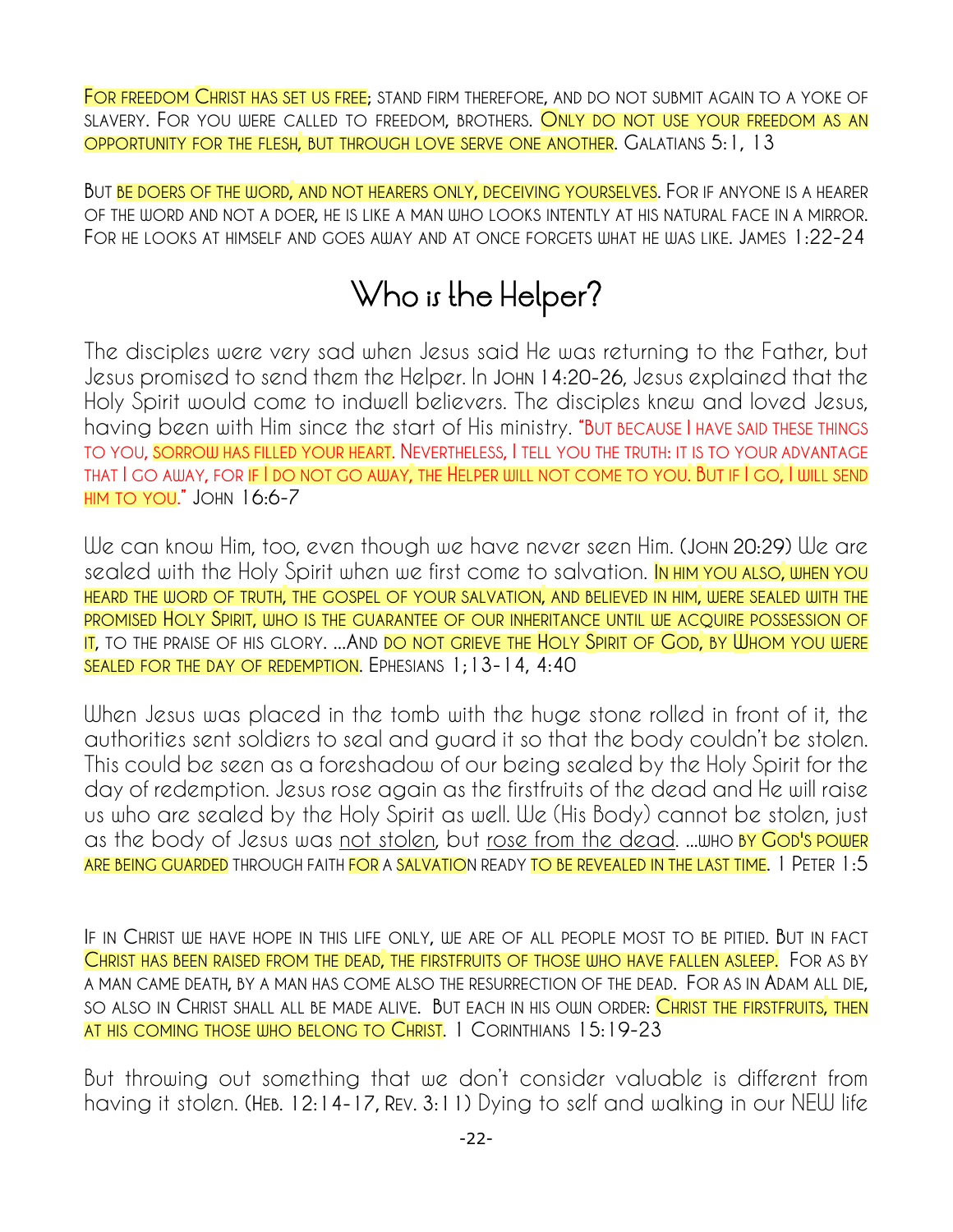("carrying our cross") is a choice, just as whether to accept the gift of salvation by believing. The baptism referred to below is of the Spirit, who alone saves **(JOHN 6:63)** and provides proof that we are God's **(2 COR. 5:5)**, but being water baptized symbolizes it as the believer "drowns" their old self and "rises" into Christ and His resurrection as a new creation.

**WHAT SHALL WE SAY THEN? ARE WE TO CONTINUE IN SIN THAT GRACE MAY ABOUND? BY NO MEANS! HOW CAN WE WHO DIED TO SIN STILL LIVE IN IT? DO YOU NOT KNOW THAT ALL OF US WHO HAVE BEEN BAPTIZED INTO CHRIST JESUS WERE BAPTIZED INTO HIS DEATH? WE WERE BURIED THEREFORE WITH HIM BY BAPTISM INTO DEATH, IN ORDER THAT, JUST AS CHRIST WAS RAISED FROM THE DEAD BY THE GLORY OF THE FATHER, WE TOO MIGHT WALK IN NEWNESS OF LIFE. FOR IF WE HAVE BEEN UNITED WITH HIM IN A DEATH LIKE HIS, WE SHALL CERTAINLY BE UNITED WITH HIM IN A RESURRECTION LIKE HIS. WE KNOW THAT OUR OLD SELF WAS CRUCIFIED WITH HIM IN ORDER THAT THE BODY OF SIN MIGHT BE BROUGHT TO NOTHING, SO THAT WE WOULD NO LONGER BE ENSLAVED TO SIN. FOR ONE WHO HAS DIED HAS BEEN SET FREE FROM SIN. NOW IF WE HAVE DIED WITH** CHRIST, WE BELIEVE THAT WE WILL ALSO LIVE WITH HIM. WE KNOW THAT CHRIST, BEING RAISED FROM THE DEAD, **WILL NEVER DIE AGAIN; DEATH NO LONGER HAS DOMINION OVER HIM. FOR THE DEATH HE DIED HE DIED TO SIN, ONCE FOR ALL, BUT THE LIFE HE LIVES HE LIVES TO GOD. SO YOU ALSO MUST CONSIDER YOURSELVES DEAD TO SIN AND ALIVE TO GOD IN CHRIST JESUS. ROMANS 6:1-11**

God gives us all good gifts, including faith, love, hope, wisdom, strength to persevere and resist temptation, discernment, guidance, talents, physical blessings and more. **EVERY GOOD GIFT AND EVERY PERFECT GIFT IS FROM ABOVE, COMING DOWN FROM THE FATHER OF LIGHTS WITH WHOM THERE IS NO VARIATION OR SHADOW DUE TO CHANGE. OF HIS OWN WILL HE BROUGHT US FORTH BY THE WORD OF TRUTH, THAT WE SHOULD BE A KIND OF FIRSTFRUITS OF HIS CREATURES. JAMES 1:17-18**

**NOW THERE ARE VARIETIES OF GIFTS, BUT THE SAME SPIRIT; AND THERE ARE VARIETIES OF SERVICE, BUT THE SAME LORD; AND THERE ARE VARIETIES OF ACTIVITIES, BUT IT IS THE SAME GOD WHO EMPOWERS THEM ALL IN EVERYONE. TO EACH IS GIVEN THE MANIFESTATION OF THE SPIRIT FOR THE COMMON GOOD. ...ALL THESE** ARE EMPOWERED BY ONE AND THE SAME SPIRIT, WHO APPORTIONS TO EACH ONE INDIVIDUALLY AS HE WILLS. **... BUT AS IT IS, GOD ARRANGED THE MEMBERS IN THE BODY, EACH ONE OF THEM, AS HE CHOSE. 1 CORINTHIANS 12:4-7, 11, 18**

**HAVING GIFTS THAT DIFFER ACCORDING TO THE GRACE GIVEN TO US, LET US USE THEM: IF PROPHECY, IN PROPORTION TO OUR FAITH; IF SERVICE, IN OUR SERVING; THE ONE WHO TEACHES, IN HIS TEACHING; THE ONE WHO EXHORTS, IN HIS EXHORTATION; THE ONE WHO CONTRIBUTES, IN GENEROSITY; THE ONE WHO LEADS, WITH ZEAL; THE ONE WHO DOES ACTS OF MERCY, WITH CHEERFULNESS. LET LOVE BE GENUINE. ABHOR WHAT IS EVIL; HOLD FAST TO WHAT IS GOOD. LOVE ONE ANOTHER WITH BROTHERLY AFFECTION. OUTDO ONE ANOTHER IN** SHOWING HONOR. DO NOT BE SLOTHFUL IN ZEAL, BE FERVENT IN SPIRIT, SERVE THE LORD. REJOICE IN HOPE, **BE PATIENT IN TRIBULATION, BE CONSTANT IN PRAYER. CONTRIBUTE TO THE NEEDS OF THE SAINTS AND SEEK TO SHOW HOSPITALITY. BLESS THOSE WHO PERSECUTE YOU; BLESS AND DO NOT CURSE THEM. REJOICE WITH THOSE WHO REJOICE, WEEP WITH THOSE WHO WEEP. LIVE IN HARMONY WITH ONE ANOTHER. DO NOT BE HAUGHTY, BUT ASSOCIATE WITH THE LOWLY. NEVER BE WISE IN YOUR OWN SIGHT. REPAY NO ONE EVIL FOR**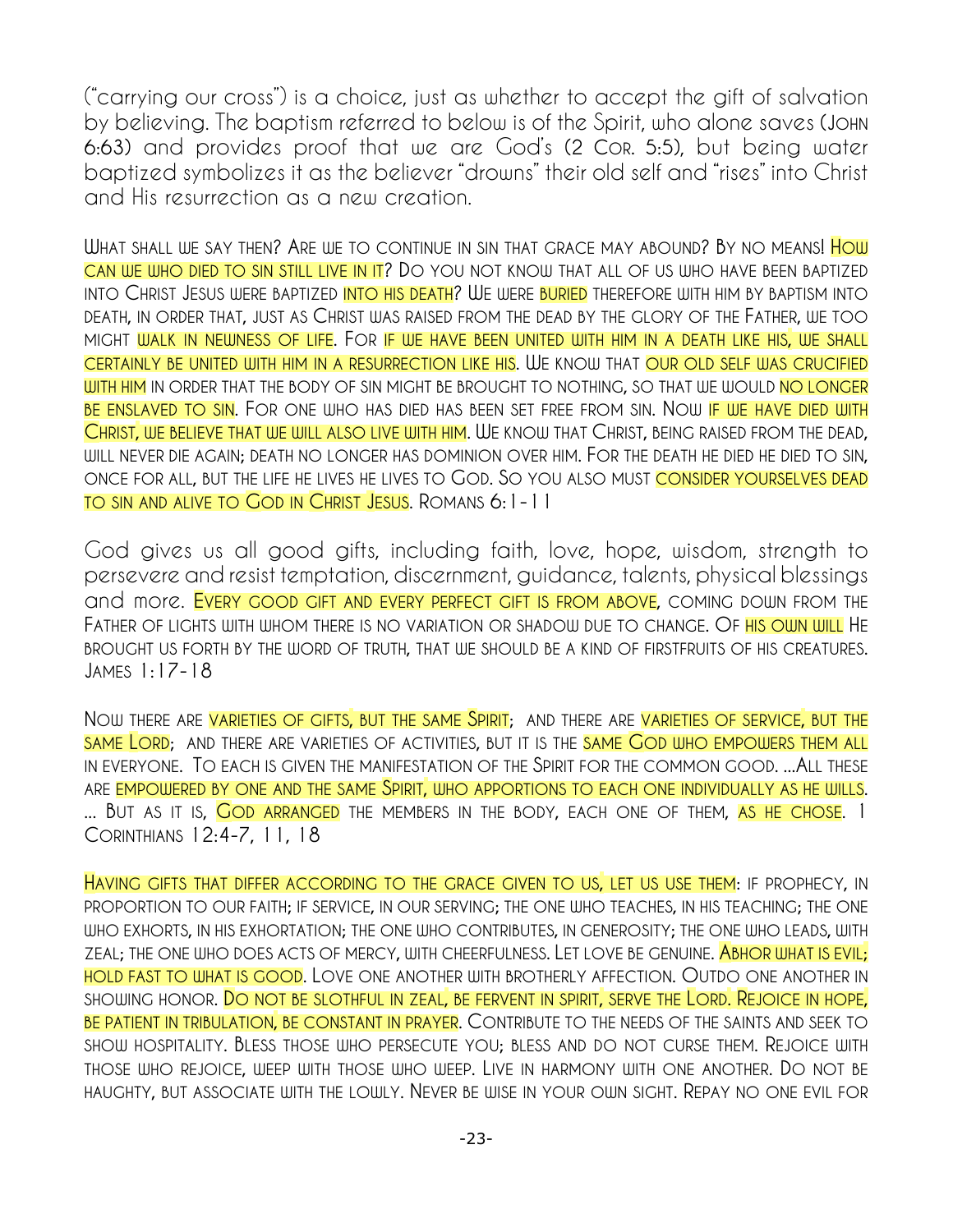**EVIL, BUT GIVE THOUGHT TO DO WHAT IS HONORABLE IN THE SIGHT OF ALL. IF POSSIBLE, SO FAR AS IT DEPENDS ON YOU, LIVE PEACEABLY WITH ALL. BELOVED, NEVER AVENGE YOURSELVES, BUT LEAVE IT TO THE WRATH OF** GOD, FOR IT IS WRITTEN, "VENCEANCE IS MINE, I WILL REPAY, SAYS THE LORD." TO THE CONTRARY, "IF YOUR **ENEMY IS HUNGRY, FEED HIM; IF HE IS THIRSTY, GIVE HIM SOMETHING TO DRINK; FOR BY SO DOING YOU WILL HEAP BURNING COALS ON HIS HEAD." DO NOT BE OVERCOME BY EVIL, BUT OVERCOME EVIL WITH GOOD. ROMANS 12:6-21**

BUT THE FRUIT OF THE SPIRIT IS LOVE, JOY, PEACE, PATIENCE, KINDNESS, GOODNESS, FAITHFULNESS, **GENTLENESS, SELF-CONTROL; AGAINST SUCH THINGS THERE IS NO LAW. AND THOSE WHO BELONG TO CHRIST JESUS HAVE CRUCIFIED THE FLESH WITH ITS PASSIONS AND DESIRES. GALATIANS 5:22-24** NO TEMPTATION HAS OVERTAKEN YOU THAT IS NOT COMMON TO MAN. GOD IS FAITHFUL, AND HE WILL NOT **LET YOU BE TEMPTED BEYOND YOUR ABILITY, BUT WITH THE TEMPTATION HE WILL ALSO PROVIDE THE WAY OF ESCAPE, THAT YOU MAY BE ABLE TO ENDURE IT. 1 COR. 10:13 LET NO ONE SAY WHEN HE IS TEMPTED, "I AM** BEING TEMPTED BY GOD," FOR GOD CANNOT BE TEMPTED WITH EVIL, AND HE HIMSELF TEMPTS NO ONE. JAMES **1:13**

"ABIDE IN ME, AND I IN YOU. AS THE BRANCH CANNOT BEAR FRUIT BY ITSELF, UNLESS IT ABIDES IN THE VINE, NEITHER CAN YOU, UNLESS YOU ABIDE IN ME. I AM THE VINE; YOU ARE THE BRANCHES. WHOEVER ABIDES IN ME **AND I IN HIM, HE IT IS THAT BEARS MUCH FRUIT, FOR APART FROM ME YOU CAN DO NOTHING. IF ANYONE DOES NOT ABIDE IN ME HE IS THROWN AWAY LIKE A BRANCH AND WITHERS; AND THE BRANCHES ARE GATHERED, THROWN INTO THE FIRE, AND BURNED. IF YOU ABIDE IN ME, AND MY WORDS ABIDE IN YOU, ASK WHATEVER YOU WISH, AND IT WILL BE DONE FOR YOU. BY THIS MY FATHER IS GLORIFIED, THAT YOU BEAR MUCH FRUIT AND SO** PROVE TO BE MY DISCIPLES. AS THE FATHER HAS LOVED ME, SO HAVE I LOVED YOU. ABIDE IN MY LOVE. IF YOU KEEP MY COMMANDMENTS, YOU WILL ABIDE IN MY LOVE, JUST AS I HAVE KEPT MY FATHER'S **COMMANDMENTS AND ABIDE IN HIS LOVE." JOHN 15:4-10**

# Is there really only one way?

If you haven't accepted Jesus as your Savior and Lord, it's imperative that you understand that He is the only way to be saved. **"ENTER BY THE NARROW GATE. FOR THE GATE IS WIDE AND THE WAY IS EASY THAT LEADS TO DESTRUCTION, AND THOSE WHO ENTER BY IT ARE MANY. FOR THE GATE IS NARROW AND THE WAY IS HARD THAT LEADS TO LIFE, AND THOSE WHO FIND IT ARE FEW."** MATTHEW 7:13-14 JESUS SAID TO HIM, "I AM THE WAY, AND THE TRUTH, AND THE LIFE. NO ONE COMES TO THE FATHER EXCEPT THROUGH ME." JOHN 14:6 "TRULY, TRULY, I SAY TO YOU, WHOEVER BELIEVES HAS **ETERNAL LIFE. I AM THE BREAD OF LIFE. YOUR FATHERS ATE THE MANNA IN THE WILDERNESS, AND THEY DIED. THIS IS THE BREAD THAT COMES DOWN FROM HEAVEN, SO THAT ONE MAY EAT OF IT AND NOT DIE." JOHN 6:47-50**

NO ONE WHO DENIES THE SON HAS THE FATHER. WHOEVER CONFESSES THE SON HAS THE FATHER ALSO. 1 John 2:23 And this is the testimony, that God Gave us eternal life, and this life is in his Son. **WHOEVER HAS THE SON HAS LIFE; WHOEVER DOES NOT HAVE THE SON OF GOD DOES NOT HAVE LIFE. I WRITE THESE THINGS TO YOU WHO BELIEVE IN THE NAME OF THE SON OF GOD THAT YOU MAY KNOW THAT YOU HAVE ETERNAL LIFE. 1 JOHN 5:11-13 AND THERE IS SALVATION IN NO ONE ELSE, FOR THERE IS NO OTHER NAME UNDER HEAVEN GIVEN AMONG MEN BY WHICH WE MUST BE SAVED. ACTS 4:12**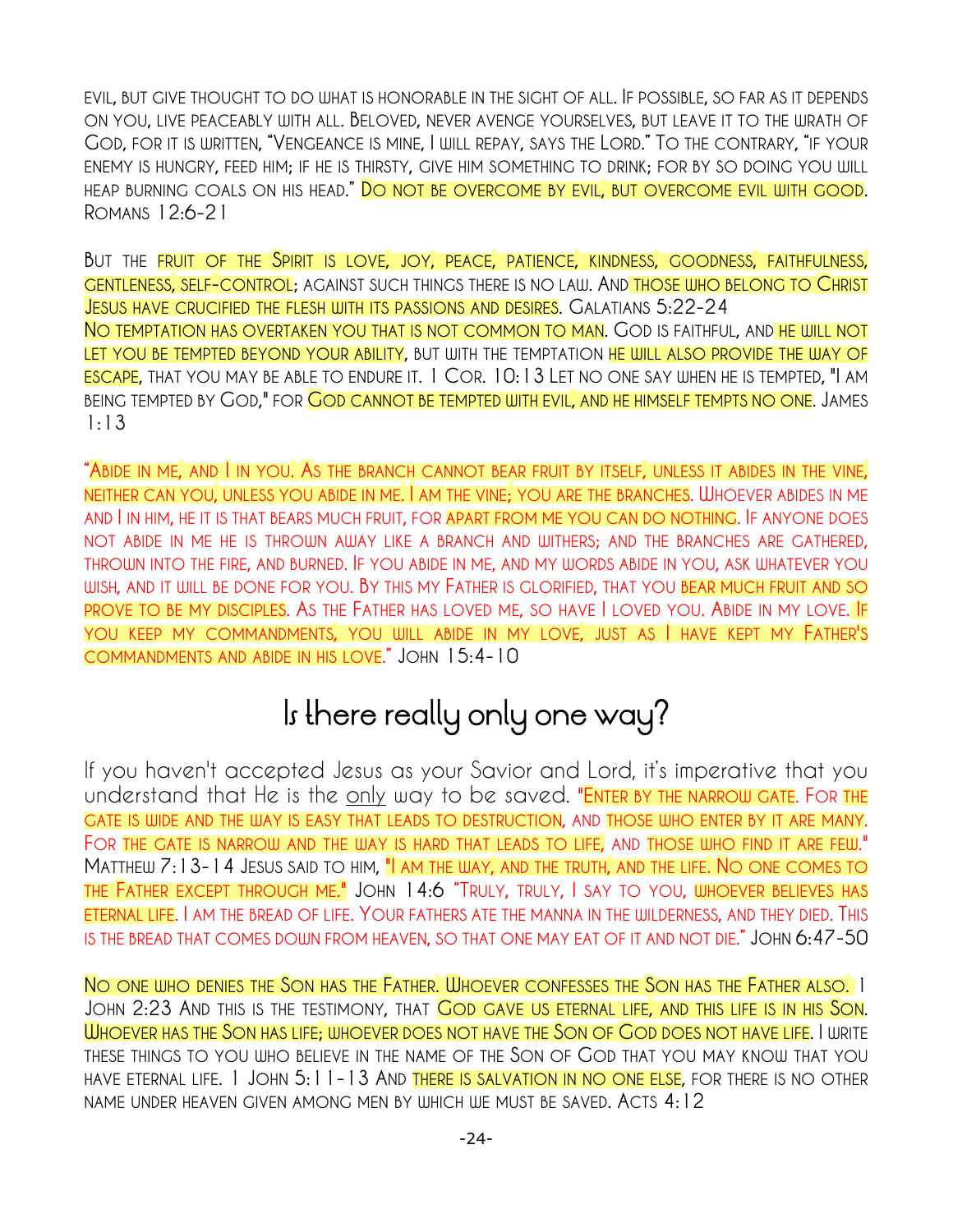Now you know. Let's none of us try to "outsmart" God on this by choosing our own way over His (which is utterly offensive). Learning about our Creator and His plan for us. It's way too important to put off. **THERE IS A WAY THAT SEEMS RIGHT TO A MAN, BUT IN THE END IT LEADS TO DEATH. PROVERBS 16:25** God is longsuffering, patient and loves us all. He has given us an unspeakable gift in His precious, Holy Son. Not only would it be unwise to reject that gift, but it is also unthinkable to accept it and then go on living the same as before—in sin, selfishly.

**KISS THE SON, LEST HE BE ANGRY, AND YOU PERISH IN THE WAY, FOR HIS WRATH IS QUICKLY KINDLED. BLESSED ARE ALL WHO TAKE REFUGE IN HIM. PSALM 2:12**

#### How do people receive salvation?

The thief on the cross next to Jesus gave us a really good example. Even though it was last minute (not recommended), he did understand and receive salvation. He first declared his belief in God and admitted that he was a sinner, deserving of the punishment of death. **FOR THE WAGES OF SIN IS DEATH, BUT THE FREE GIFT OF GOD IS ETERNAL LIFE IN CHRIST JESUS OUR LORD. ROMANS 6:23** Next, he recognized that Jesus was the Son of God, sinless and dying on the cross. (Jesus' "crime" was claiming to be the Son of God, so when the thief proclaimed the innocence of Jesus, he recognized His deity.) Then he showed that he understood Jesus is Lord and that he will rise from the dead by asking Him to remember him when He comes into His kingdom. Only a lord has a kingdom, and needless to say, he must be alive. The thief believed in his heart and confessed with his mouth. Jesus responded by assuring him that he was saved.

**...BUT THE OTHER [THIEF] REBUKED HIM, SAYING, "DO YOU NOT FEAR GOD, SINCE YOU ARE UNDER THE SAME SENTENCE OF CONDEMNATION? AND WE INDEED JUSTLY, FOR WE ARE RECEIVING THE DUE REWARD OF OUR** DEEDS; BUT THIS MAN HAS DONE NOTHING WRONG." AND HE SAID, "JESUS, REMEMBER ME WHEN YOU COME INTO YOUR KINGDOM." AND HE SAID TO HIM,"TRULY, I SAY TO YOU, TODAY YOU WILL BE WITH ME IN **PARADISE." LUKE 23:39B-43**

IF YOU CONFESS WITH YOUR MOUTH THAT JESUS IS LORD AND BELIEVE IN YOUR HEART THAT GOD RAISED HIM **FROM THE DEAD, YOU WILL BE SAVED. FOR WITH THE HEART ONE BELIEVES AND IS JUSTIFIED, AND WITH THE MOUTH ONE CONFESSES AND IS SAVED. FOR THE SCRIPTURE SAYS, "EVERYONE WHO BELIEVES IN HIM WILL NOT BE PUT TO SHAME." ROMANS 10:9-11**

# What happened after Jesus died?

When Jesus finished His perfect work on the cross and died, the veil in the temple was torn in two from top to bottom. The veil (which was extremely tall and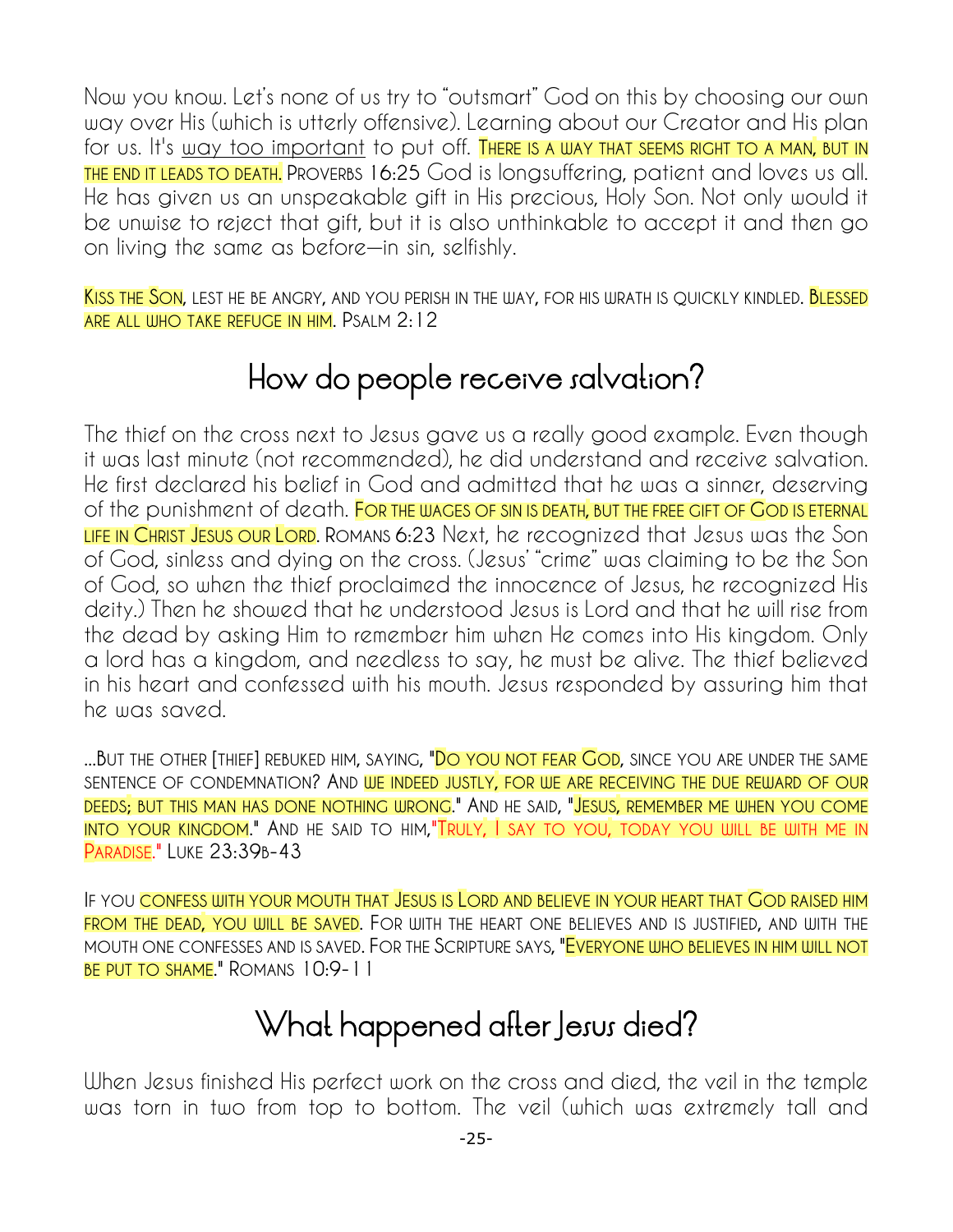thick—**God** caused it to be torn, not men) separated the Holy Place from the Most Holy Place where only the high priest was allowed to come before God once a year. Jesus fulfilled the Law and removed the barrier between God and mankind by His perfect sacrifice. **(HEB. 9, 10:19-23)** He was placed in a sealed, guarded tomb, and rose from the dead on the third day, just as He said He would. Unfortunately, people were bribed to spread rumors denying the truth, so that many Jews did not believe. He ascended to heaven forty days later. Ten days after that, on Pentecost (50 days after the resurrection/fulfillment of Firstfruits - **LEV. 23:9-22**), a large group of gathered believers (likely 120 - **ACTS 1:15**) were baptized with the Holy Spirit all at one time, and 3,000 new believers were baptized with water in one day. **(2:1-47)**

**AND AT THE NINTH HOUR [3PM] JESUS CRIED WITH A LOUD VOICE, "ELOI, ELOI, LEMA SABACHTHANI?" WHICH** Means, "My God, my God, why have you forsaken me?" ...And Jesus uttered a loud cry [it is FINISHED, JOHN 19:30] AND BREATHED HIS LAST. AND THE CURTAIN OF THE TEMPLE WAS TORN IN TWO, FROM **TOP TO BOTTOM. MARK 15:34, 37-38**

**WHEN IT WAS EVENING, THERE CAME A RICH MAN FROM ARIMATHEA, NAMED JOSEPH, WHO ALSO WAS A DISCIPLE OF JESUS. HE WENT TO PILATE AND ASKED FOR THE BODY OF JESUS. THEN PILATE ORDERED IT TO BE GIVEN TO HIM. AND JOSEPH TOOK THE BODY AND WRAPPED IT IN A CLEAN LINEN SHROUD AND LAID IT IN HIS** OWN NEW TOMB, WHICH HE HAD CUT IN THE ROCK. AND HE ROLLED A GREAT STONE TO THE ENTRANCE OF THE **TOMB AND WENT AWAY. MARY MAGDALENE AND THE OTHER MARY WERE THERE, SITTING OPPOSITE THE TOMB. THE NEXT DAY, THAT IS, AFTER THE DAY OF PREPARATION, THE CHIEF PRIESTS AND THE PHARISEES GATHERED BEFORE PILATE AND SAID, "SIR, WE REMEMBER HOW THAT IMPOSTOR SAID, WHILE HE WAS STILL ALIVE, 'AFTER THREE DAYS I WILL RISE.' THEREFORE ORDER THE TOMB TO BE MADE SECURE UNTIL THE THIRD DAY, LEST HIS DISCIPLES GO AND STEAL HIM AWAY AND TELL THE PEOPLE, 'HE HAS RISEN FROM THE DEAD,' AND THE LAST FRAUD WILL BE WORSE THAN THE FIRST." PILATE SAID TO THEM, "YOU HAVE A GUARD OF SOLDIERS. GO, MAKE IT AS SECURE AS YOU CAN." SO THEY WENT AND MADE THE TOMB SECURE BY SEALING THE STONE AND SETTING A GUARD. MATTHEW 27:57-66**

**NOW AFTER THE SABBATH, TOWARD THE DAWN OF THE FIRST DAY OF THE WEEK [SUNDAY], MARY MAGDALENE** AND THE OTHER MARY WENT TO SEE THE TOMB. AND BEHOLD, THERE WAS A GREAT EARTHQUAKE, FOR AN ANGEL OF THE LORD DESCENDED FROM HEAVEN AND CAME AND ROLLED BACK THE STONE AND SAT ON IT. HIS **APPEARANCE WAS LIKE LIGHTNING, AND HIS CLOTHING WHITE AS SNOW. AND FOR FEAR OF HIM THE GUARDS** TREMBLED AND BECAME LIKE DEAD MEN. BUT THE ANGEL SAID TO THE WOMEN, "DO NOT BE AFRAID, FOR I KNOW THAT YOU SEEK JESUS WHO WAS CRUCIFIED. HE IS NOT HERE, FOR HE HAS RISEN, AS HE SAID. COME, **SEE THE PLACE WHERE HE LAY." MATTHEW 28:1-6**

**AND BEHOLD, JESUS MET THEM AND SAID, "GREETINGS!" AND THEY CAME UP AND TOOK HOLD OF HIS FEET AND WORSHIPED HIM. THEN JESUS SAID TO THEM, "DO NOT BE AFRAID; GO AND TELL MY BROTHERS TO GO TO GALILEE, AND THERE THEY WILL SEE ME." WHILE THEY WERE GOING, BEHOLD, SOME OF THE GUARD WENT INTO THE CITY AND TOLD THE CHIEF PRIESTS ALL THAT HAD TAKEN PLACE. AND WHEN THEY HAD ASSEMBLED WITH THE ELDERS AND TAKEN COUNSEL, THEY GAVE A SUFFICIENT SUM OF MONEY TO THE SOLDIERS AND SAID, "TELL**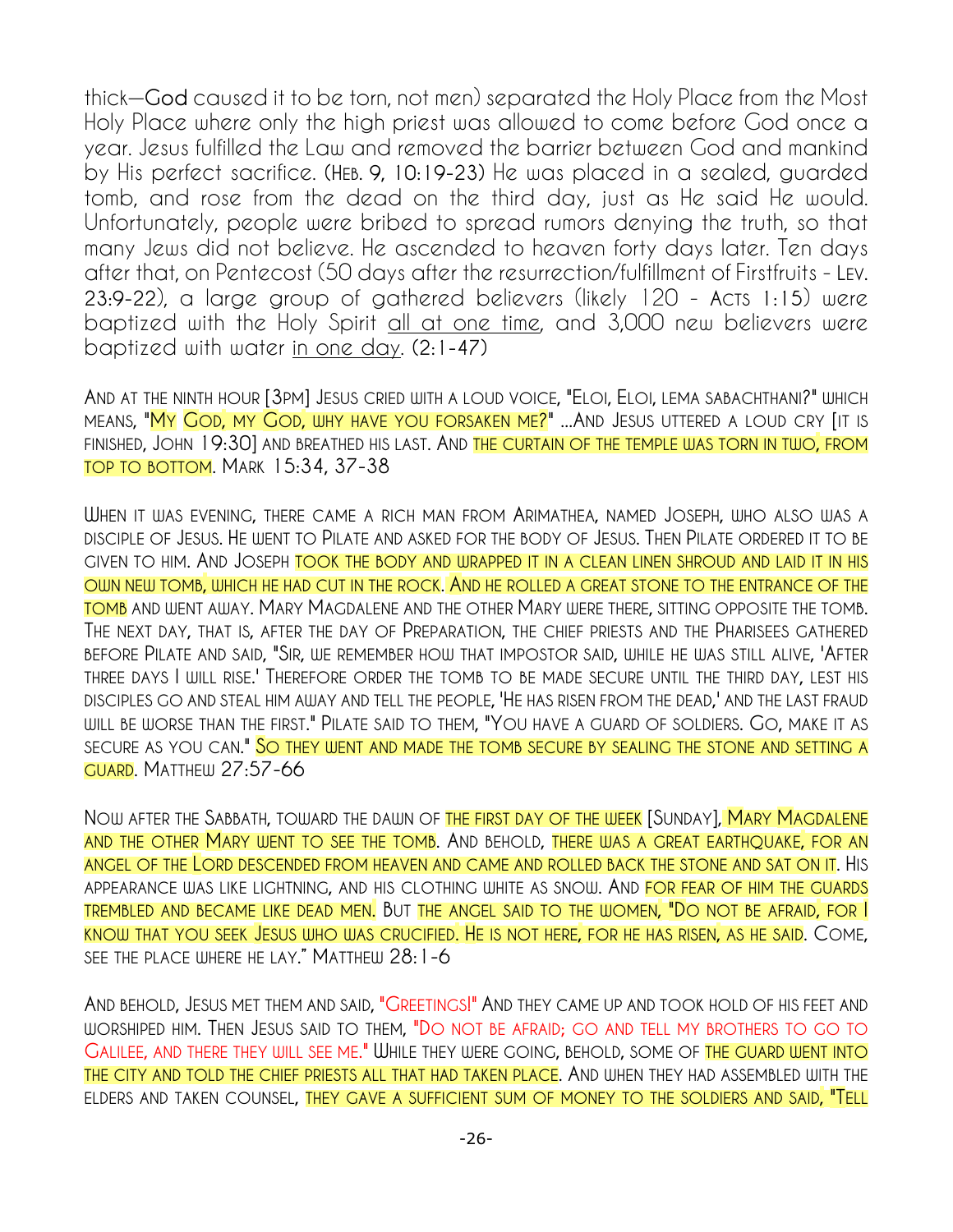PEOPLE, "HIS DISCIPLES CAME BY NIGHT AND STOLE HIM AWAY WHILE WE WERE ASLEEP." AND IF THIS COMES TO **THE GOVERNOR'S EARS, WE WILL SATISFY HIM AND KEEP YOU OUT OF TROUBLE." SO THEY TOOK THE MONEY AND DID AS THEY WERE DIRECTED. AND THIS STORY HAS BEEN SPREAD AMONG THE JEWS TO THIS DAY. MATTHEW 28:9-15**

**HE PRESENTED HIMSELF ALIVE TO THEM AFTER HIS SUFFERING BY MANY PROOFS, APPEARING TO THEM DURING FORTY DAYS AND SPEAKING ABOUT THE KINGDOM OF GOD. ACTS 1:4 ...AND WHEN HE HAD SAID THESE THINGS, AS THEY WERE LOOKING ON, HE WAS LIFTED UP, AND A CLOUD TOOK HIM OUT OF THEIR SIGHT. AND WHILE THEY WERE GAZING INTO HEAVEN AS HE WENT, BEHOLD, TWO MEN STOOD BY THEM IN WHITE ROBES, AND SAID, "MEN OF GALILEE, WHY DO YOU STAND LOOKING INTO HEAVEN? THIS JESUS, WHO WAS TAKEN UP FROM YOU INTO HEAVEN, WILL COME IN THE SAME WAY AS YOU SAW HIM GO INTO HEAVEN." ACTS 1:4, 9-11**

**WHEN THE DAY OF PENTECOST ARRIVED, THEY WERE ALL TOGETHER IN ONE PLACE. AND SUDDENLY THERE CAME FROM HEAVEN A SOUND LIKE A MIGHTY RUSHING WIND, AND IT FILLED THE ENTIRE HOUSE WHERE THEY WERE** SITTING. AND DIVIDED TONGUES AS OF FIRE APPEARED TO THEM AND RESTED ON EACH ONE OF THEM. AND THEY **WERE ALL FILLED WITH THE HOLY SPIRIT AND BEGAN TO SPEAK IN OTHER TONGUES AS THE SPIRIT GAVE THEM UTTERANCE. NOW THERE WERE DWELLING IN JERUSALEM JEWS, DEVOUT MEN FROM EVERY NATION UNDER HEAVEN. AND AT THIS SOUND THE MULTITUDE CAME TOGETHER, AND THEY WERE BEWILDERED, BECAUSE EACH ONE WAS HEARING THEM SPEAK IN HIS OWN LANGUAGE. AND THEY WERE AMAZED AND ASTONISHED, SAYING,** "ARE NOT ALL THESE WHO ARE SPEAKING GALILEANS? AND HOW IS IT THAT WE HEAR, EACH OF US IN HIS OWN **NATIVE LANGUAGE?" ACTS 2:1-8**

# Do you know Him?

If you don't know God or perhaps you thought you did, but after examining yourself and maybe not finding any fruits of the Spirit, you're not sure—then cry out to Him! He hears you. He knows who you are and everything about you and loves you anyway. Ask Him sincerely to reveal Himself to you. Seek Him in the Holy Bible. He is perfectly able to reach of us and teach us about Himself without a "special version" of the Bible, and without mixing in any unbiblical practices with our faith. He desires everyone to be saved. For those of us who do know Him, let's ask Him to reveal any ways that our "walk" is not pleasing to Him. His Spirit inside of us convicts, corrects and disciplines—our job is to yield to Him, continually seeking His will to be done in all things. **BUT THE HELPER, THE HOLY SPIRIT, WHOM THE FATHER WILL SEND IN MY NAME, HE WILL TEACH YOU ALL THINGS AND BRING TO YOUR REMEMBRANCE ALL THAT I HAVE SAID TO YOU. JOHN 14:26**

**FOR I FEAR THAT PERHAPS WHEN I COME I MAY FIND YOU NOT AS I WISH, AND THAT YOU MAY FIND ME NOT AS YOU WISH—THAT PERHAPS THERE MAY BE QUARRELING, JEALOUSY, ANGER, HOSTILITY, SLANDER, GOSSIP, CONCEIT, AND DISORDER. I FEAR THAT WHEN I COME AGAIN MY GOD MAY HUMBLE ME BEFORE YOU, AND I MAY HAVE TO MOURN OVER MANY OF THOSE WHO SINNED EARLIER AND HAVE NOT REPENTED OF THE IMPURITY, SEXUAL IMMORALITY, AND SENSUALITY THAT THEY HAVE PRACTICED. THIS IS THE THIRD TIME I AM COMING TO**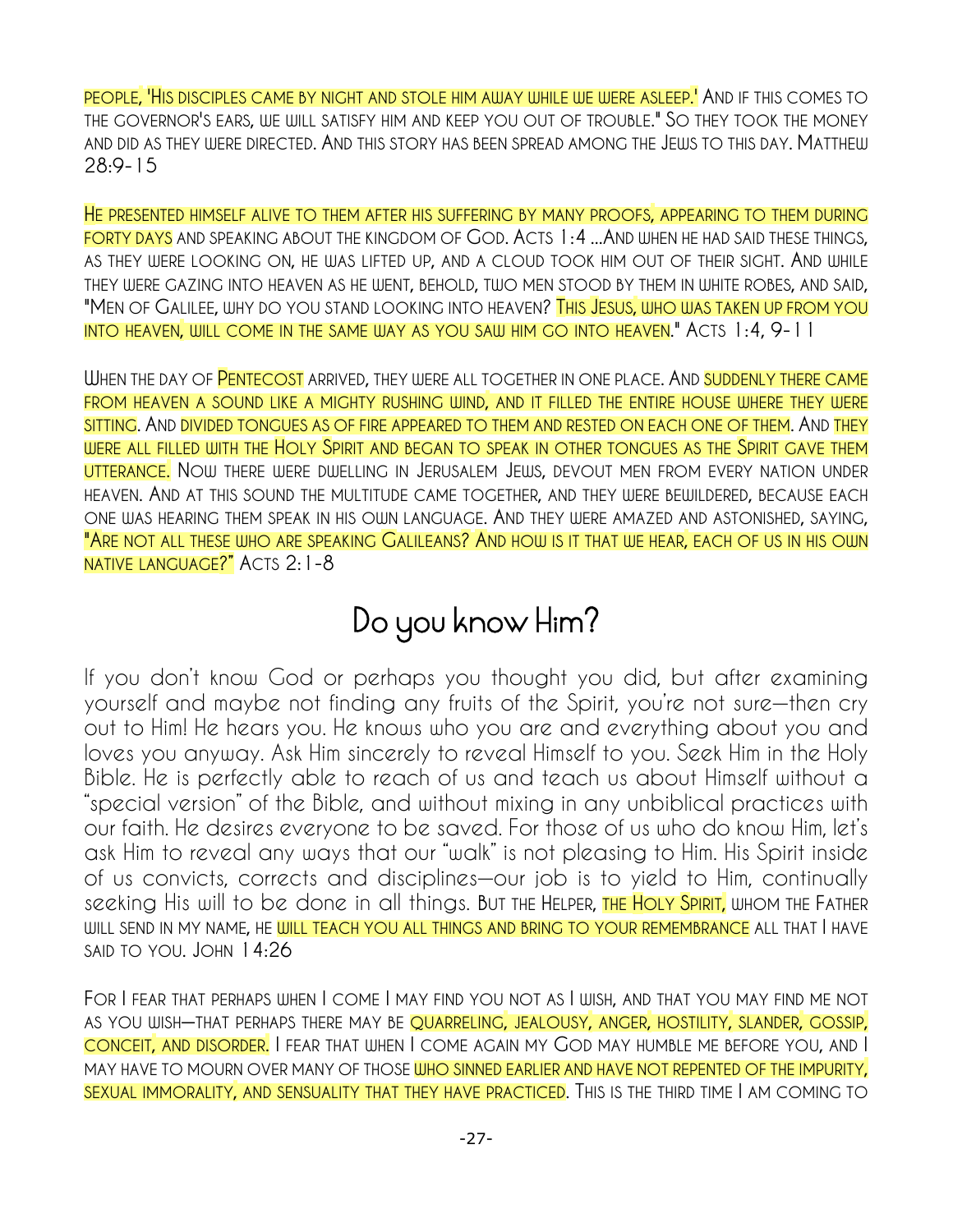**YOU... I WARNED THOSE WHO SINNED BEFORE AND ALL THE OTHERS... IF I COME AGAIN I WILL NOT SPARE THEM. ...EXAMINE YOURSELVES, TO SEE WHETHER YOU ARE IN THE FAITH. TEST YOURSELVES. OR DO YOU NOT REALIZE THIS ABOUT YOURSELVES, THAT JESUS CHRIST IS IN YOU?—UNLESS INDEED YOU FAIL TO MEET THE TEST! 2 CORINTHIANS 12:20-21,13:1-2, 5**

**THIS IS GOOD, AND IT IS PLEASING IN THE SIGHT OF GOD OUR SAVIOR, WHO DESIRES ALL PEOPLE TO BE SAVED AND TO COME TO THE KNOWLEDGE OF THE TRUTH. 1 TIMOTHY 2:3-4**

### Does God know you?

The price is already paid for our sins so that we can be forgiven and be with God forever, but we MUST be born again (which means His Spirit has regenerated our spirits). Then we are truly "known" by God and adopted as His children! We are born into our earthly family the first time and born into God's family the second time. We all die once (except those alive at the time the Lord returns), but there is a "second death" for those whose names are NOT in the Book of Life. The second death results in eternal punishment of the rebellious and wicked. **JESUS ANSWERED HIM, "TRULY, TRULY, I SAY TO YOU, UNLESS ONE IS BORN AGAIN HE CANNOT SEE THE KINGDOM OF GOD." JOHN 3:3**

**"WHOEVER HAS MY COMMANDMENTS AND KEEPS THEM, HE IT IS WHO LOVES ME. AND HE WHO LOVES ME WILL** BE LOVED BY MY FATHER, AND I WILL LOVE HIM AND MANIFEST MYSELF TO HIM." JUDAS (NOT ISCARIOT) SAID **TO HIM, "LORD, HOW IS IT THAT YOU WILL MANIFEST YOURSELF TO US, AND NOT TO THE WORLD?"JESUS** ANSWERED HIM, "IF ANYONE LOVES ME, HE WILL KEEP MY WORD, AND MY FATHER WILL LOVE HIM, AND WE WILL **COME TO HIM AND MAKE OUR HOME WITH HIM." JOHN 14:21-23**

**SEE WHAT KIND OF LOVE THE FATHER HAS GIVEN TO US, THAT WE SHOULD BE CALLED CHILDREN OF GOD; AND SO WE ARE. THE REASON WHY THE WORLD DOES NOT KNOW US IS THAT IT DID NOT KNOW HIM. 1 JOHN 3:1 THE SPIRIT HIMSELF TESTIFIES WITH OUR SPIRIT THAT WE ARE CHILDREN OF GOD, AND IF CHILDREN, HEIRS ALSO, HEIRS OF GOD AND FELLOW HEIRS WITH CHRIST, IF INDEED WE SUFFER WITH HIM SO THAT WE MAY ALSO BE GLORIFIED WITH HIM. FOR I CONSIDER THAT THE SUFFERINGS OF THIS PRESENT TIME ARE NOT WORTH COMPARING WITH THE GLORY THAT IS TO BE REVEALED TO US. ROMANS 8:16-18**

**WHOEVER MAKES A PRACTICE OF SINNING IS OF THE DEVIL, FOR THE DEVIL HAS BEEN SINNING FROM THE BEGINNING. THE REASON THE SON OF GOD APPEARED WAS TO DESTROY THE WORKS OF THE DEVIL. NO ONE BORN OF GOD MAKES A PRACTICE OF SINNING, FOR GOD'S SEED ABIDES IN HIM, AND HE CANNOT KEEP ON SINNING BECAUSE HE HAS BEEN BORN OF GOD. BY THIS IT IS EVIDENT WHO ARE THE CHILDREN OF GOD, AND WHO ARE THE CHILDREN OF THE DEVIL: WHOEVER DOES NOT PRACTICE RIGHTEOUSNESS IS NOT OF GOD, NOR IS THE ONE WHO DOES NOT LOVE HIS BROTHER. 1 JOHN 3:8-10**

**FOR THIS IS THE LOVE OF GOD, THAT WE KEEP HIS COMMANDMENTS. AND HIS COMMANDMENTS ARE NOT BURDENSOME. FOR EVERYONE WHO HAS BEEN BORN OF GOD OVERCOMES THE WORLD. AND THIS IS THE**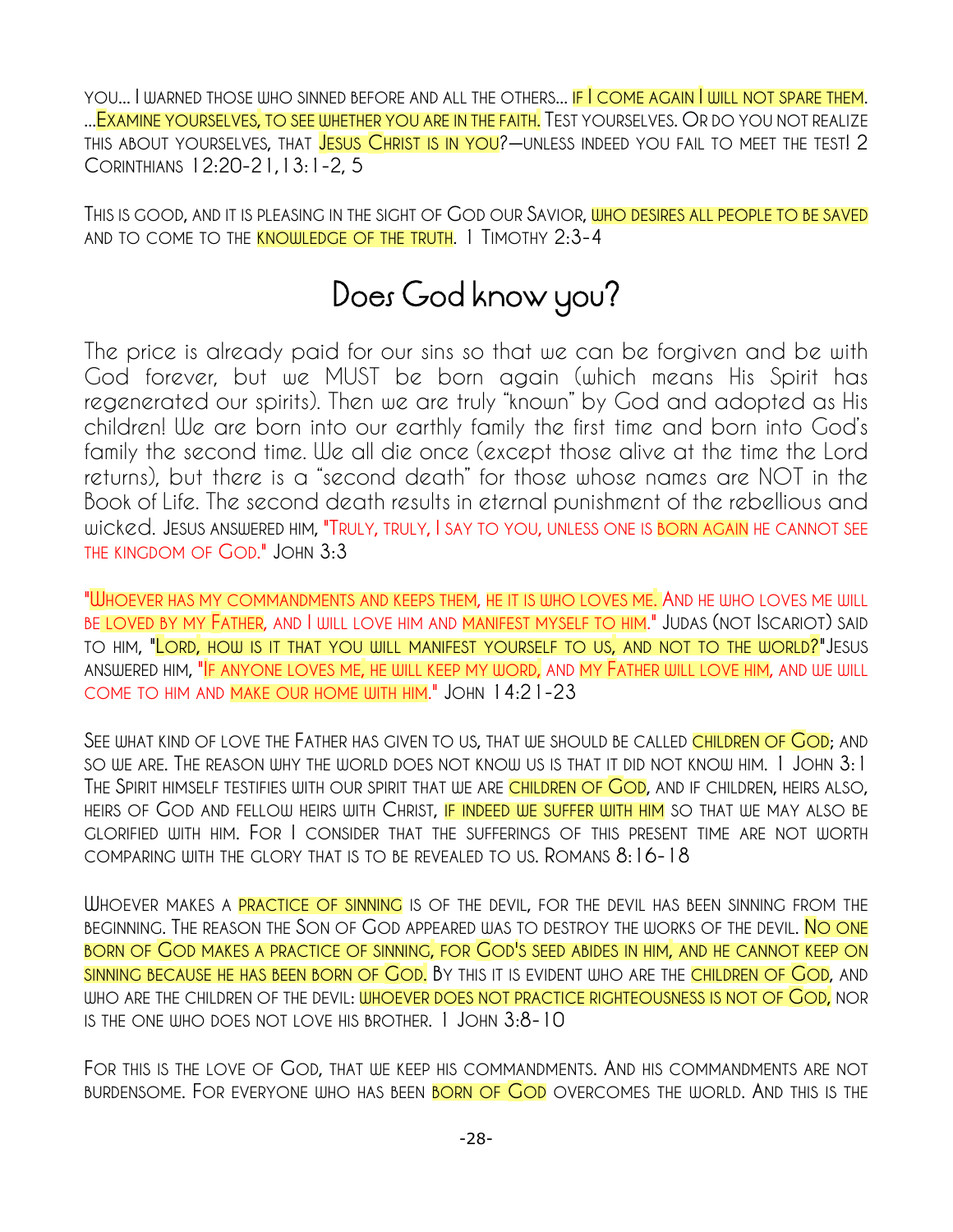**VICTORY THAT HAS OVERCOME THE WORLD—OUR FAITH. WHO IS IT THAT OVERCOMES THE WORLD EXCEPT THE ONE WHO BELIEVES THAT JESUS IS THE SON OF GOD? 1 JOHN 5:3-5**

**"LATER THE OTHER VIRGINS ALSO CAME, SAYING, 'LORD, LORD, OPEN UP FOR US.' "BUT HE ANSWERED, 'TRULY I SAY TO YOU, I DO NOT KNOW YOU.'" MATTHEW 25:11-12 WHEN THE MASTER OF THE HOUSE HAS LOCKED THE DOOR, IT WILL BE TOO LATE. YOU WILL STAND OUTSIDE KNOCKING AND PLEADING, 'LORD, OPEN THE DOOR FOR US!' BUT HE WILL REPLY, 'I DON'T KNOW YOU OR WHERE YOU COME FROM.' "THEN YOU WILL SAY, 'WE ATE AND DRANK WITH YOU, AND YOU TAUGHT IN OUR STREETS.' "BUT HE WILL REPLY, 'I DON'T KNOW YOU OR WHERE YOU COME FROM. AWAY FROM ME, ALL YOU EVILDOERS!'" LUKE 13:25-27**

**HE WHO HAS AN EAR, LET HIM HEAR WHAT THE SPIRIT SAYS TO THE CHURCHES. THE ONE WHO CONQUERS WILL NOT BE HURT BY THE SECOND DEATH. REVELATION 2:11 THEN DEATH AND HADES WERE THROWN INTO THE LAKE OF FIRE. THIS IS THE SECOND DEATH, THE LAKE OF FIRE. REVELATION 20:14**

SEEK THE LORD WHILE HE MAY BE FOUND; CALL UPON HIM WHILE HE IS NEAR; LET THE WICKED FORSAKE HIS **WAY, AND THE UNRIGHTEOUS MAN HIS THOUGHTS; LET HIM RETURN TO THE LORD, THAT HE MAY HAVE COMPASSION ON HIM, AND TO OUR GOD, FOR HE WILL ABUNDANTLY PARDON. ISAIAH 55:6-7**

## Does God really care and know best?

Perhaps you or someone you know has "given God a try" and He "let you down." Just remember, His ways are not like ours. **FOR MY THOUGHTS ARE NOT YOUR THOUGHTS, NOR ARE YOUR WAYS MY WAYS," DECLARES THE LORD. "FOR JUST AS THE HEAVENS ARE HIGHER THAN THE EARTH, SO ARE MY WAYS HIGHER THAN YOUR WAYS, AND MY THOUGHTS THAN YOUR THOUGHTS. ISAIAH 55:8-9** He knows absolutely everything and He is all good. There is no evil whatsoever in Him. **(PSALM 5:4)** Did you know that before he created it, there was no such thing as time? (Time will end—we keep track of time by the moon and the sun, which God created, **GENESIS 1:16-19**, and which will no longer exist when the new heavens and earth are created.) What is written about the future has as good as already happened as far as He is concerned. So He can actually know for a certainty everything there is to know, even before it happens, because He's not constricted by time. So if He says "no" or "not yet," then we can be sure that it's for the best, because He loves us.

**AND WE KNOW THAT FOR THOSE WHO LOVE GOD ALL THINGS WORK TOGETHER FOR GOOD, FOR THOSE WHO ARE CALLED ACCORDING TO HIS PURPOSE. ROMANS 8:28 FOR WE WALK BY FAITH, NOT BY SIGHT. 2 CORINTHIANS 5:7 NOW FAITH IS THE ASSURANCE OF THINGS HOPED FOR, THE CONVICTION OF THINGS NOT SEEN. HEBREWS 11:1 OH, THE DEPTH OF THE RICHES AND WISDOM AND KNOWLEDGE OF GOD! HOW UNSEARCHABLE ARE HIS JUDGMENTS AND HOW INSCRUTABLE HIS WAYS! "FOR WHO HAS KNOWN THE MIND OF THE LORD, OR WHO HAS BEEN HIS COUNSELOR?" "OR WHO HAS GIVEN A GIFT TO HIM THAT HE MIGHT BE** REPAID?" FOR FROM HIM AND THROUGH HIM AND TO HIM ARE ALL THINGS. TO HIM BE GLORY FOREVER. AMEN. **ROMANS 11:33-36**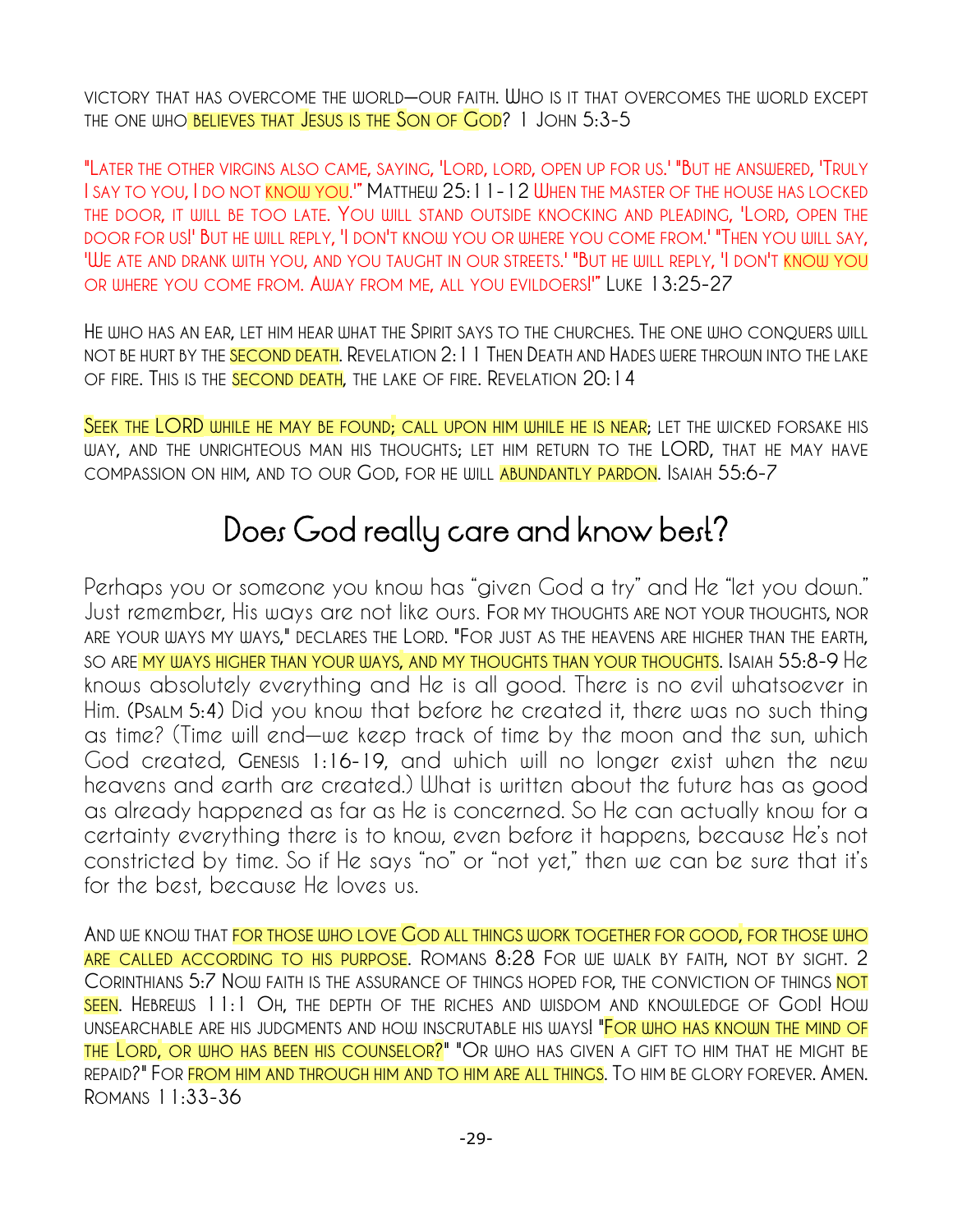**THE SUN SHALL BE NO MORE YOUR LIGHT BY DAY, NOR FOR BRIGHTNESS SHALL THE MOON GIVE YOU LIGHT; BUT THE LORD WILL BE YOUR EVERLASTING LIGHT, AND YOUR GOD WILL BE YOUR GLORY. YOUR SUN SHALL NO MORE GO DOWN, NOR YOUR MOON WITHDRAW ITSELF; FOR THE LORD WILL BE YOUR EVERLASTING LIGHT, AND YOUR DAYS OF MOURNING SHALL BE ENDED. ISAIAH 60:19-20 AND NIGHT WILL BE NO MORE. THEY WILL NEED NO LIGHT OF LAMP OR SUN, FOR THE LORD GOD WILL BE THEIR LIGHT, AND THEY WILL REIGN FOREVER AND EVER. REVELATION 22:5**

Or maybe some think God is mean and doesn't care about them, or that He doesn't even exist because they never seem to get their way. He doesn't want us asking for blessings constantly without any desire for a relationship with Him. Do we like that when others do it to us? No, we hate that! It's called using others. A true friend lays down his life for you, just as Jesus did for us. We are to desire to know and please Him first, and then blessings will be bestowed on us. **BUT SEEK FIRST THE KINGDOM OF GOD AND HIS RIGHTEOUSNESS, AND ALL THESE THINGS WILL BE ADDED TO YOU. MATTHEW 6:33 "THIS IS MY COMMANDMENT, THAT YOU LOVE ONE ANOTHER AS I HAVE LOVED YOU. GREATER LOVE HAS NO ONE THAN THIS, THAT SOMEONE LAY DOWN HIS LIFE FOR HIS FRIENDS. YOU ARE MY FRIENDS IF YOU DO WHAT I COMMAND YOU." JOHN 15:12-14**

**AND WITHOUT FAITH IT IS IMPOSSIBLE TO PLEASE HIM, FOR WHOEVER WOULD DRAW NEAR TO GOD MUST BELIEVE THAT HE EXISTS AND THAT HE REWARDS THOSE WHO SEEK HIM. HEBREWS 11:6**

# What if God seems to ignore my prayers?

Sometimes the answer is "no" or "wait" (and we prove our faith is genuine by trusting), but there's also a reason why God might not answer or even listen to our prayers: sin. We have the Bible to tell us what He expects of us and we are not being honest if we claim that we have nothing to repent of. **IF WE SAY WE HAVE** NOT SINNED, WE MAKE HIM A LIAR, AND HIS WORD IS NOT IN US. 1 JOHN  $1:10$  Unbelief is the first and most important sin we repent of. We don't earn our salvation, that work was finished by Jesus, but God is holy and we are to be holy as well. It's His power inside of us that enables us to overcome the world's temptations. As obedent **CHILDREN, DO NOT BE CONFORMED TO THE PASSIONS OF YOUR FORMER IGNORANCE, BUT AS HE WHO** CALLED YOU IS HOLY, YOU ALSO BE HOLY IN ALL YOUR CONDUCT, SINCE IT IS WRITTEN, "YOU SHALL BE HOLY, **FOR I AM HOLY." 1 PETER 1:14-16**

FOR THE GRACE OF GOD HAS APPEARED, BRINGING SALVATION FOR ALL PEOPLE, TRAINING US TO RENOUNCE UNGODLINESS AND WORLDLY PASSIONS, AND TO LIVE SELF-CONTROLLED, UPRIGHT, AND GODLY LIVES IN THE **PRESENT AGE, WAITING FOR OUR BLESSED HOPE, THE APPEARING OF THE GLORY OF OUR GREAT GOD AND SAVIOR JESUS CHRIST, WHO GAVE HIMSELF FOR US TO REDEEM US FROM ALL LAWLESSNESS AND TO PURIFY FOR HIMSELF A PEOPLE FOR HIS OWN POSSESSION WHO ARE ZEALOUS FOR GOOD WORKS. DECLARE THESE THINGS; EXHORT AND REBUKE WITH ALL AUTHORITY. LET NO ONE DISREGARD YOU. TITUS 2:11-15**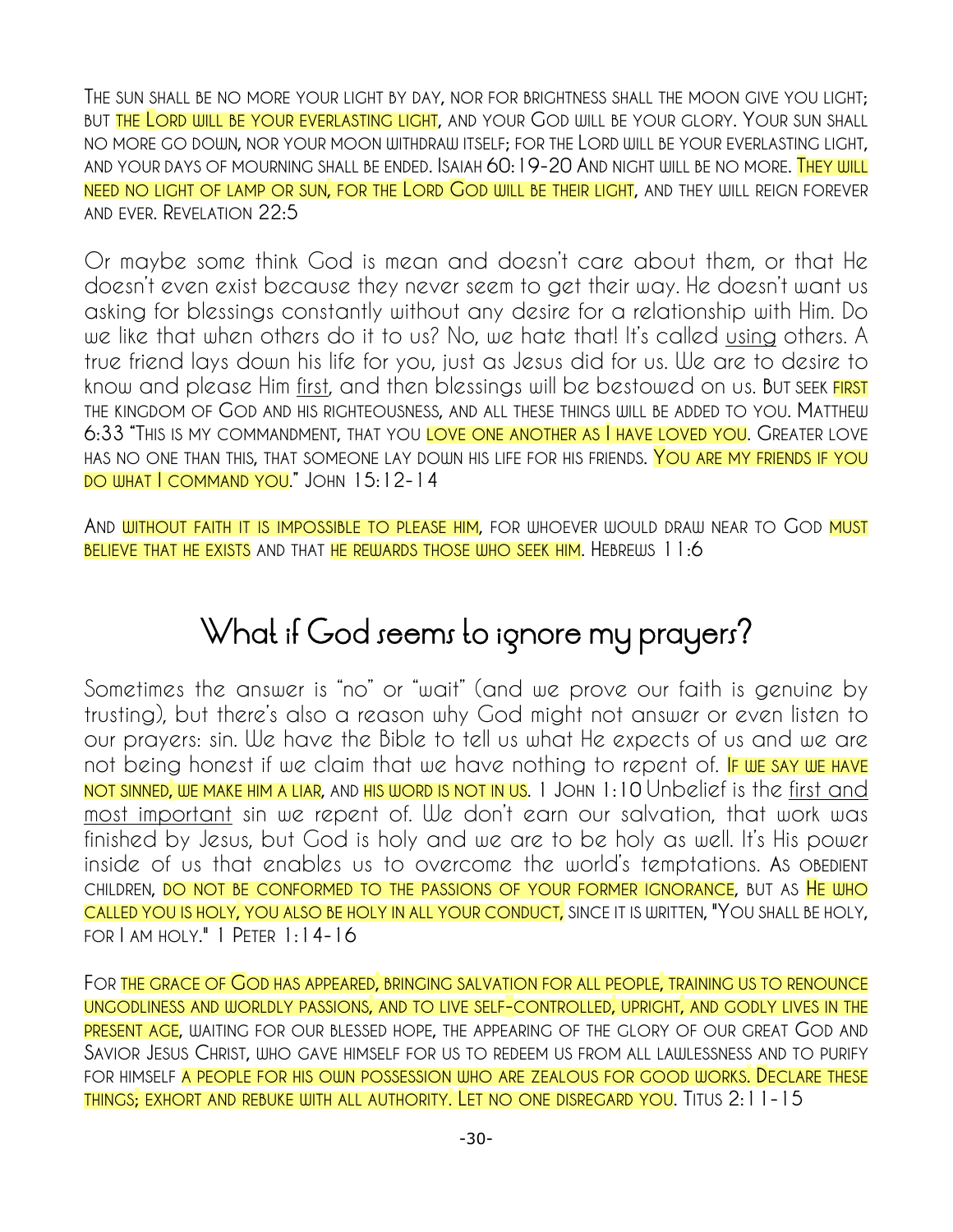**DO NOT BE DECEIVED: GOD IS NOT MOCKED, FOR WHATEVER ONE SOWS, THAT WILL HE ALSO REAP. FOR THE ONE WHO SOWS TO HIS OWN FLESH WILL FROM THE FLESH REAP CORRUPTION, BUT THE ONE WHO SOWS TO THE SPIRIT WILL FROM THE SPIRIT REAP ETERNAL LIFE. GALATIANS 6:7-8 YOU DESIRE AND DO NOT HAVE, SO YOU MURDER. YOU COVET AND CANNOT OBTAIN, SO YOU FIGHT AND QUARREL. YOU DO NOT HAVE, BECAUSE YOU DO NOT ASK. YOU ASK AND DO NOT RECEIVE, BECAUSE YOU ASK WRONGLY, TO SPEND IT ON YOUR PASSIONS. JAMES 4:2-3**

**"LISTEN! THE LORD'S ARM IS NOT TOO WEAK TO SAVE YOU, NOR IS HIS EAR TOO DEAF TO HEAR YOU CALL. IT'S YOUR SINS THAT HAVE CUT YOU OFF FROM GOD. BECAUSE OF YOUR SINS, HE HAS TURNED AWAY AND WILL NOT LISTEN ANYMORE." ISAIAH 59:1-2 AND THE WORD OF THE LORD CAME TO ME: "SON OF MAN, THESE MEN HAVE TAKEN THEIR IDOLS INTO THEIR HEARTS, AND SET THE STUMBLING BLOCK OF THEIR INIQUITY BEFORE THEIR FACES. SHOULD I INDEED LET MYSELF BE CONSULTED BY THEM? EZEKIEL 14:2-3**

**THIS MESSAGE FROM THE LORD CAME TO ZECHARIAH AGAIN: "THIS IS WHAT THE LORD OF HOSTS SAYS: 'ADMINISTER TRUE JUSTICE, AND SHOW GRACIOUS LOVE AND MERCY TOWARD EACH OTHER. YOU ARE NOT** TO WRONG THE WIDOW, ORPHANS, THE FOREIGNER, OR THE POOR, AND YOU ARE NOT TO PLAN EVIL AGAINST **EACH OTHER. BUT THEY REFUSED TO PAY ATTENTION, TURNED THEIR BACKS, AND STOPPED LISTENING. THEY MADE THEIR HEARTS HARD LIKE A DIAMOND, TO KEEP FROM OBEYING THE LAW AND THE MESSAGES THAT THE LORD OF HOSTS SENT BY HIS SPIRIT THROUGH THE FORMER PROPHETS. THEREFORE, JUST AS WHEN I CRIED OUT** and **They would not listen, so also they will cry out, and I will not listen,'** says the Lord of **HOSTS. ZECHARIAH 7:8-13**

#### What does it mean when we call God our Father?

We try our best to be good parents, but God is THE parent of all of us who belong to Jesus. We try and fail at times, but He always does what is right. He is always teaching, always guiding us. If we "get away" with sin, it should make us wonder whether or not we truly belong to Him. He will deal with His own according to His own methods and schedule. If we are pleased by doing sinful things more than by pleasing our Savior who died for us, what does that say about us?

**JESUS SAID TO THEM, "IF GOD WERE YOUR FATHER, YOU WOULD LOVE ME, FOR I CAME FROM GOD AND I AM HERE. I CAME NOT OF MY OWN ACCORD, BUT HE SENT ME." JOHN 8:42 "THOSE WHOM I LOVE, I REPROVE** AND DISCIPLINE, SO BE ZEALOUS AND REPENT. BEHOLD, I STAND AT THE DOOR AND KNOCK. IF ANYONE HEARS **MY VOICE AND OPENS THE DOOR, I WILL COME IN TO HIM AND EAT WITH HIM, AND HE WITH ME." REVELATION 3:19-20**

**..."MY SON, DO NOT REGARD LIGHTLY THE DISCIPLINE OF THE LORD, NOR BE WEARY WHEN REPROVED BY HIM.** FOR THE LORD DISCIPLINES THE ONE HE LOVES, AND CHASTISES EVERY SON WHOM HE RECEIVES." IF YOU ARE **LEFT WITHOUT DISCIPLINE, IN WHICH ALL HAVE PARTICIPATED, THEN YOU ARE ILLEGITIMATE CHILDREN AND NOT SONS. HEBREWS 12:5-6, 8**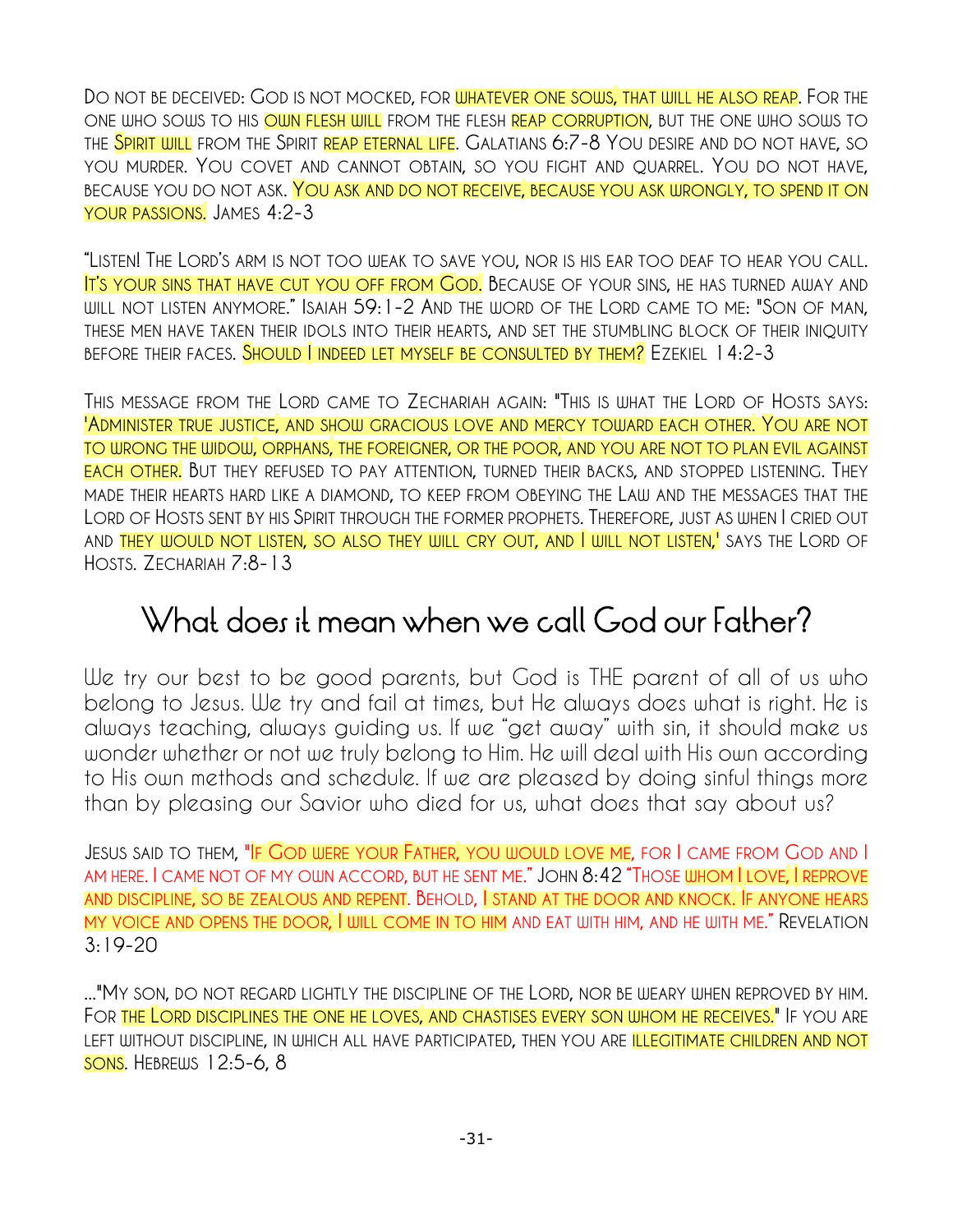**THEREFORE, MY BELOVED, AS YOU HAVE ALWAYS OBEYED, SO NOW, NOT ONLY AS IN MY PRESENCE BUT MUCH MORE IN MY ABSENCE, WORK OUT YOUR OWN SALVATION WITH FEAR AND TREMBLING, FOR IT IS GOD WHO WORKS IN YOU, BOTH TO WILL AND TO DO HIS GOOD PLEASURE. PHILIPPIANS 2:12-13**

**BELOVED, IF OUR HEART DOES NOT CONDEMN US, WE HAVE CONFIDENCE BEFORE GOD; AND WHATEVER WE ASK WE RECEIVE FROM HIM, BECAUSE WE KEEP HIS COMMANDMENTS AND DO WHAT PLEASES HIM. AND THIS IS HIS COMMANDMENT, THAT WE BELIEVE IN THE NAME OF HIS SON JESUS CHRIST AND LOVE ONE ANOTHER, JUST AS HE HAS COMMANDED US. WHOEVER KEEPS HIS COMMANDMENTS ABIDES IN GOD, AND GOD IN HIM. AND BY THIS WE KNOW THAT HE ABIDES IN US, BY THE SPIRIT WHOM HE HAS GIVEN US. 1 JOHN 3:21-24**

We all stumble or slip at times, but we get back up, confess it to God and ask for His help to live in a way that pleases Him. **(2 COR. 5:9-10, EPH. 5:10-12, COL. 1:10, 1 THESS. 4:1-8)** If we continually bear in mind what our sin cost Jesus, then it should help us to think before every word or action on how it will reflect on Him, whether it will honor Him and (hopefully not) misrepresent His character to others. We are not responsible for how people treat us, but we are responsible for how we react. God sees when we are tried and tempted, and He rewards faithfulness. He will defend our name and take vengeance if and when it is due, but we're to be as gentle as lambs like Jesus was. **"TAKE MY YOKE UPON YOU, AND LEARN FROM ME, FOR I AM GENTLE AND LOWLY IN HEART, AND YOU WILL FIND REST FOR YOUR SOULS." MATTHEW 11:29** I think we can all agree this is easier to say than do—simple, but not easy—but Jesus is worth the effort!

**VINDICATE ME, O GOD, AND DEFEND MY CAUSE AGAINST AN UNGODLY PEOPLE, FROM THE DECEITFUL AND UNJUST MAN DELIVER ME! PSALM 43:1 WHEN A PERSON'S WAYS PLEASE THE LORD, HE MAKES EVEN THEIR ENEMIES TO BE AT PEACE WITH THEM. PROVERBS 16:7**

**"YOU HAVE HEARD THAT IT WAS SAID, 'AN EYE FOR AN EYE AND A TOOTH FOR A TOOTH.' BUT I SAY TO YOU, DO NOT RESIST THE ONE WHO IS EVIL. BUT IF ANYONE SLAPS YOU ON THE RIGHT CHEEK, TURN TO HIM THE OTHER ALSO. AND IF ANYONE WOULD SUE YOU AND TAKE YOUR TUNIC, LET HIM HAVE YOUR CLOAK AS WELL. AND IF ANYONE FORCES YOU TO GO ONE MILE, GO WITH HIM TWO MILES. GIVE TO THE ONE WHO BEGS FROM YOU, AND DO NOT REFUSE THE ONE WHO WOULD BORROW FROM YOU. YOU HAVE HEARD THAT IT WAS SAID, 'YOU SHALL LOVE YOUR NEIGHBOR AND HATE YOUR ENEMY.' BUT I SAY TO YOU, LOVE YOUR ENEMIES AND PRAY FOR THOSE WHO PERSECUTE YOU, SO THAT YOU MAY BE SONS OF YOUR FATHER WHO IS IN HEAVEN. FOR HE MAKES HIS SUN RISE ON THE EVIL AND ON THE GOOD, AND SENDS RAIN ON THE JUST AND ON** THE UNJUST. FOR IF YOU LOVE THOSE WHO LOVE YOU, WHAT REWARD DO YOU HAVE? DO NOT EVEN THE TAX **COLLECTORS DO THE SAME? AND IF YOU GREET ONLY YOUR BROTHERS, WHAT MORE ARE YOU DOING THAN** OTHERS? DO NOT EVEN THE GENTILES DO THE SAME? YOU THEREFORE MUST BE PERFECT, AS YOUR HEAVENLY **FATHER IS PERFECT." MATTHEW 5:38-48**

**"THEN THE RIGHTEOUS WILL ANSWER HIM, SAYING, 'LORD, WHEN DID WE SEE YOU HUNGRY AND FEED YOU, OR THIRSTY AND GIVE YOU DRINK? AND WHEN DID WE SEE YOU A STRANGER AND WELCOME YOU, OR NAKED AND CLOTHE YOU? AND WHEN DID WE SEE YOU SICK OR IN PRISON AND VISIT YOU?' AND THE KING WILL ANSWER**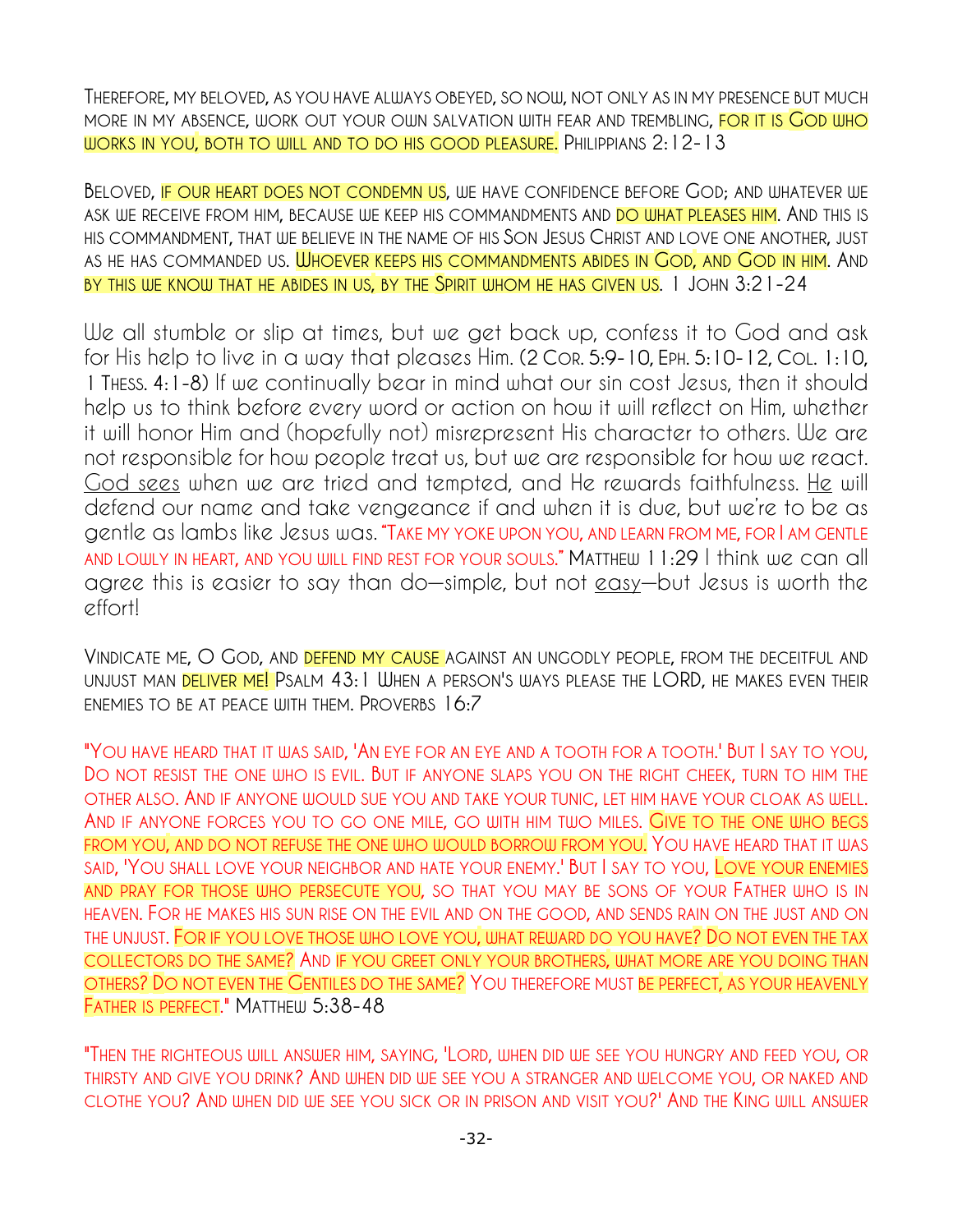THEM, 'TRULY, I SAY TO YOU, AS YOU DID IT TO ONE OF THE LEAST OF THESE MY BROTHERS, YOU DID IT TO ME." MATTHEW 25:37-40 "TRULY, TRULY, I SAY TO YOU, WHOEVER RECEIVES THE ONE I SEND RECEIVES ME, **AND WHOEVER RECEIVES ME RECEIVES THE ONE WHO SENT ME." JOHN 13:20**

### What about all of the evil in the world?

Another reason often heard from people who are angry with God is that there is so much evil in the world. There is a very simple reason for that—sin. But then people ask, why do bad things happen to nice people? The answer is free will. God allows us to rebel against Him. Even the angels have free will, as Satan proved all the way back in the Garden of Eden. The problem with free will is that we like it fine when it means we can do as we please, but not so much when others do as they please (and it affects us). People are selfish and greedy by nature. If you want to see what God says about how we should react to the sin of others, read **PSALMS 37 & 73.** In a nutshell, those passages say that we should never envy or be discouraged by ungodly people seeming to get away with sin because they will receive their full punishment from God in the end, but we will receive our reward for faithfully persevering to the end, for His name's sake.

FOR THE EVILDOERS SHALL BE CUT OFF, BUT THOSE WHO WAIT FOR THE LORD SHALL INHERIT THE LAND. IN JUST **A LITTLE WHILE, THE WICKED WILL BE NO MORE; THOUGH YOU LOOK CAREFULLY AT HIS PLACE, HE WILL NOT BE THERE. BUT THE MEEK SHALL INHERIT THE LAND AND DELIGHT THEMSELVES IN ABUNDANT PEACE. PSALM 37:9-11**

### Aren't Christians closed-minded bigots?

These days, judging people for any reason is frowned upon, unless it's for being a Christian—then it's okay. Name-calling is considered bullying except when calling a Christian a hater or whatever. Tolerance is insisted upon, except for tolerating the unpopular beliefs and views of Christians. In defense of the world, there have been many acts done and words said in the name of Christianity that were anything but Christian. That is an unfortunate fact of life, but true believers are not in control of the behavior of misguided people claiming to be disciples of Jesus.

Without a doubt there has also been a problem with hypocrisy. People claiming to be Christians (only God truly knows) have picked out specific sins that upset them most and made them out to be unforgivable, all the while excusing their own as "not as bad." This is unbiblical, but we need to keep in mind that God has not changed with the times. He still detests ALL sin. He never said not to judge at all,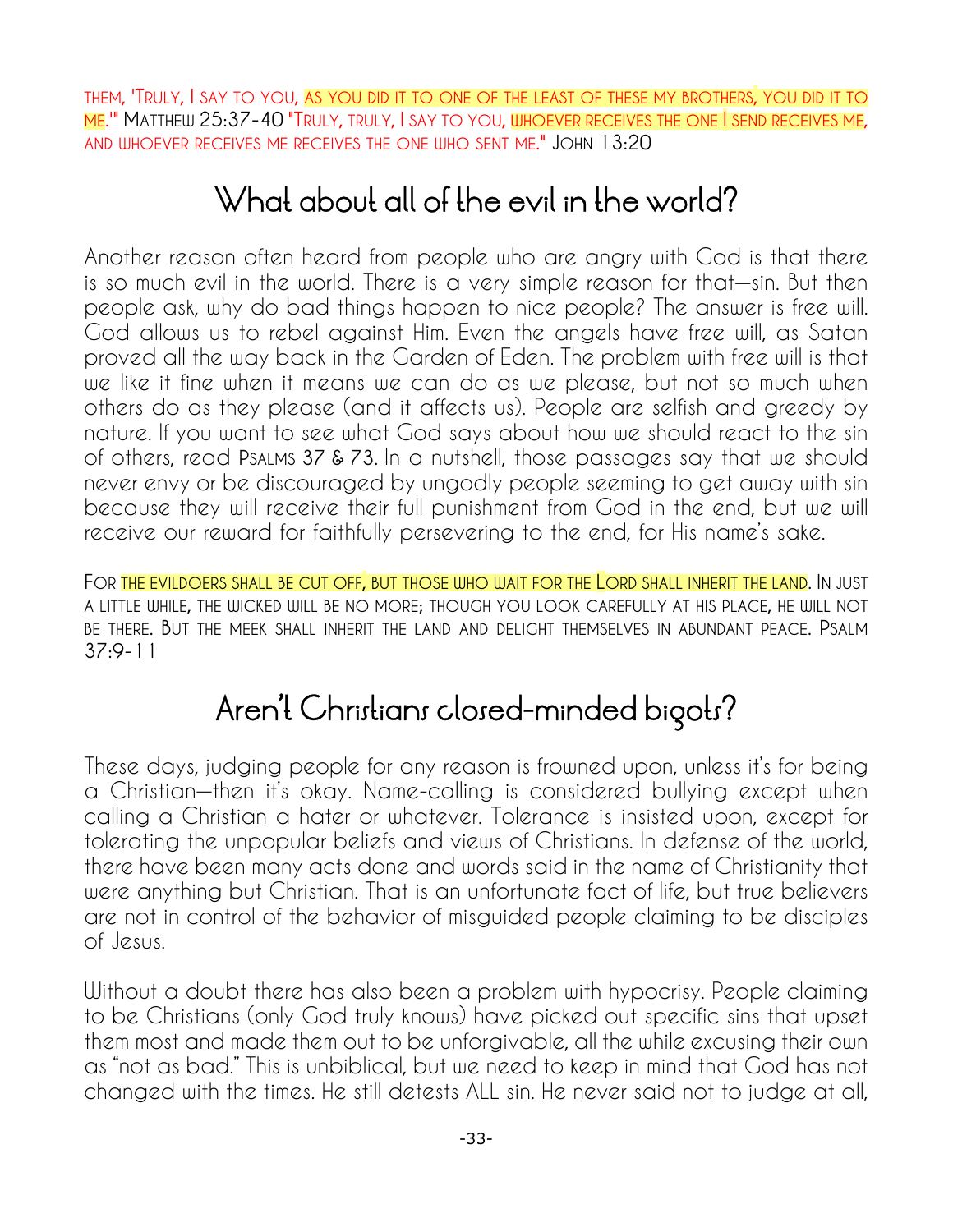but to judge rightly. **"DO NOT JUDGE BY APPEARANCES, BUT JUDGE WITH RIGHT JUDGMENT." JOHN 7:24** We'll all in the same boat—we're all sinners in need of salvation. **ALL HAVE SINNED AND FALL SHORT OF THE GLORY OF GOD. ROMANS 3:23**

**"JUDGE NOT, THAT YOU BE NOT JUDGED. FOR WITH THE JUDGMENT YOU PRONOUNCE YOU WILL BE JUDGED, AND WITH THE MEASURE YOU USE IT WILL BE MEASURED TO YOU. WHY DO YOU SEE THE SPECK THAT IS IN YOUR BROTHER'S EYE, BUT DO NOT NOTICE THE LOG THAT IS IN YOUR OWN EYE? OR HOW CAN YOU SAY TO YOUR BROTHER, 'LET ME TAKE THE SPECK OUT OF YOUR EYE,' WHEN THERE IS THE LOG IN YOUR OWN EYE? YOU HYPOCRITE, FIRST TAKE THE LOG OUT OF YOUR OWN EYE, AND THEN YOU WILL SEE CLEARLY TO TAKE THE SPECK OUT OF YOUR BROTHER'S EYE." MATTHEW 7:1-5**

**THEREFORE YOU HAVE NO EXCUSE, O MAN, EVERY ONE OF YOU WHO JUDGES. FOR IN PASSING JUDGMENT ON ANOTHER YOU CONDEMN YOURSELF, BECAUSE YOU, THE JUDGE, PRACTICE THE VERY SAME THINGS. WE KNOW THAT THE JUDGMENT OF GOD RIGHTLY FALLS ON THOSE WHO PRACTICE SUCH THINGS. DO YOU** SUPPOSE, O MAN-YOU WHO JUDGE THOSE WHO PRACTICE SUCH THINGS AND YET DO THEM YOURSELF-THAT **YOU WILL ESCAPE THE JUDGMENT OF GOD? OR DO YOU PRESUME ON THE RICHES OF HIS KINDNESS AND** FORBEARANCE AND PATIENCE, NOT KNOWING THAT GOD'S KINDNESS IS MEANT TO LEAD YOU TO REPENTANCE? **BUT BECAUSE OF YOUR HARD AND IMPENITENT HEART YOU ARE STORING UP WRATH FOR YOURSELF ON THE DAY OF WRATH WHEN GOD'S RIGHTEOUS JUDGMENT WILL BE REVEALED. ROMANS 2:1-5**

People resent anyone acting self-righteous, but bear in mind that there is a difference between righteous and self-righteous. Righteousness means being made right with God, which can only be done by accepting Jesus as our Savior. From then on, we are set apart for God, meant to pursue holiness as children of God. Again, this requires the power of the Holy Spirit, our Helper. When someone is self-righteous, they are trying to earn their own way and usually they end up being legalistic—whereas Jesus sets us free from working, but we want to live in a way that pleases Him out of love, respect and gratitude. We don't want to "roll in the mud" in the pristine white garment He provided to us at the cost of His precious blood. (2 PET. 2:18-22, REV. 3:4, 1 THESS. 5:19-21, GAL. 5:19-24, ROM. 13:14)

**HE ALSO TOLD THIS PARABLE TO SOME WHO TRUSTED IN THEMSELVES THAT THEY WERE RIGHTEOUS, AND TREATED OTHERS WITH CONTEMPT: "TWO MEN WENT UP INTO THE TEMPLE TO PRAY, ONE A PHARISEE AND THE OTHER A TAX COLLECTOR. THE PHARISEE, STANDING BY HIMSELF, PRAYED THUS: 'GOD, I THANK YOU THAT I AM NOT LIKE OTHER MEN, EXTORTIONERS, UNJUST, ADULTERERS, OR EVEN LIKE THIS TAX COLLECTOR. I FAST TWICE** A WEEK; I GIVE TITHES OF ALL THAT I GET. BUT THE TAX COLLECTOR, STANDING FAR OFF, WOULD NOT EVEN LIFT UP HIS EYES TO HEAVEN, BUT BEAT HIS BREAST, SAYING, 'GOD, BE MERCIFUL TO ME, A SINNER!' I TELL YOU, **THIS MAN WENT DOWN TO HIS HOUSE JUSTIFIED, RATHER THAN THE OTHER. FOR EVERYONE WHO EXALTS HIMSELF WILL BE HUMBLED, BUT THE ONE WHO HUMBLES HIMSELF WILL BE EXALTED." LUKE 18:9-14**

**AS OBEDIENT CHILDREN, DO NOT BE CONFORMED TO THE PASSIONS OF YOUR FORMER IGNORANCE, BUT AS** HE WHO CALLED YOU IS HOLY, YOU ALSO BE HOLY IN ALL YOUR CONDUCT, SINCE IT IS WRITTEN, "YOU SHALL **BE HOLY, FOR I AM HOLY." AND IF YOU CALL ON HIM AS FATHER WHO JUDGES IMPARTIALLY ACCORDING TO**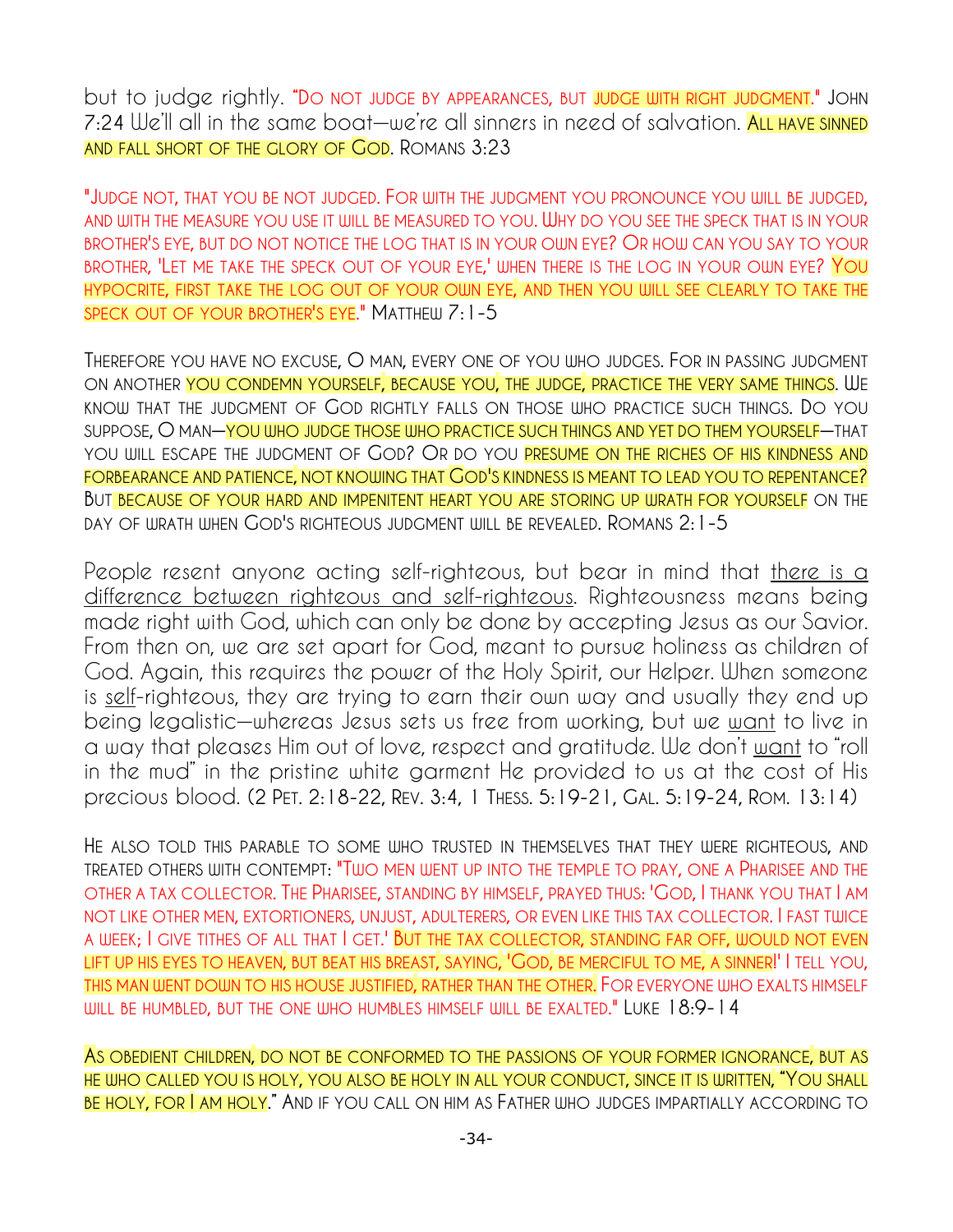**EACH ONE'S DEEDS, CONDUCT YOURSELVES WITH FEAR THROUGHOUT THE TIME OF YOUR EXILE, KNOWING THAT YOU WERE RANSOMED FROM THE FUTILE WAYS INHERITED FROM YOUR FOREFATHERS, NOT WITH PERISHABLE THINGS SUCH AS SILVER OR GOLD, BUT WITH THE PRECIOUS BLOOD OF CHRIST, LIKE THAT OF A LAMB WITHOUT BLEMISH OR SPOT. HE WAS FOREKNOWN BEFORE THE FOUNDATION OF THE WORLD BUT WAS MADE MANIFEST IN THE LAST TIMES FOR THE SAKE OF YOU WHO THROUGH HIM ARE BELIEVERS IN GOD, WHO RAISED HIM FROM THE DEAD AND GAVE HIM GLORY, SO THAT YOUR FAITH AND HOPE ARE IN GOD. HAVING PURIFIED YOUR SOULS BY YOUR OBEDIENCE TO THE TRUTH FOR A SINCERE BROTHERLY LOVE, LOVE ONE ANOTHER EARNESTLY FROM A PURE HEART, SINCE YOU HAVE BEEN BORN AGAIN, NOT OF PERISHABLE SEED BUT OF IMPERISHABLE, THROUGH THE LIVING AND ABIDING WORD OF GOD. 1 PETER 1:14-23**

**I AM SPEAKING IN HUMAN TERMS, BECAUSE OF YOUR NATURAL LIMITATIONS. FOR JUST AS YOU ONCE PRESENTED YOUR MEMBERS AS SLAVES TO IMPURITY AND TO LAWLESSNESS LEADING TO MORE LAWLESSNESS, SO NOW PRESENT YOUR MEMBERS AS SLAVES TO RIGHTEOUSNESS LEADING TO SANCTIFICATION. FOR WHEN YOU WERE SLAVES OF SIN, YOU WERE FREE IN REGARD TO RIGHTEOUSNESS. BUT WHAT FRUIT WERE YOU GETTING AT THAT TIME FROM THE THINGS OF WHICH YOU ARE NOW ASHAMED? FOR THE END OF THOSE THINGS IS DEATH. BUT NOW THAT YOU HAVE BEEN SET FREE FROM SIN AND HAVE BECOME SLAVES OF GOD, THE FRUIT YOU GET LEADS TO SANCTIFICATION AND ITS END, ETERNAL LIFE. ROMANS 6:19-22**

The "god" of this fallen world does not like the message of freedom from sin and prefers one of freedom to sin. **AND EVEN IF OUR GOSPEL IS VEILED, IT IS VEILED TO THOSE WHO ARE PERISHING. IN THEIR CASE THE GOD OF THIS WORLD HAS BLINDED THE MINDS OF THE UNBELIEVERS, TO KEEP THEM FROM SEEING THE LIGHT OF THE GOSPEL OF THE GLORY OF CHRIST, WHO IS THE IMAGE OF GOD. 2 CORINTHIANS 4:3-4** Satan wants us to remain in bondage. He uses all sorts of tricks, like calling good evil and evil good. **AND NO WONDER, FOR EVEN SATAN DISGUISES HIMSELF AS AN ANGEL OF LIGHT. SO IT IS NO SURPRISE IF HIS SERVANTS, ALSO, DISGUISE THEMSELVES AS SERVANTS OF RIGHTEOUSNESS. THEIR END WILL CORRESPOND TO THEIR DEEDS. 2 CORINTHIANS 11:14-15** Furthermore, he packages his lies as "progress," making it sound as though there's something wrong with us if we don't buy them. Satan wants Christians to look bad and be silenced, but we're to resist him, submit to God and stand firm in our faith, continuing to speak the truth in love to the lost. **(JAM. 4:7, EPH. 4:15-16, EPH. 6:10-20, PHIL. 1:27-28) "FOR THE SON OF MAN CAME TO SEEK AND TO SAVE THE LOST." LUKE 19:10**

**BUT YOU MUST REMEMBER, BELOVED, THE PREDICTIONS OF THE APOSTLES OF OUR LORD JESUS CHRIST. THEY** SAID TO YOU, "IN THE END TIME THERE WILL BE SCOFFERS, FOLLOWING THEIR OWN UNGODLY PASSIONS." IT **IS THESE WHO CAUSE DIVISIONS, WORLDLY PEOPLE, DEVOID OF THE SPIRIT. BUT YOU, BELOVED, BUILDING** YOURSELVES UP IN YOUR MOST HOLY FAITH AND PRAYING IN THE HOLY SPIRIT, KEEP YOURSELVES IN THE LOVE **OF GOD, WAITING FOR THE MERCY OF OUR LORD JESUS CHRIST THAT LEADS TO ETERNAL LIFE. AND HAVE MERCY ON THOSE WHO DOUBT; SAVE OTHERS BY SNATCHING THEM OUT OF THE FIRE; TO OTHERS SHOW MERCY WITH FEAR, HATING EVEN THE GARMENT STAINED BY THE FLESH. JUDE 1:17-23**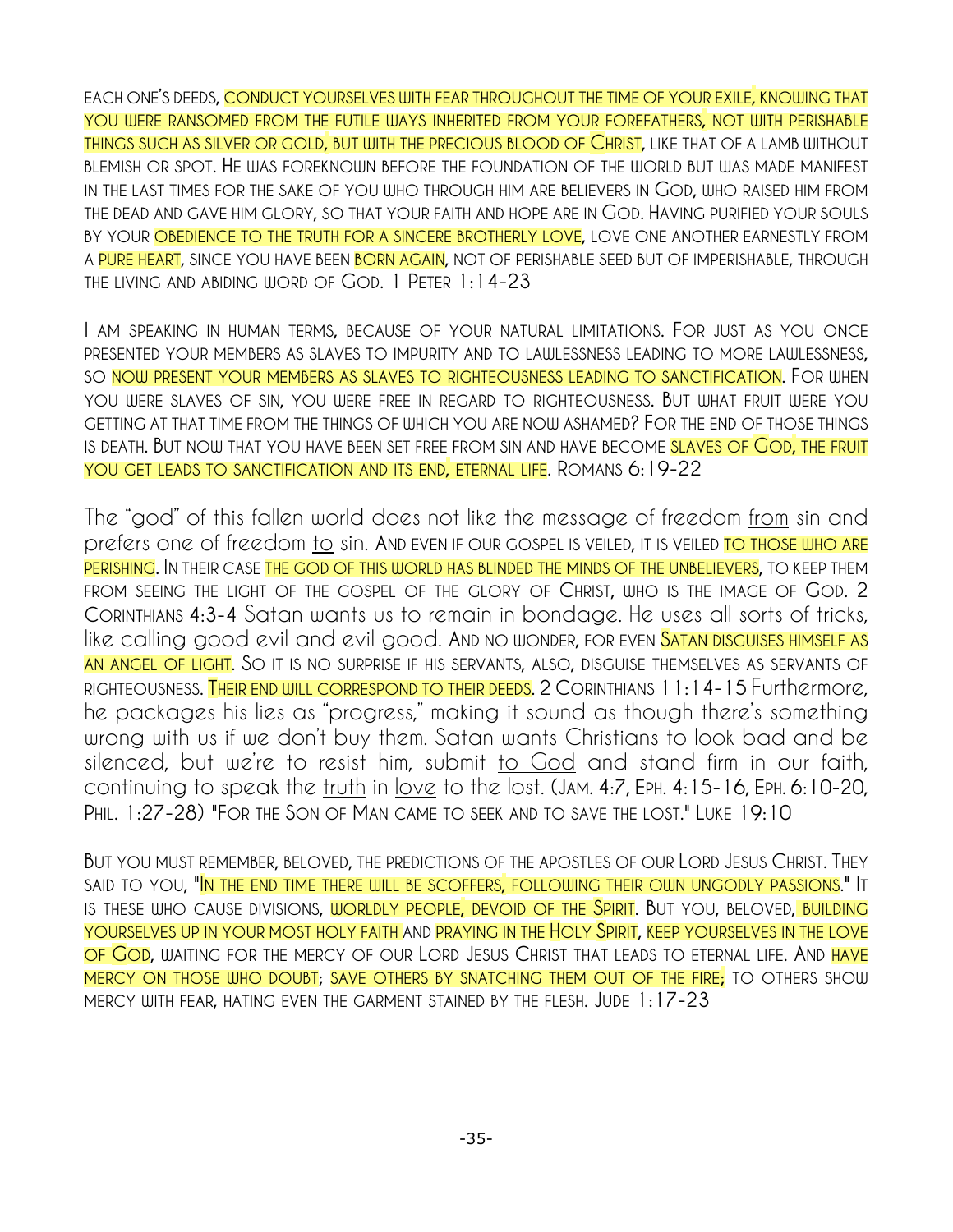# If I become a Christian, will my life be easy then?

As much as we would all like for this to happen, no. It will be better, but not necessarily easier. However, our definition of "good" and our priorities should change so that no matter what happens, we'll have peace, contentment and joy in knowing we are loved by God and will spend eternity with Him. We can be sure that the devil will try to attack our new life. He doesn't like losing. **(2 TIM. 3:12-13, JOHN 15:18-21, 1 JOHN 3:11-18)** The way that we rely on God through trials and temptations is an opportunity to prove our faith in Him and love for Him as genuine. When others see the change in our ways and attitudes, then we might get a chance to share God's love and message of salvation with them. There's nothing more important in this life than knowing where we will spend eternity and, once we know, sharing that joy with others, to the glory of God.

**NOT THAT I AM SPEAKING OF BEING IN NEED, FOR I HAVE LEARNED IN WHATEVER SITUATION I AM TO BE CONTENT. I KNOW HOW TO BE BROUGHT LOW, AND I KNOW HOW TO ABOUND. IN ANY AND EVERY CIRCUMSTANCE, I HAVE LEARNED THE SECRET OF FACING PLENTY AND HUNGER, ABUNDANCE AND NEED. I CAN DO ALL THINGS THROUGH HIM WHO STRENGTHENS ME. PHILIPPIANS 4:11-13 HIS DELIGHT IS NOT IN THE STRENGTH OF THE HORSE, NOR HIS PLEASURE IN THE LEGS OF A MAN, BUT THE LORD TAKES PLEASURE IN THOSE WHO FEAR HIM, IN THOSE WHO HOPE IN HIS STEADFAST LOVE. PSALM 147:10-11** (The "hope" in His steadfast love is NOT that He will fail to notice if we don't love or respect Him enough to obey.) **THE CRUCIBLE IS FOR REFINING SILVER AND THE FURNACE IS FOR GOLD, LIKEWISE THE LORD TESTS HEARTS. PROVERBS 27:3**

#### What is the deadline?

It's not too late to repent until we're dead or Jesus returns (but only God knows the date of either of those events). But make no mistake—He is returning for those who are His. Be ready! Anticipate and long for His return, walk as He walked, be about His business of boldly proclaiming the Gospel and shining His light on this dark world, patiently endure suffering for His sake, put Him first and be proud of His finished work of pure love for us on the cross, not ashamed of Him (or He will be ashamed of us). **(2 COR. 10:17, 2TIM. 2:12, MARK 8:38, LUKE 12:8-9)** The faithful (and God knows the heart and actions of all) will be spared the wrath of God to come on the entire world. (This doesn't mean we will never have any problems, but when we do, God will work out everything for good. **ROMANS 8:28**)

**NOW THERE IS IN STORE FOR ME THE CROWN OF RIGHTEOUSNESS, WHICH THE LORD, THE RIGHTEOUS JUDGE, WILL AWARD TO ME ON THAT DAY**—**AND NOT ONLY TO ME, BUT ALSO TO ALL WHO HAVE LONGED FOR HIS APPEARING. 2 TIMOTHY 4:8 "THEREFORE, STAY AWAKE, FOR YOU DO NOT KNOW ON WHAT DAY YOUR LORD**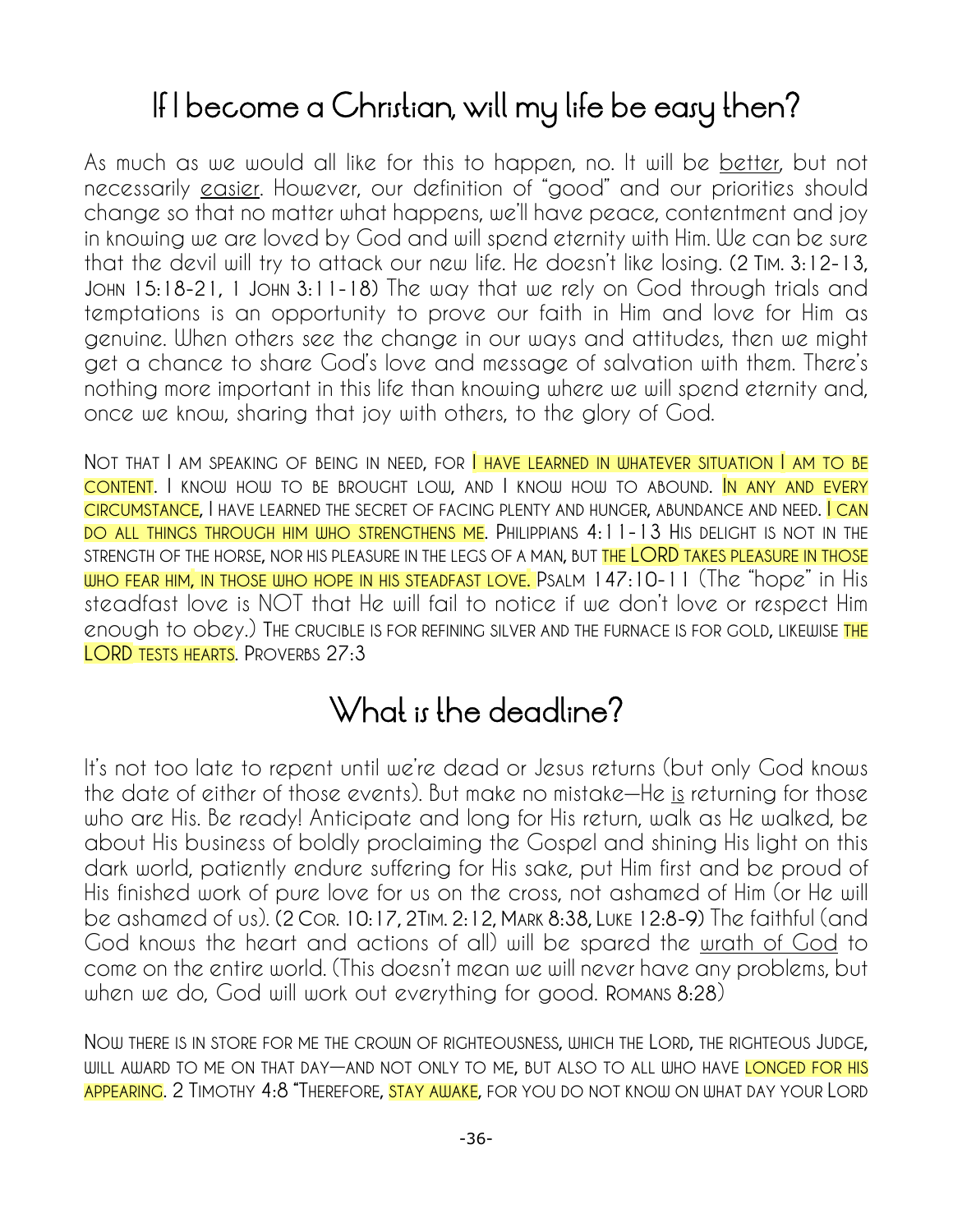**IS COMING." MATTHEW 24:42 IF HE COMES IN THE SECOND WATCH, OR IN THE THIRD, AND FINDS THEM AWAKE, BLESSED ARE THOSE SERVANTS! LUKE 12:38**

**AND BY THIS WE KNOW THAT WE HAVE COME TO KNOW HIM, IF WE KEEP HIS COMMANDMENTS. WHOEVER SAYS** "I KNOW HIM" BUT DOES NOT KEEP HIS COMMANDMENTS IS A LIAR, AND THE TRUTH IS NOT IN HIM, BUT WHOEVER **KEEPS HIS WORD, IN HIM TRULY THE LOVE OF GOD IS PERFECTED. BY THIS WE MAY KNOW THAT WE ARE IN HIM: WHOEVER SAYS HE ABIDES IN HIM OUGHT TO WALK IN THE SAME WAY IN WHICH HE WALKED. 1 JOHN 2:3-6**

But God's firm foundation stands, bearing this seal: "The Lord knows those who are his," and, "Let **EVERYONE WHO NAMES THE NAME OF THE LORD TURN FROM EVIL." 2 TIMOTHY 2:19 FOR IF WE GO ON SINNING DELIBERATELY AFTER RECEIVING THE KNOWLEDGE OF THE TRUTH, THERE NO LONGER REMAINS A SACRIFICE FOR SINS, BUT A FEARFUL EXPECTATION OF JUDGMENT, AND A FURY OF FIRE THAT WILL CONSUME THE ADVERSARIES. HEBREWS 10:26-27**

**THIS IS NOW THE SECOND LETTER THAT I AM WRITING TO YOU, BELOVED. IN BOTH OF THEM I AM STIRRING UP YOUR SINCERE MIND BY WAY OF REMINDER, THAT YOU SHOULD REMEMBER THE PREDICTIONS OF THE HOLY PROPHETS AND THE COMMANDMENT OF THE LORD AND SAVIOR THROUGH YOUR APOSTLES, KNOWING THIS FIRST OF ALL, THAT SCOFFERS WILL COME IN THE LAST DAYS WITH SCOFFING, FOLLOWING THEIR OWN SINFUL** DESIRES. THEY WILL SAY, "WHERE IS THE PROMISE OF HIS COMING? FOR EVER SINCE THE FATHERS FELL ASLEEP, **ALL THINGS ARE CONTINUING AS THEY WERE FROM THE BEGINNING OF CREATION." FOR THEY DELIBERATELY OVERLOOK THIS FACT, THAT THE HEAVENS EXISTED LONG AGO, AND THE EARTH WAS FORMED OUT OF WATER AND THROUGH WATER BY THE WORD OF GOD, AND THAT BY MEANS OF THESE THE WORLD THAT THEN EXISTED WAS DELUGED WITH WATER AND PERISHED. BUT BY THE SAME WORD THE HEAVENS AND EARTH THAT NOW EXIST ARE STORED UP FOR FIRE, BEING KEPT UNTIL THE DAY OF JUDGMENT AND DESTRUCTION OF THE UNGODLY.**

**BUT DO NOT OVERLOOK THIS ONE FACT, BELOVED, THAT WITH THE LORD ONE DAY IS AS A THOUSAND YEARS, AND A THOUSAND YEARS AS ONE DAY. THE LORD IS NOT SLOW TO FULFILL HIS PROMISE AS SOME COUNT SLOWNESS, BUT IS PATIENT TOWARD YOU, NOT WISHING THAT ANY SHOULD PERISH, BUT THAT ALL SHOULD REACH REPENTANCE. BUT THE DAY OF THE LORD WILL COME LIKE A THIEF, AND THEN THE HEAVENS WILL PASS AWAY WITH A ROAR, AND THE HEAVENLY BODIES WILL BE BURNED UP AND DISSOLVED, AND THE EARTH AND THE WORKS THAT ARE DONE ON IT WILL BE EXPOSED. SINCE ALL THESE THINGS ARE THUS TO BE DISSOLVED, WHAT SORT OF PEOPLE OUGHT YOU TO BE IN LIVES OF HOLINESS AND GODLINESS, WAITING FOR AND HASTENING THE COMING OF THE DAY OF GOD, BECAUSE OF WHICH THE HEAVENS WILL BE SET ON FIRE AND DISSOLVED, AND THE HEAVENLY BODIES WILL MELT AS THEY BURN! BUT ACCORDING TO HIS PROMISE WE ARE WAITING FOR NEW HEAVENS AND A NEW EARTH IN WHICH RIGHTEOUSNESS DWELLS.**

**THEREFORE, BELOVED, SINCE YOU ARE WAITING FOR THESE, BE DILIGENT TO BE FOUND BY HIM WITHOUT SPOT OR BLEMISH, AND AT PEACE. AND COUNT THE PATIENCE OF OUR LORD AS SALVATION, JUST AS OUR BELOVED BROTHER PAUL ALSO WROTE TO YOU ACCORDING TO THE WISDOM GIVEN HIM, AS HE DOES IN ALL HIS LETTERS WHEN HE SPEAKS IN THEM OF THESE MATTERS. THERE ARE SOME THINGS IN THEM THAT ARE HARD TO UNDERSTAND, WHICH THE IGNORANT AND UNSTABLE TWIST TO THEIR OWN DESTRUCTION, AS THEY DO THE OTHER SCRIPTURES. YOU THEREFORE, BELOVED, KNOWING THIS BEFOREHAND, TAKE CARE THAT YOU ARE NOT CARRIED AWAY WITH THE ERROR OF LAWLESS PEOPLE AND LOSE YOUR OWN STEADFASTNESS. BUT GROW IN THE GRACE**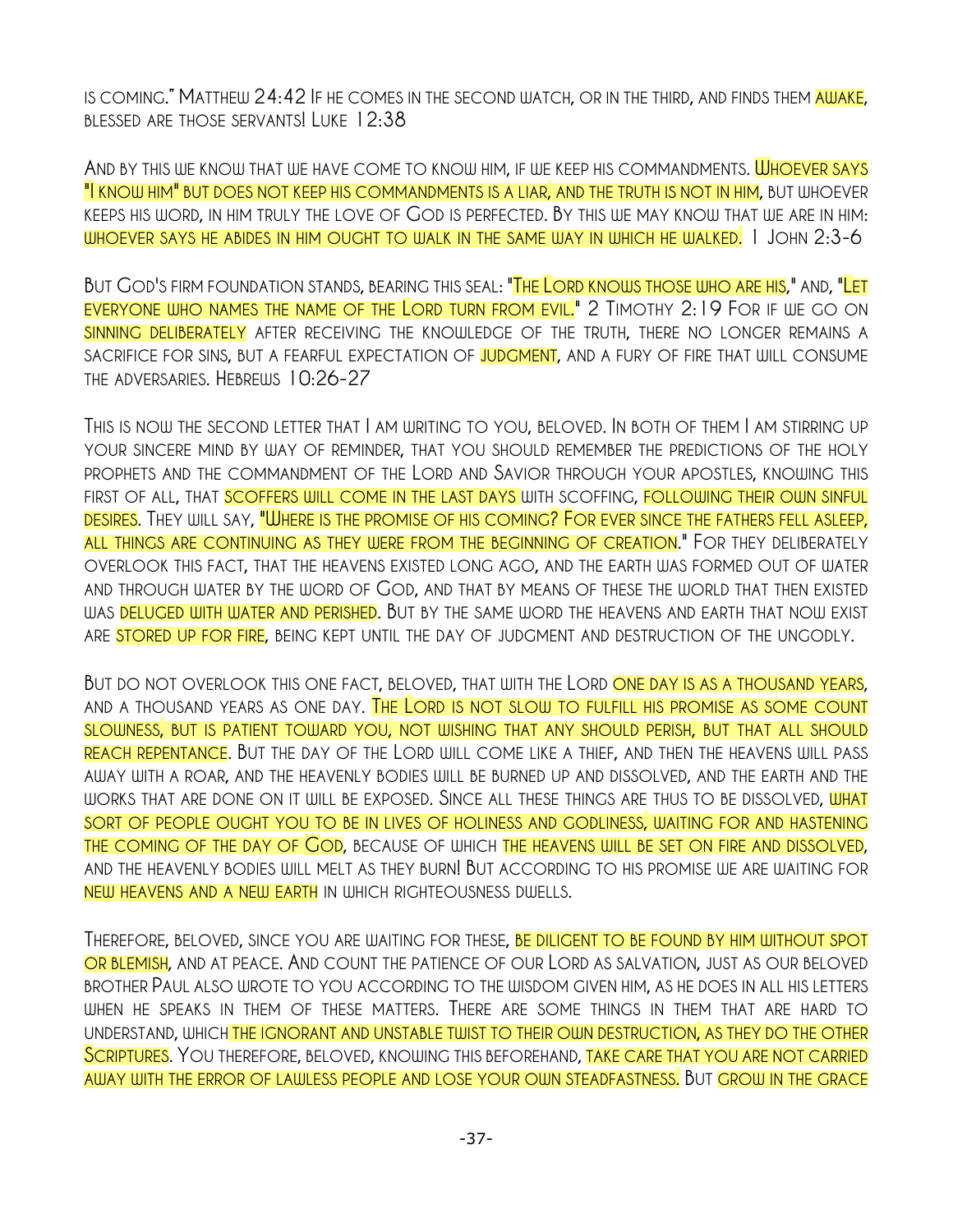**AND KNOWLEDGE OF OUR LORD AND SAVIOR JESUS CHRIST. TO HIM BE THE GLORY BOTH NOW AND TO THE DAY OF ETERNITY. AMEN. 2 PETER 3**

#### What if I don't believe in God?

Everyone knows that God exists. He wrote the knowledge of Himself everywhere. We all know that a book does not write itself and neither does a house build itself. (For every house is built by someone. But the builder of all things is God.) Hebrews 3:4 If we claim to believe that this entire world and everything in it came from nothing on its own with no Creator, then we deceive ourselves. We will EACH answer to God—blaming scientists or others for leading us astray will not excuse us. No one can force us to believe their lies. (**HEBREWS 4:12-13, ROMANS 2:6-11**) People who deny God's existence simply don't want to submit to Him—which isn't a problem if there "is" no God.

**FOR THE WRATH OF GOD IS REVEALED FROM HEAVEN AGAINST ALL UNGODLINESS AND UNRIGHTEOUSNESS OF MEN, WHO BY THEIR UNRIGHTEOUSNESS SUPPRESS THE TRUTH. FOR WHAT CAN BE KNOWN ABOUT GOD IS PLAIN TO THEM, BECAUSE GOD HAS SHOWN IT TO THEM. FOR HIS INVISIBLE ATTRIBUTES, NAMELY, HIS ETERNAL POWER** AND DIVINE NATURE, HAVE BEEN CLEARLY PERCEIVED, EVER SINCE THE CREATION OF THE WORLD, IN THE THINGS **THAT HAVE BEEN MADE. SO THEY ARE WITHOUT EXCUSE. FOR ALTHOUGH THEY KNEW GOD, THEY DID NOT HONOR HIM AS GOD OR GIVE THANKS TO HIM, BUT THEY BECAME FUTILE IN THEIR THINKING, AND THEIR FOOLISH HEARTS WERE DARKENED. ROMANS 1:18-21**

The heavens declare the glory of God, and the SKY above proclaims his handiwork. Day to day **POURS OUT SPEECH, AND NIGHT TO NIGHT REVEALS KNOWLEDGE. THERE IS NO SPEECH, NOR ARE THERE WORDS, WHOSE VOICE IS NOT HEARD. THEIR VOICE GOES OUT THROUGH ALL THE EARTH, AND THEIR WORDS TO THE END OF THE WORLD. PSALM 19:1-4A**

**SINCE THEREFORE IT REMAINS FOR SOME TO ENTER IT, AND THOSE WHO FORMERLY RECEIVED THE GOOD NEWS FAILED TO ENTER BECAUSE OF DISOBEDIENCE, AGAIN HE APPOINTS A CERTAIN DAY, "TODAY," SAYING THROUGH DAVID SO LONG AFTERWARD, IN THE WORDS ALREADY QUOTED, "TODAY, IF YOU HEAR HIS VOICE, DO NOT** HARDEN YOUR HEARTS." HEBREWS 4:6-7 FOR WE MUST ALL APPEAR BEFORE THE JUDGMENT SEAT OF CHRIST, **SO THAT EACH ONE MAY RECEIVE WHAT IS DUE FOR WHAT HE HAS DONE IN THE BODY, WHETHER GOOD OR EVIL. 2 CORINTHIANS 5:10**

# Isn't God "love"?

How could God punish anyone, ever, if He "is" love? **ANYONE WHO DOES NOT LOVE DOES NOT KNOW GOD, BECAUSE GOD IS LOVE. 1 JOHN 4:8** Yes, that is right, He is—but He is God and we are not. Love has been defined very clearly by Him for us. He has given us everything we have in life, including the One and only Way to salvation. How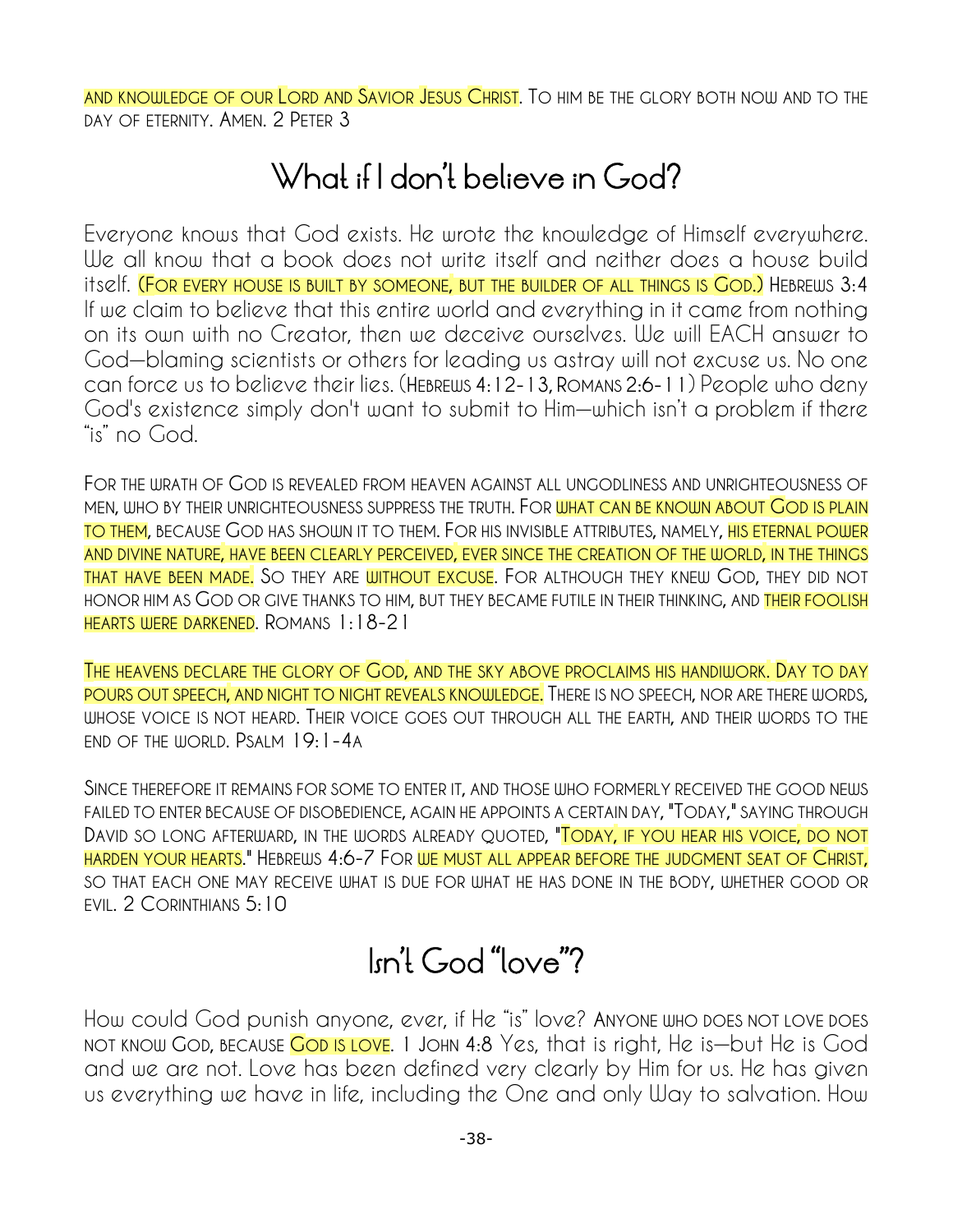could anyone know about Jesus and claim not to be loved by God? What more could He do to show us? He rightly expects us to show our love in return by our appreciating His gifts and obeying Him. Context is everything. The very next verse after the "God is love" verse tells about Him giving His only begotten Son. **IN THIS THE LOVE OF GOD WAS MADE MANIFEST AMONG US, THAT GOD SENT HIS ONLY BEGOTTEN SON INTO THE WORLD, SO THAT WE MIGHT LIVE THROUGH HIM. 1 JOHN 4:9**

**NOW WHEN ALL THE PEOPLE WERE BAPTIZED, AND WHEN JESUS ALSO HAD BEEN BAPTIZED AND WAS PRAYING, THE HEAVENS WERE OPENED, AND THE HOLY SPIRIT DESCENDED ON HIM IN BODILY FORM, LIKE A DOVE; AND A VOICE CAME FROM HEAVEN, "YOU ARE MY BELOVED SON; WITH YOU I AM WELL PLEASED." LUKE 3:21-22**

Abraham understood the sovereignty of God and trusted Him. When he was instructed to sacrifice his son, that was a picture of what God Himself was going to do for us. Isaac even carried his own wood as Jesus carried His own cross. **(GENESIS 22:6)** Isaac was never in any danger, but rather it was a (one-time only) test for Abraham, who passed. **GOD SAID, "TAKE YOUR SON, YOUR ONLY SON ISAAC, WHOM YOU LOVE, AND GO TO THE LAND OF MORIAH, AND OFFER HIM THERE AS A BURNT OFFERING ON ONE OF THE MOUNTAINS OF WHICH I SHALL TELL YOU." GENESIS 22:2**

**...TO THE ONE WHO SHARES THE FAITH OF ABRAHAM, WHO IS THE FATHER OF US ALL, AS IT IS WRITTEN, "I HAVE MADE YOU THE FATHER OF MANY NATIONS"—IN THE PRESENCE OF THE GOD IN WHOM HE BELIEVED, WHO GIVES LIFE TO THE DEAD AND CALLS INTO EXISTENCE THINGS THAT DO NOT EXIST. ROMANS 4:16B-17**

### What is God like?

Any artist will tell you that they put their heart and soul into what they "create." This includes artisans of all kinds—painters, sculptors, musicians, composers, authors, etc. So it is with God (except that He really creates whereas we only use what He gave us and copy Him). We can see his BEAUTIFUL character by what He made—the amazing variety, the perfect symmetry, the intricacy and fine balance of His designs, from the vastness of the scope to the finest detail. God has shown us what He is like. Everything He made was good and even very good, when it was finished. **AND GOD SAW EVERYTHING THAT HE HAD MADE, AND BEHOLD, IT WAS VERY GOOD. AND THERE WAS EVENING AND THERE WAS MORNING, THE SIXTH DAY. GENESIS 1:31**

Despite the passing of thousands of years and the introduction of sin and decay long ago, His creation still displays how wonderful its Creator is. All we have to do is look around us at what He made (if we can see past the obstructions made by men). We need microscopes and telescopes to see much of it, yet we'll never truly understand and fully appreciate everything.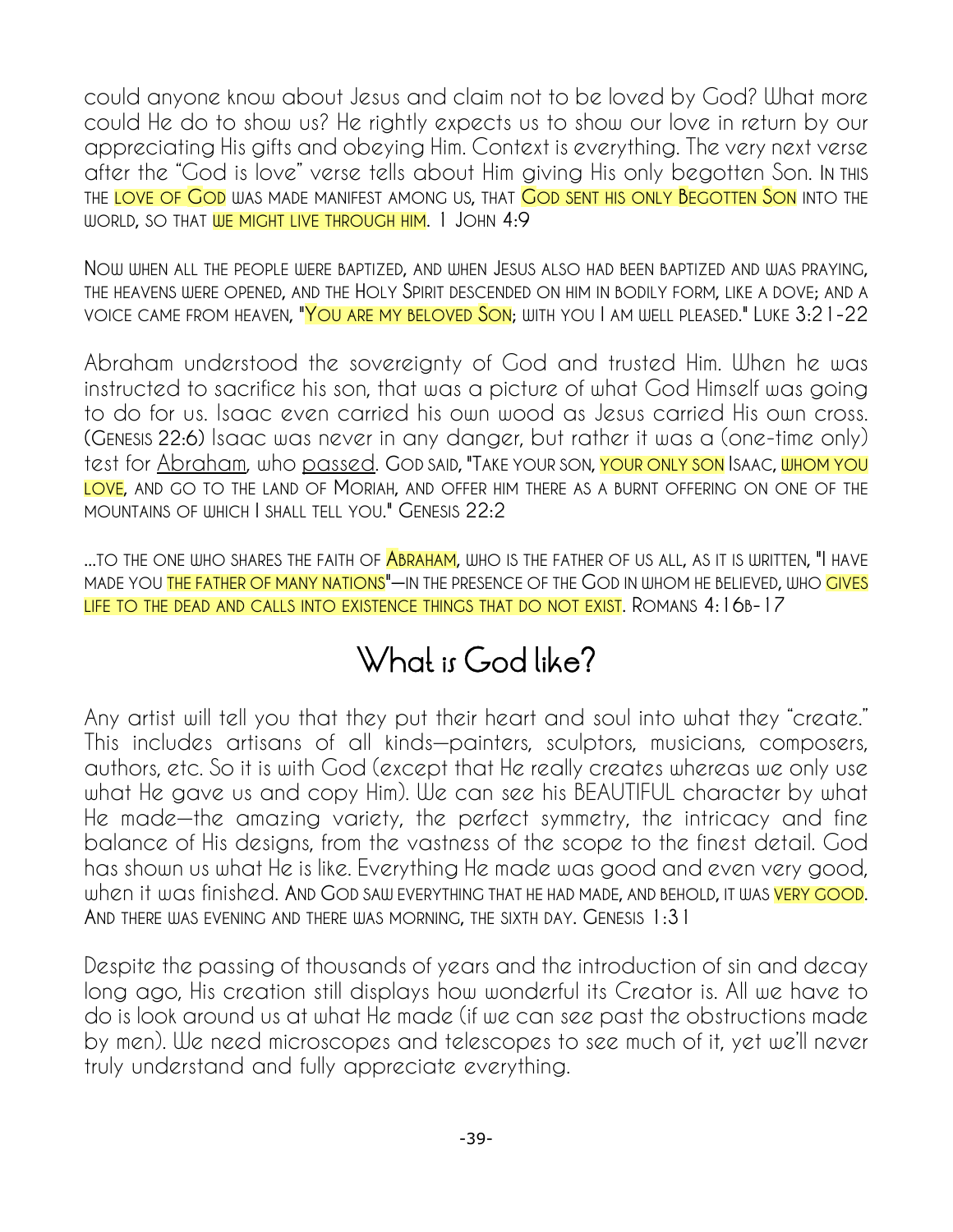**HE HAS DELIVERED US FROM THE DOMAIN OF DARKNESS AND TRANSFERRED US TO THE KINGDOM OF HIS** BELOVED SON, IN WHOM WE HAVE REDEMPTION, THE FORGIVENESS OF SINS. HE IS THE IMAGE OF THE INVISIBLE GOD, THE FIRSTBORN OF ALL CREATION. FOR BY HIM ALL THINGS WERE CREATED, IN HEAVEN AND ON EARTH, **VISIBLE AND INVISIBLE, WHETHER THRONES OR DOMINIONS OR RULERS OR AUTHORITIES—ALL THINGS WERE** CREATED THROUGH HIM AND FOR HIM. AND HE IS BEFORE ALL THINGS, AND IN HIM ALL THINGS HOLD TOGETHER. **AND HE IS THE HEAD OF THE BODY, THE CHURCH. HE IS THE BEGINNING, THE FIRSTBORN FROM THE DEAD, THAT IN EVERYTHING HE MIGHT BE PREEMINENT. FOR IN HIM ALL THE FULLNESS OF GOD WAS PLEASED TO DWELL, AND THROUGH HIM TO RECONCILE TO HIMSELF ALL THINGS, WHETHER ON EARTH OR IN HEAVEN, MAKING PEACE BY THE BLOOD OF HIS CROSS. COLOSSIANS 1:13-20**

Have you ever given someone a gift and they didn't even bother to acknowledge it, let alone thank you and tell you if they liked it or not? Didn't it rob you of your joy in giving that gift? Imagine how God feels when we do that very same thing to Him! We constantly take the credit for things He has done, fail to be thankful for all of the blessings He gives to us, and we even complain incessantly. Not only is it shameful of us to treat our God that way, but it makes us look bad to the world–as if our Father doesn't take care of us, or He didn't teach us how to act any better than that. We are cheating God out of His joy. It's a bad habit that has to stop! **FOR THIS IS THE WILL OF GOD, THAT BY DOING GOOD YOU SHOULD PUT TO SILENCE THE IGNORANCE OF FOOLISH PEOPLE. 1 PETER 2:15 LET THERE BE NO FILTHINESS NOR FOOLISH TALK NOR CRUDE JOKING, WHICH ARE OUT OF PLACE, BUT INSTEAD LET THERE BE THANKSGIVING. EPHESIANS 5:4 (ALSO SEE 1 COR. 10:6-12.)**

**MAY YOU BE STRENGTHENED WITH ALL POWER, ACCORDING TO HIS GLORIOUS MIGHT, FOR ALL ENDURANCE AND PATIENCE WITH JOY, GIVING THANKS TO THE FATHER, WHO HAS QUALIFIED YOU TO SHARE IN THE INHERITANCE OF THE SAINTS IN LIGHT. ...AND LET THE PEACE OF CHRIST RULE IN YOUR HEARTS, TO WHICH INDEED YOU WERE CALLED IN ONE BODY. AND BE THANKFUL. LET THE WORD OF CHRIST DWELL IN YOU RICHLY, TEACHING AND ADMONISHING ONE ANOTHER IN ALL WISDOM, SINGING PSALMS AND HYMNS AND SPIRITUAL SONGS, WITH THANKFULNESS IN YOUR HEARTS TO GOD. AND WHATEVER YOU DO, IN WORD OR DEED, DO** EVERYTHING IN THE NAME OF THE LORD JESUS, GIVING THANKS TO GOD THE FATHER THROUGH HIM. ...<mark>Whatever you do, work heartily, as for the Lord and not for men,</mark> knowing that from the Lord **YOU WILL RECEIVE THE INHERITANCE AS YOUR REWARD. YOU ARE SERVING THE LORD CHRIST. COLOSSIANS 1:11-12, 3:15-17, 23-24**

**SO LET NO ONE BOAST IN MEN. FOR ALL THINGS ARE YOURS, WHETHER PAUL OR APOLLOS OR CEPHAS OR THE WORLD OR LIFE OR DEATH OR THE PRESENT OR THE FUTURE—ALL ARE YOURS, AND YOU ARE CHRIST'S, AND CHRIST IS GOD'S. 1 CORINTHIANS 3:21-23**

God recorded for us in the Scriptures everything that we need to know—how it all came to be and even what is going to happen before it comes to pass. **ALL** Scripture is breathed out by God... 2 Timothy 3:16 And now I have told you before it takes **PLACE, SO THAT WHEN IT DOES TAKE PLACE YOU MAY BELIEVE. JOHN 14:29** He reveals Himself through His Holy Word—His character, His values, His nature. He tells us why we are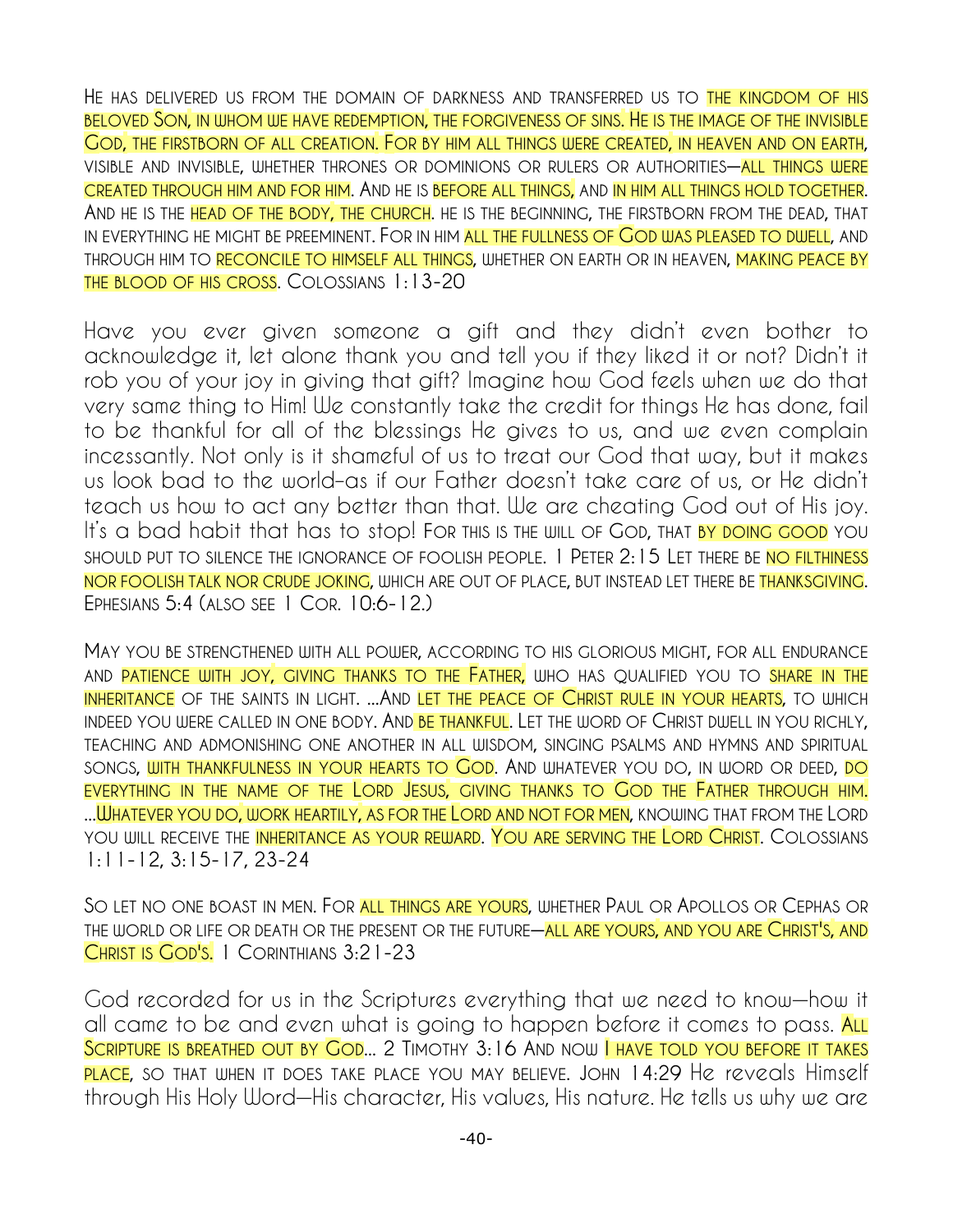here and what He desires of us—how to please Him and what He hates. **(PROVERBS 6:16-19)** God's children are meant to be lights in this dark world, showing what He is like. **(MATT. 5:14-16, EPH. 5:5-16, JOHN 3:19-21) DO ALL THINGS WITHOUT GRUMBLING OR DISPUTING, THAT YOU MAY BE BLAMELESS AND INNOCENT, CHILDREN OF GOD WITHOUT BLEMISH IN THE MIDST OF A CROOKED AND TWISTED GENERATION, AMONG WHOM YOU SHINE AS LIGHTS IN THE WORLD... PHILIPPIANS 2:14-15**

#### Who started this rebellion against God?

Satan. He wants to be God, but having NO chance of success, he set out to bring low the crown of God's creation. **(1 COR. 11:7)** Man was created in God's image, and so Satan has been attacking us out of hate for God ever since the beginning. **SO GOD CREATED MAN IN HIS OWN IMAGE, IN THE IMAGE OF GOD HE CREATED HIM; MALE AND FEMALE HE CREATED THEM. GENESIS 1:27**

**"HOW YOU ARE FALLEN FROM HEAVEN, O SHINING STAR, SON OF THE MORNING! YOU HAVE BEEN THROWN DOWN TO THE EARTH, YOU WHO DESTROYED THE NATIONS OF THE WORLD. FOR YOU SAID TO YOURSELF, 'I WILL ASCEND TO HEAVEN AND SET MY THRONE ABOVE GOD'S STARS. I WILL PRESIDE ON THE MOUNTAIN OF THE** GODS FAR AWAY IN THE NORTH. LWILL CLIMB TO THE HIGHEST HEAVENS AND BE LIKE THE MOST HIGH. INSTEAD, **YOU WILL BE BROUGHT DOWN TO THE PLACE OF THE DEAD, DOWN TO ITS LOWEST DEPTHS. ISAIAH 14:12-14**

Satan's favorite method of attack is lying. It has worked well for Him for thousands of years. Make no mistake, he is the one behind the big bang and evolution theories, abortion, the breakdown and redefinition of marriage, and the doubts cast upon gender identity and roles. These are all part of his offensive weapons against God. He doesn't want us to realize who we really are—extremely valuable in God's sight. He knows that human life will seem to have far less value to us if we think we came to be by accident and are no better than animals. And he doesn't want us to realize his attacks are orchestrated, not just an "inevitable change of the times."

..."<mark>Did God really say?</mark>"... Genesis 3: 1 But the serpent said to the woman**,** "<mark>You will not surely die</mark>.. **FOR GOD KNOWS THAT WHEN YOU EAT OF IT YOUR EYES WILL BE OPENED, AND YOU WILL BE LIKE GOD..." GENESIS 3:3-5**

**"WHY DO YOU NOT UNDERSTAND WHAT I SAY? IT IS BECAUSE YOU CANNOT BEAR TO HEAR MY WORD. YOU ARE OF YOUR FATHER THE DEVIL, AND YOUR WILL IS TO DO YOUR FATHER'S DESIRES. HE WAS A MURDERER FROM THE BEGINNING, AND DOES NOT STAND IN THE TRUTH, BECAUSE THERE IS NO TRUTH IN HIM. WHEN HE LIES, HE SPEAKS OUT OF HIS OWN CHARACTER, FOR HE IS A LIAR AND THE FATHER OF LIES." JOHN 8:43-33**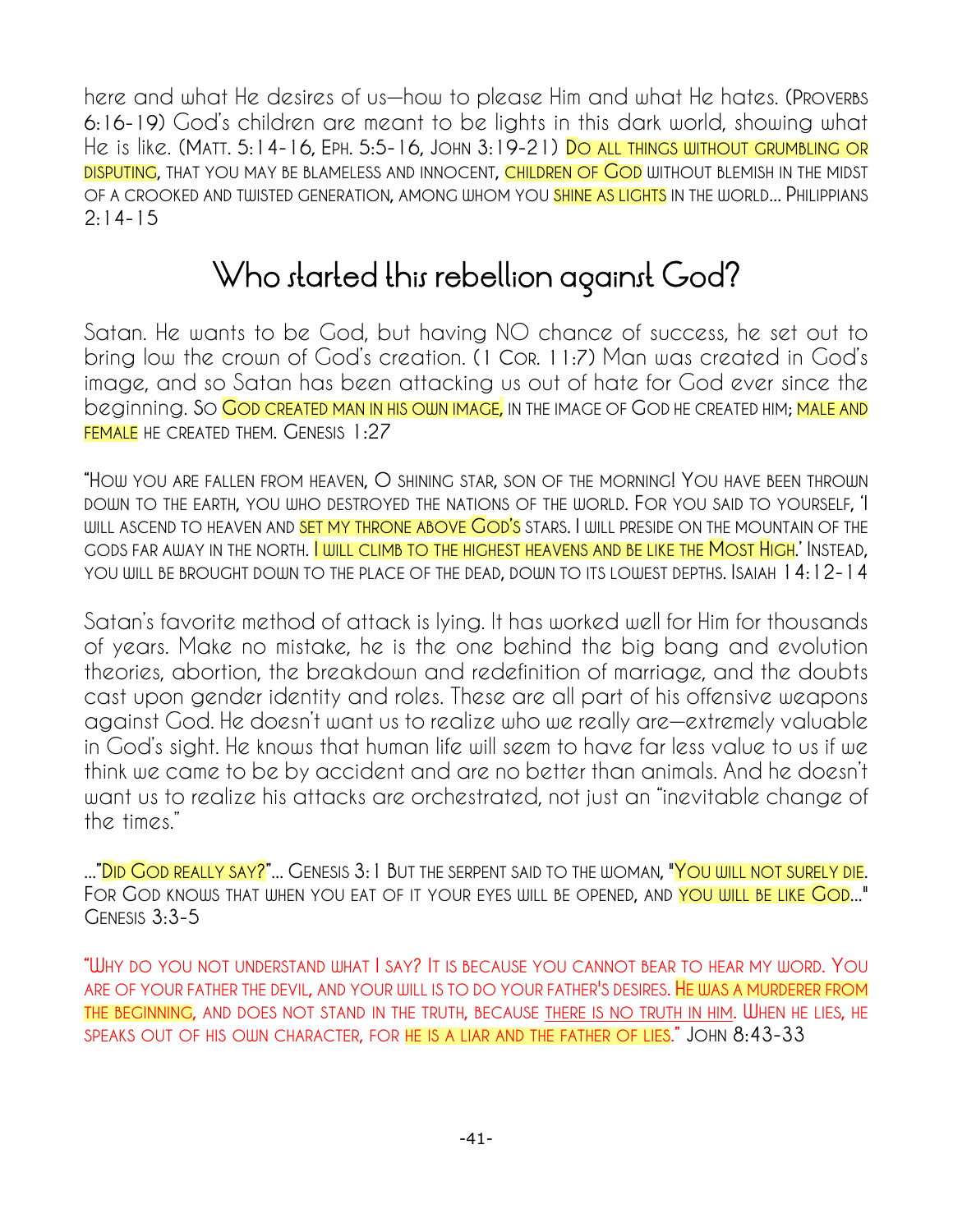**FOR WE DO NOT WRESTLE AGAINST FLESH AND BLOOD, BUT AGAINST THE RULERS, AGAINST THE AUTHORITIES, AGAINST THE COSMIC POWERS OVER THIS PRESENT DARKNESS, AGAINST THE SPIRITUAL FORCES OF EVIL IN THE HEAVENLY PLACES. EPHESIANS 6:12**

Eve was deceived, but she was still kicked out of the Garden of Eden, along with Adam, who was led astray by Eve. They both should have known better, but they made excuses just like people do to this very day. **THE MAN SAID, "THE WOMAN WHOM YOU** GAVE TO BE WITH ME, SHE GAVE ME FRUIT OF THE TREE, AND I ATE." THEN THE LORD GOD SAID TO THE **WOMAN, "WHAT IS THIS THAT YOU HAVE DONE?" THE WOMAN SAID, "THE SERPENT DECEIVED ME, AND I ATE." GENESIS 3:12-13 HE DROVE OUT THE MAN, AND AT THE EAST OF THE GARDEN OF EDEN HE PLACED THE CHERUBIM AND A FLAMING SWORD THAT TURNED EVERY WAY TO GUARD THE WAY TO THE TREE OF LIFE. GENESIS 3:24** Those who are redeemed by the Lord will be permitted to eat from that tree in the future. **BLESSED ARE THOSE WHO WASH THEIR ROBES, SO THAT THEY MAY HAVE THE RIGHT TO THE TREE OF LIFE AND THAT THEY MAY ENTER THE CITY BY THE GATES. REVELATION 22:14**

Our sinful nature rebels against Him and yet He is patient, kind, long-suffering and slow to anger. God's power is absolute, but He doesn't use it the way people do. Our use of power is tainted by sin—oppressing, abusing, deceiving and taking advantage of others. His power is matched by His infinite and perfect love and wisdom.

**"YET EVEN NOW," DECLARES THE LORD, "RETURN TO ME WITH ALL YOUR HEART, WITH FASTING, WITH WEEPING, AND WITH MOURNING; AND REND YOUR HEARTS AND NOT YOUR GARMENTS." RETURN TO THE LORD YOUR** GOD, FOR HE IS GRACIOUS AND MERCIFUL, SLOW TO ANGER, AND ABOUNDING IN STEADFAST LOVE; AND HE **RELENTS OVER DISASTER. JOEL 2:12-13**

# How can we be sure there is only one God?

His very name, "I AM," YHVH in Hebrew, usually pronounced either Yahweh (Yahway) or Yahuah (Yah-hoo-ah), abbreviated as Yah, declares that He is the ONLY God, and that there never has been and never will be any other. If you don't think you've heard of God being called Yah before, you probably didn't realize that Hallelujah means Praise Yah. The KJV actually uses it in Psa. 68:4. Names ending in "ah" in Hebrew usually mean to, by, from or of God–such as Elijah, Isaiah, Jeremiah. Names ending in "as" in Greek are the same way. e.g. Zechariah/Zacharias. Sadly, the Hebrew has been replaced in our modern Bibles with "the LORD," but God gave us His name and did not tell us not to try to pronounce it—that is a tradition of men (most of whom still reject Jesus as Messiah). However, we are not to take His name in vain. **(EXO. 3:15, 33:19, ISA. 42:8, JER. 16:21, EXO. 20:7)** God has existed forever—before He invented time for us to live by—and will exist after time ceases to be kept—for eternity. We can know by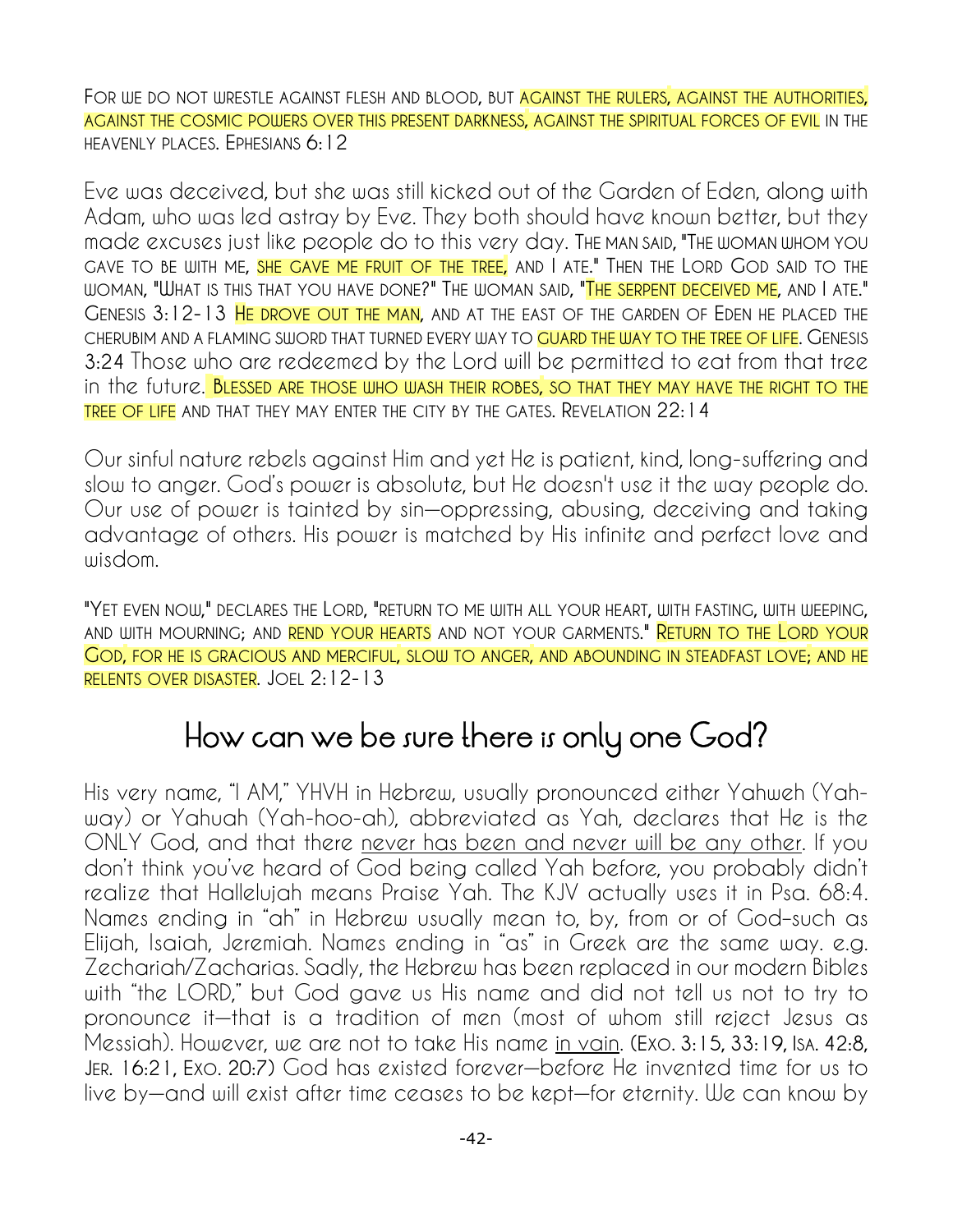His name "I AM" that He will never change. **JESUS CHRIST IS THE SAME YESTERDAY AND TODAY AND FOREVER. HEBREWS 13:8**

God has always been holy and perfect, and always will be. When we see ourselves and our situation from the perspective of His greatness, it truly does fill us with awe that He could love us and want us to be with Him forever. It is incredibly humbling, and knowing the pain we have caused Him inspires tears of true repentance, gratefulness for forgiveness, mercy and grace, and an overwhelming desire to worship the only One who is worthy of all praise, glory and honor: our beloved, cherished and adored Maker, Redeemer, Lord, King and Sovereign God.

"Before me no god was formed, nor shall there be any after me. 1, I am the Lord, and besides me There is no Savior." Isaiah 43:11 "Turn to me and be saved, all the ends of the earth! For I am **GOD, AND THERE IS NO OTHER." ISAIAH 45:22**

**TO YOU, LORD, BELONGS THE GREATNESS, AND THE VALOR, AND THE SPLENDOR, AND THE ENDURANCE, AND THE MAJESTY BECAUSE ALL THAT IS IN HEAVEN AND ON EARTH IS YOURS. TO YOU BELONGS THE KINGDOM, LORD, AND YOU ARE EXALTED AS HEAD OVER ALL. 1 CHRONICLES 29:11**

**THEY LIFT UP THEIR VOICES, THEY SING FOR JOY; OVER THE MAJESTY OF THE LORD THEY SHOUT FROM THE WEST. THEREFORE IN THE EAST GIVE GLORY TO THE LORD; IN THE COASTLANDS OF THE SEA, GIVE GLORY TO** The name of the Lord, the God of Israel. From the ends of the earth we hear songs of praise, of **GLORY TO THE RIGHTEOUS ONE. ISAIAH 24:14-16A**

# Do Christians worship "three gods"?

No. When we refer to the Father, Son and Holy Spirit, we are acknowledging how our God refers to Himself. (The word "Trinity" is not in the Bible, but neither are many other doctrinally sound terms.) The Hebrew word "God" in Gen. 1:26 and many other instances is plural: "Elohim," even though God is ONE. Jesus accepted worship during His ministry. **(MATT. 14:33, 28:9, 17, LUKE 24:52, JOHN 9:38)** Lying to the Holy Spirit is lying to God. **(ACTS 5:3-4)** The Father is in the Son and they are in us believers. **(JOHN 14:15-21, JOHN 17:20-26)** Here are just a few of the many other helpful Bible references:

**"GO THEREFORE AND MAKE DISCIPLES OF ALL NATIONS, BAPTIZING THEM IN THE NAME OF THE FATHER AND OF THE SON AND OF THE HOLY SPIRIT, TEACHING THEM TO OBSERVE ALL THAT I HAVE COMMANDED YOU. AND BEHOLD, I AM WITH YOU ALWAYS, TO THE END OF THE AGE." MATTHEW 28:19-20 "BUT THE HELPER, THE** HOLY SPIRIT, WHOM THE FATHER WILL SEND IN MY [JESUS'] NAME, HE WILL TEACH YOU ALL THINGS, AND BRING **TO YOUR REMEMBRANCE ALL THAT I SAID TO YOU." JOHN 14:26**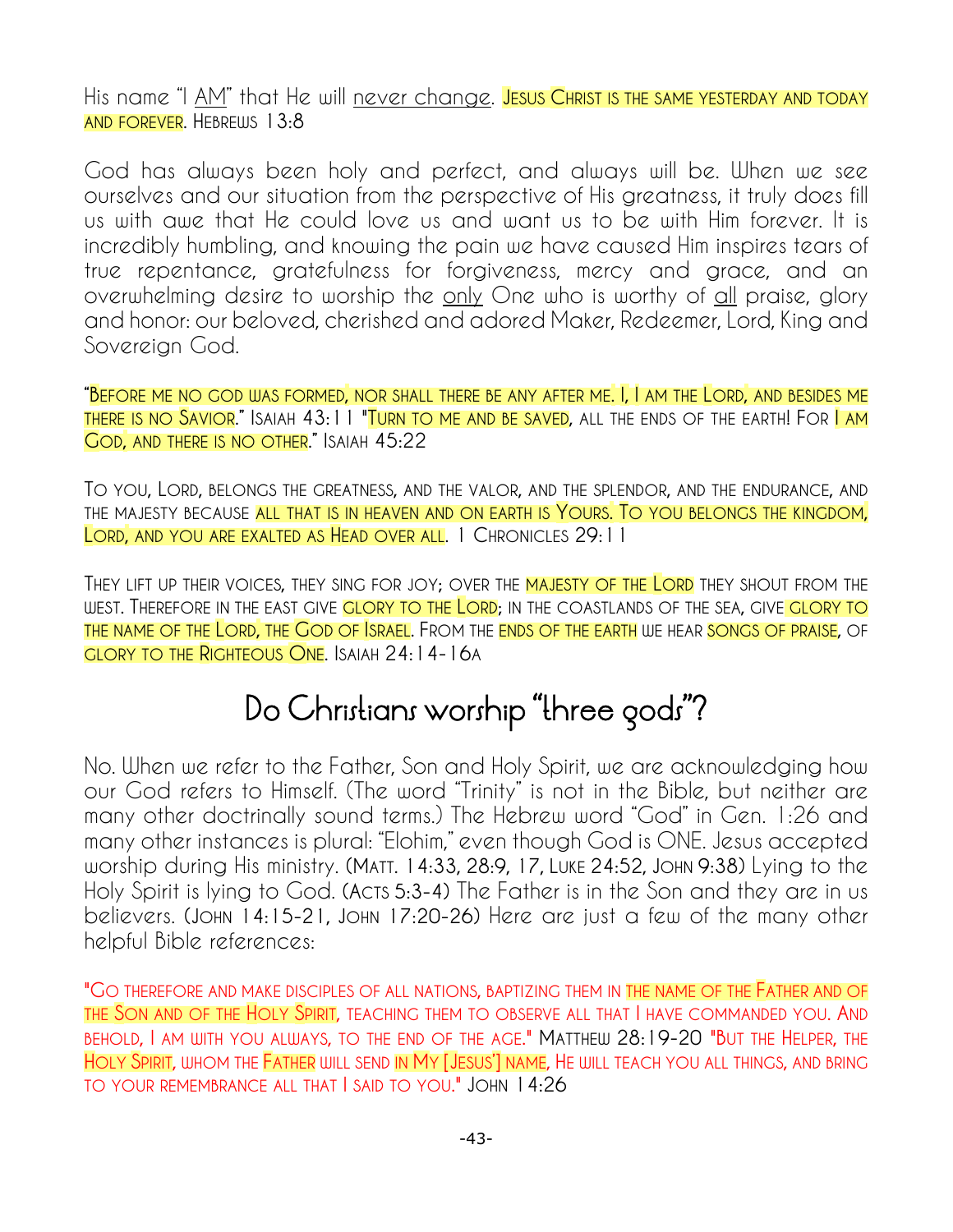**THEREFORE HAVING BEEN EXALTED TO THE RIGHT HAND OF GOD, AND HAVING RECEIVED FROM THE FATHER THE PROMISE OF THE HOLY SPIRIT, HE [JESUS] HAS POURED FORTH THIS WHICH YOU BOTH SEE AND HEAR. ACTS 2:33 YOU KNOW OF JESUS OF NAZARETH, HOW GOD ANOINTED HIM WITH THE HOLY SPIRIT AND WITH POWER, AND HOW HE WENT ABOUT DOING GOOD AND HEALING ALL WHO WERE OPPRESSED BY THE DEVIL, FOR GOD WAS WITH HIM. ACTS 10:38**

The grace of the LORD Jesus Christ, and the love of GOD, and the fellowship of the HOLY Spirit, **BE WITH YOU ALL. 2 CORINTHIANS 13:14 HOW MUCH MORE WILL THE BLOOD OF CHRIST, WHO THROUGH THE ETERNAL SPIRIT OFFERED HIMSELF WITHOUT BLEMISH TO GOD, CLEANSE YOUR CONSCIENCE FROM DEAD WORKS TO SERVE THE LIVING GOD? HEBREWS 9:14 ACCORDING TO THE FOREKNOWLEDGE OF GOD THE FATHER, BY THE SANCTIFYING WORK OF THE SPIRIT, TO OBEY JESUS CHRIST AND BE SPRINKLED WITH HIS BLOOD: MAY GRACE AND PEACE BE YOURS IN THE FULLEST MEASURE. 1 PETER 1:2**

### Is Jesus God?

Many people say that Jesus never "claimed to be God." They say He was a good man and a prophet and nothing more. That is simply not true. Jesus was criticized for healing on the Sabbath, to which He replied that He is Lord of the Sabbath. (LEV. 19:30, MATTHEW 12, MARK 3, LUKE 6, LUKE 13, LUKE 14, JOHN 5, JOHN 7) He was given authority from the Father to forgive sins. **(MATTHEW 9, MARK 2, LUKE 5)** The "crime" with which He was convicted was the "blasphemy" of claiming to be God's Son. Those who refused to believe were not interested in the truth, but only in condemning Him and retaining their power over the people. **(MATTHEW 23, MARK 2:27-28, LUKE 6, LUKE 13:10-17)** He is the Word who was with God and was God before the beginning of the world. **(JOHN 1:1-2, JOHN 17:5)** In Him, the fullness of God dwells. **(COLOSSIANS 1:19-23, COLOSSIANS 2:9-10)** He is the Alpha and Omega. **(REVELATION 1)** He accepted worship; He is one with the Father. When people mistakenly worshiped anyone other than God in the Bible, they were chastised. **(ACTS 10:25-26, ACTS 14, REVELATION 22:8-9)** No one was ever chastised for worshiping Jesus. (See previous page for verse references.) Those who worship the beast and take his mark in the hour of trial coming on the whole world will be punished in the Lake of Fire eternally. **(REVELATION 19:20)**

**"I AM THE ONE WHO BEARS WITNESS ABOUT MYSELF, AND THE FATHER WHO SENT ME BEARS WITNESS ABOUT ME." THEY SAID TO HIM THEREFORE, "WHERE IS YOUR FATHER?" JESUS ANSWERED, "YOU KNOW NEITHER ME NOR MY FATHER. IF YOU KNEW ME, YOU WOULD KNOW MY FATHER ALSO." JOHN 8:18-19**

Jesus said to them, "If God were your Father, you would love me, for I came from God and I **AM HERE. I CAME NOT OF MY OWN ACCORD, BUT HE SENT ME." JOHN 8:42 JESUS ANSWERED, "IF I GLORIFY** MYSELF, MY GLORY IS NOTHING. IT IS MY FATHER WHO GLORIFIES ME, OF WHOM YOU SAY, 'HE IS OUR GOD.' **BUT YOU HAVE NOT KNOWN HIM. I KNOW HIM. IF I WERE TO SAY THAT I DO NOT KNOW HIM, I WOULD BE A LIAR LIKE YOU, BUT I DO KNOW HIM AND I KEEP HIS WORD. YOUR FATHER ABRAHAM REJOICED THAT HE WOULD**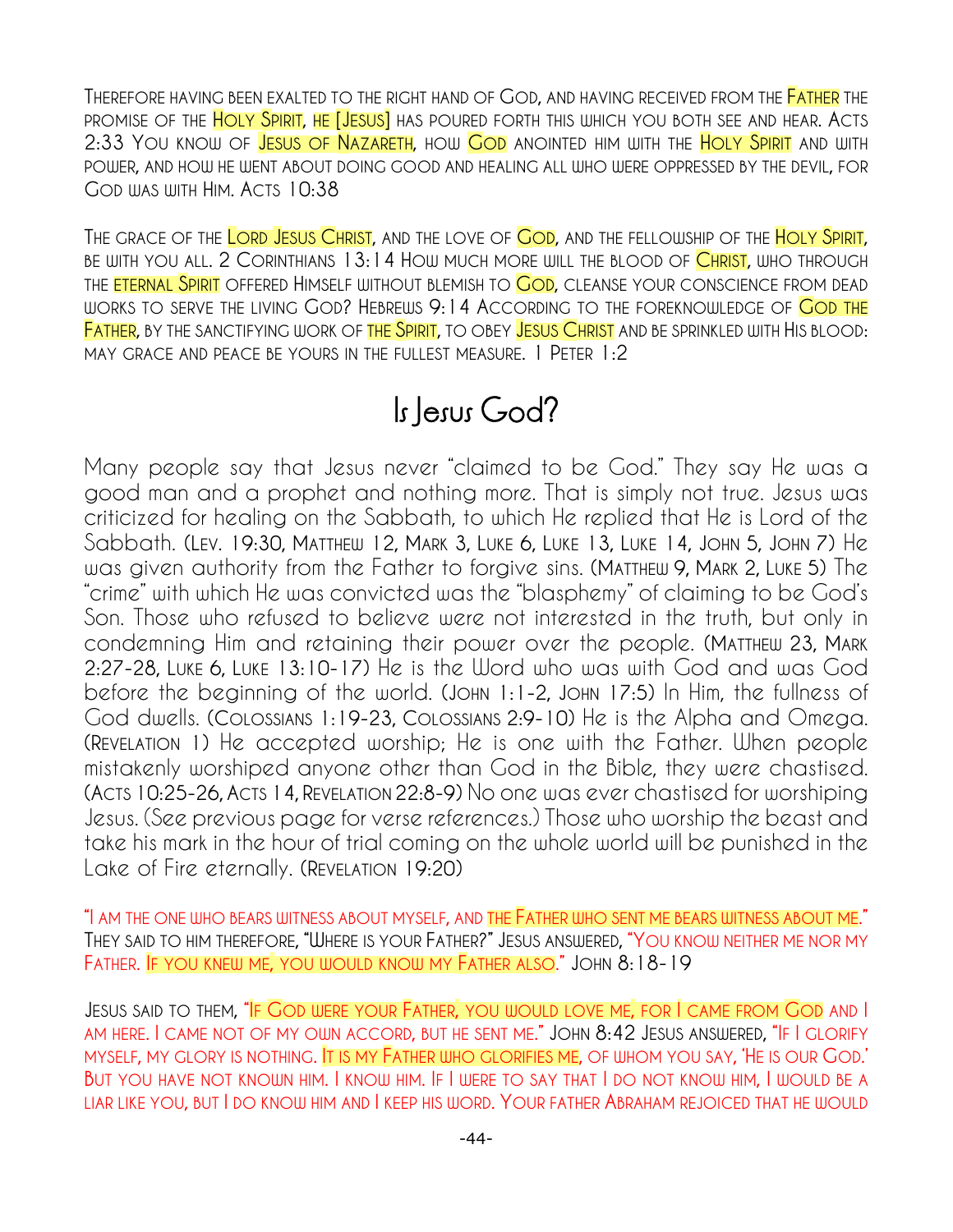**SEE MY DAY. HE SAW IT AND WAS GLAD." SO THE JEWS SAID TO HIM, "YOU ARE NOT YET FIFTY YEARS OLD, AND** HAVE YOU SEEN ABRAHAM?" JESUS SAID TO THEM, "TRULY, TRULY, I SAY TO YOU, BEFORE ABRAHAM WAS, I **AM." SO THEY PICKED UP STONES TO THROW AT HIM, BUT JESUS HID HIMSELF AND WENT OUT OF THE TEMPLE. JOHN 8:54-59**

**AND WHEN JESUS WAS BAPTIZED, IMMEDIATELY HE WENT UP FROM THE WATER, AND BEHOLD, THE HEAVENS WERE OPENED TO HIM, AND HE SAW THE SPIRIT OF GOD DESCENDING LIKE A DOVE AND COMING TO REST ON HIM;** and behold, a voice from heaven said, "This is my beloved Son, with whom I am well pleased." **MATTHEW 3:16-17**

**HE WAS STILL SPEAKING WHEN, BEHOLD, A BRIGHT CLOUD OVERSHADOWED THEM, AND A VOICE FROM THE** CLOUD SAID, "This is my beloved Son, with whom I am well pleased; listen to him!" Matthew 17:5

**FOR WE DID NOT FOLLOW CLEVERLY DEVISED MYTHS WHEN WE MADE KNOWN TO YOU THE POWER AND COMING OF OUR LORD JESUS CHRIST, BUT WE WERE EYEWITNESSES OF HIS MAJESTY. FOR WHEN HE RECEIVED HONOR AND GLORY FROM GOD THE FATHER, AND THE VOICE WAS BORNE TO HIM BY THE MAJESTIC GLORY, "THIS IS MY BELOVED SON, WITH WHOM I AM WELL PLEASED," WE OURSELVES HEARD THIS VERY VOICE BORNE** FROM HEAVEN, FOR WE WERE WITH HIM ON THE HOLY MOUNTAIN. AND WE HAVE THE PROPHETIC WORD MORE **FULLY CONFIRMED, TO WHICH YOU WILL DO WELL TO PAY ATTENTION AS TO A LAMP SHINING IN A DARK PLACE, UNTIL THE DAY DAWNS AND THE MORNING STAR RISES IN YOUR HEARTS, KNOWING THIS FIRST OF ALL, THAT NO PROPHECY OF SCRIPTURE COMES FROM SOMEONE'S OWN INTERPRETATION. FOR NO PROPHECY WAS EVER PRODUCED BY THE WILL OF MAN, BUT MEN SPOKE FROM GOD AS THEY WERE CARRIED ALONG BY THE HOLY SPIRIT. 2 PETER 1:16-21**

**SO THE JEWS GATHERED AROUND HIM AND SAID TO HIM, "HOW LONG WILL YOU KEEP US IN SUSPENSE? IF YOU** ARE THE CHRIST, TELL US PLAINLY." JESUS ANSWERED THEM, "I TOLD YOU, AND YOU DO NOT BELIEVE. THE **WORKS THAT I DO IN MY FATHER'S NAME BEAR WITNESS ABOUT ME, BUT YOU DO NOT BELIEVE BECAUSE YOU ARE NOT AMONG MY SHEEP. MY SHEEP HEAR MY VOICE, AND I KNOW THEM, AND THEY FOLLOW ME. I GIVE THEM ETERNAL LIFE, AND THEY WILL NEVER PERISH, AND NO ONE WILL SNATCH THEM OUT OF MY HAND. MY FATHER, WHO HAS GIVEN THEM TO ME, IS GREATER THAN ALL, AND NO ONE IS ABLE TO SNATCH THEM OUT OF** THE FATHER'S HAND. I AND THE FATHER ARE ONE." THE JEWS PICKED UP STONES AGAIN TO STONE HIM. JESUS **ANSWERED THEM, "I HAVE SHOWN YOU MANY GOOD WORKS FROM THE FATHER; FOR WHICH OF THEM ARE YOU GOING TO STONE ME?" THE JEWS ANSWERED HIM, "IT IS NOT FOR A GOOD WORK THAT WE ARE GOING TO STONE YOU BUT FOR BLASPHEMY, BECAUSE YOU, BEING A MAN, MAKE YOURSELF GOD." JESUS ANSWERED THEM, "IS IT NOT WRITTEN IN YOUR LAW, 'I SAID, YOU ARE GODS'? IF HE CALLED THEM GODS TO WHOM THE WORD OF GOD CAME—AND SCRIPTURE CANNOT BE BROKEN— DO YOU SAY OF HIM WHOM THE FATHER** CONSECRATED AND SENT INTO THE WORLD, 'YOU ARE BLASPHEMING,' BECAUSE I SAID, 'I AM THE SON OF **GOD'? IF I AM NOT DOING THE WORKS OF MY FATHER, THEN DO NOT BELIEVE ME; BUT IF I DO THEM, EVEN THOUGH YOU DO NOT BELIEVE ME, BELIEVE THE WORKS, THAT YOU MAY KNOW AND UNDERSTAND THAT THE FATHER IS IN ME AND I AM IN THE FATHER." AGAIN THEY SOUGHT TO ARREST HIM, BUT HE ESCAPED FROM THEIR HANDS. JOHN 10:24-39**

**JESUS SAID TO HIM, "I AM THE WAY, AND THE TRUTH, AND THE LIFE. NO ONE COMES TO THE FATHER EXCEPT THROUGH ME. IF YOU HAD KNOWN ME, YOU WOULD HAVE KNOWN MY FATHER ALSO. FROM NOW ON YOU**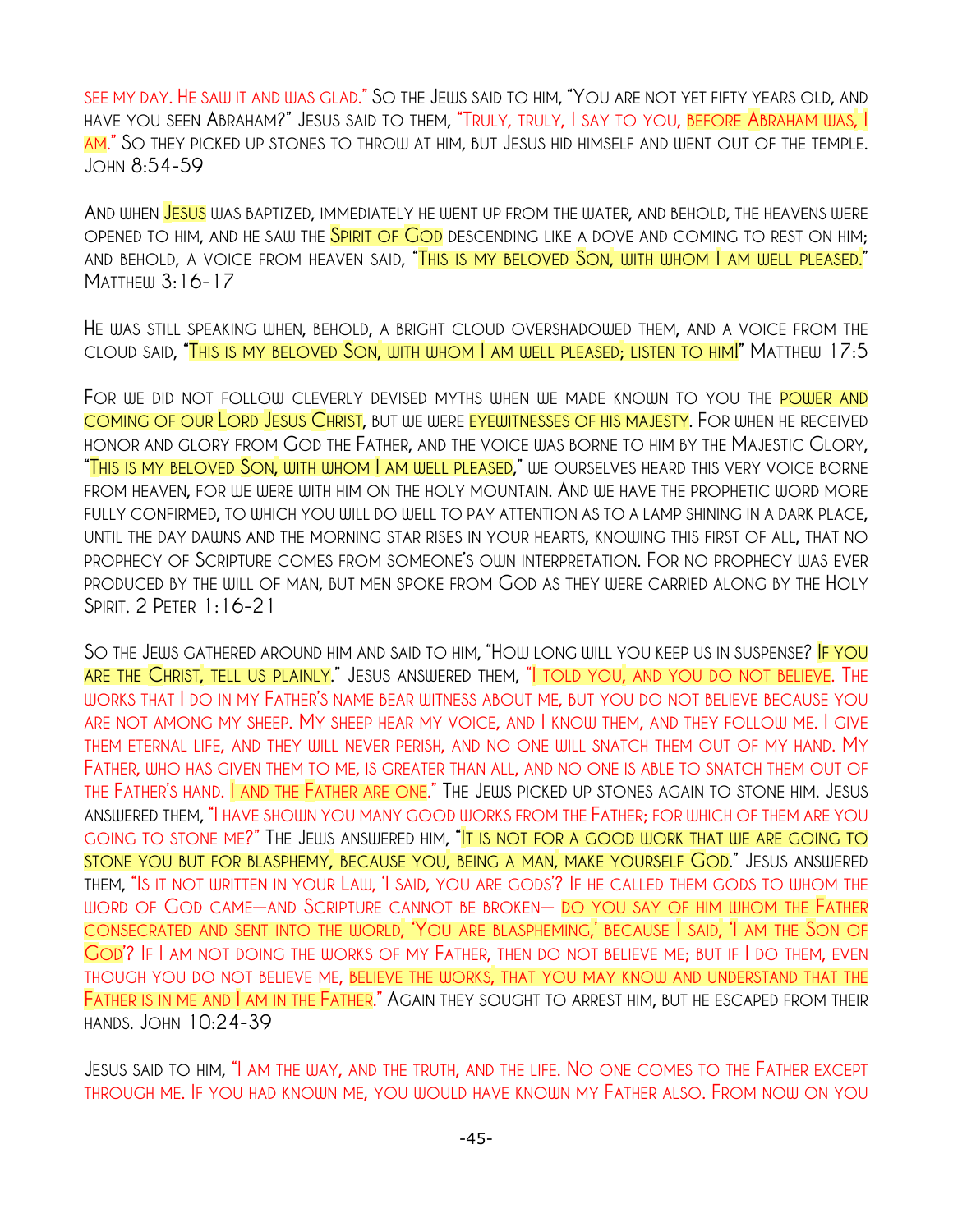**DO KNOW HIM AND HAVE SEEN HIM." PHILIP SAID TO HIM, "LORD, SHOW US THE FATHER, AND IT IS ENOUGH FOR US." JESUS SAID TO HIM, "HAVE I BEEN WITH YOU SO LONG, AND YOU STILL DO NOT KNOW ME, PHILIP? WHOEVER HAS SEEN ME HAS SEEN THE FATHER. HOW CAN YOU SAY, 'SHOW US THE FATHER'? DO YOU NOT** BELIEVE THAT I AM IN THE FATHER AND THE FATHER IS IN ME? THE WORDS THAT I SAY TO YOU I DO NOT SPEAK **ON MY OWN AUTHORITY, BUT THE FATHER WHO DWELLS IN ME DOES HIS WORKS. BELIEVE ME THAT I AM IN THE FATHER AND THE FATHER IS IN ME, OR ELSE BELIEVE ON ACCOUNT OF THE WORKS THEMSELVES." JOHN** 14:6-11 "In that day you will know that I am in my Father, and you in me, and I in you." John **14:20**

**AND THE HIGH PRIEST STOOD UP AND SAID, "HAVE YOU NO ANSWER TO MAKE? WHAT IS IT THAT THESE MEN TESTIFY AGAINST YOU?" BUT JESUS REMAINED SILENT. AND THE HIGH PRIEST SAID TO HIM, "I ADJURE YOU BY** The living God, Tell us if you are the Christ, the Son of God." Jesus said to him, "You have said so. But I tell you, from now on you will see the Son of Man seated at the right hand of Power **AND COMING ON THE CLOUDS OF HEAVEN." THEN THE HIGH PRIEST TORE HIS ROBES AND SAID, "HE HAS UTTERED BLASPHEMY. WHAT FURTHER WITNESSES DO WE NEED? YOU HAVE NOW HEARD HIS BLASPHEMY. WHAT IS YOUR JUDGMENT?" THEY ANSWERED, "HE DESERVES DEATH." MATTHEW 26:62-66 (ALSO MARK 14:61-64)**

**THEN HE LED THEM OUT AS FAR AS BETHANY, AND LIFTING UP HIS HANDS HE BLESSED THEM. WHILE HE BLESSED THEM, HE PARTED FROM THEM AND WAS CARRIED UP INTO HEAVEN. AND THEY WORSHIPED HIM AND RETURNED TO JERUSALEM WITH GREAT JOY, AND WERE CONTINUALLY IN THE TEMPLE BLESSING GOD. LUKE 24:50-53**

**WHEN THE CENTURION AND THOSE WITH HIM, WHO WERE GUARDING JESUS, SAW THE EARTHQUAKE AND THE THINGS THAT HAD HAPPENED, THEY WERE TERRIFIED AND SAID, "THIS MAN REALLY WAS GOD'S SON!" MATTHEW 27:54**

**NOW WHEN THE CENTURION SAW WHAT HAD TAKEN PLACE, HE PRAISED GOD, SAYING, "CERTAINLY THIS MAN WAS INNOCENT!" AND ALL THE CROWDS THAT HAD ASSEMBLED FOR THIS SPECTACLE, WHEN THEY SAW WHAT HAD TAKEN PLACE, RETURNED HOME BEATING THEIR BREASTS. LUKE 23:47-48**

# What now?

If only each of our willing hearts would cleave to our Lord's heart and that our most intense desire would be to please Him, so that when He returns for us, whether it is for those who have passed away before us and all of us still living, or just our own time to go, that we'll be ready. **"YOU TOO, BE READY; FOR THE SON OF MAN IS COMING AT AN HOUR THAT YOU DO NOT EXPECT." LUKE 12:40** Let's not let a day go by without thanking and praising God for all that He has done for us, for making us His dear children, and for the promise He made that He will take us to be with Him forever. **"FOR THIS IS THE WILL OF MY FATHER, THAT EVERYONE WHO LOOKS ON THE SON AND BELIEVES IN HIM SHOULD HAVE ETERNAL LIFE, AND I WILL RAISE HIM UP ON THE LAST DAY." JOHN 6:40**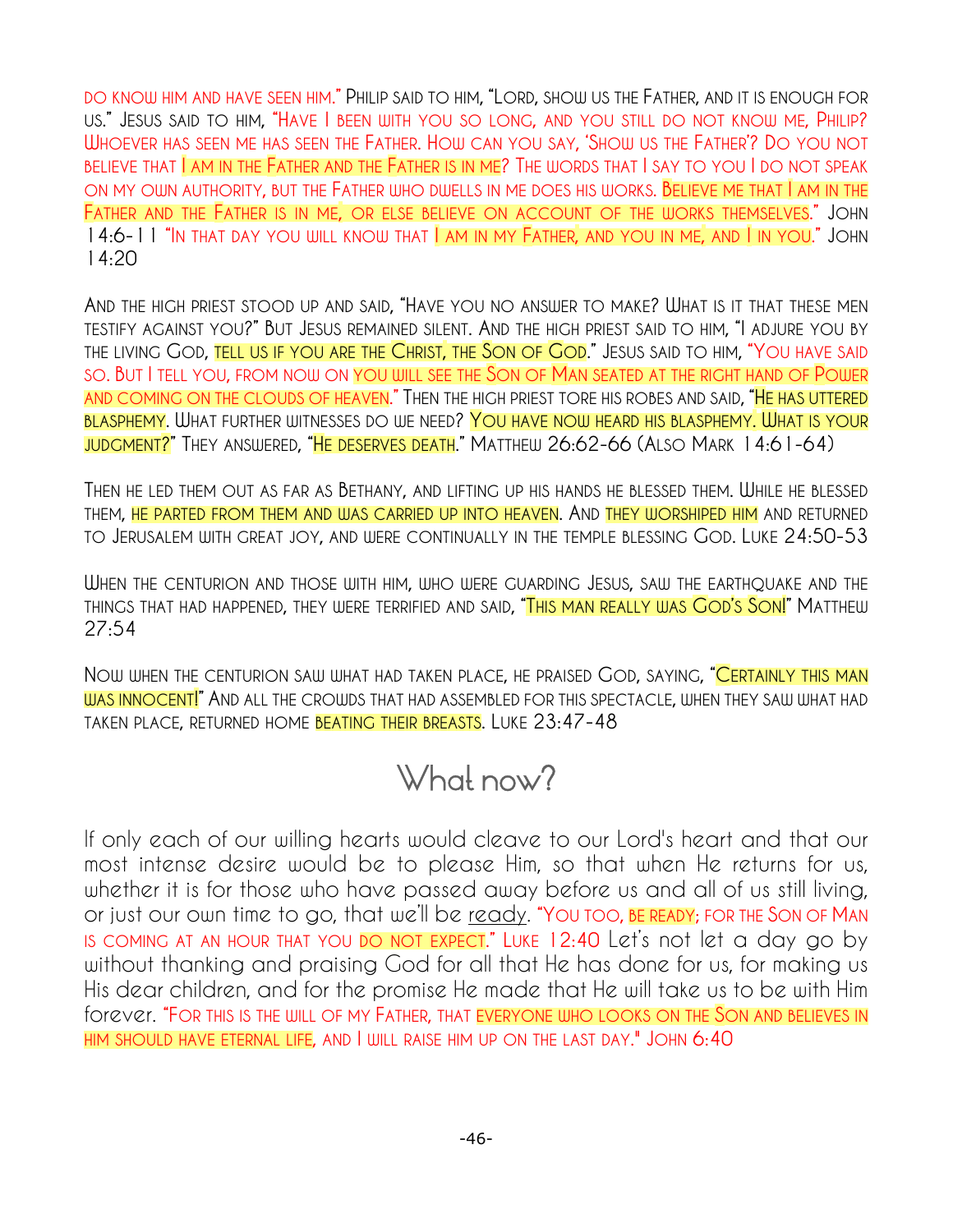Here is the way I look at it. If this life is all about Him, and it is, then ALL IS WELL, ALL THE TIME. Why? Because He never changes, never fails or forgets, never loses control or becomes less worthy. He knows what He is doing—we can trust Him. When we keep our focus on **Him** instead of ourselves, there is never any reason to worry or despair. He is able. He never expects anything from us without providing us with everything needed, including strength and wisdom. Whatever happens, He either caused or allowed, and He has a good plan for it (for those of us who love Him and are called according to His purpose). **(ROMANS 8:28)**

Many people have stumbled over the grief caused by the passing of their loved ones, but our family and friends have always been meant to be temporary blessings from above. They don't really "belong" to us and were never to have been placed above our relationship with God. Those who truly belong to Him can never be shaken from His grasp **(JOHN 10:28-29, ROMANS 8:38-39)**. When this short life is over, that is the beginning of the best part, which lasts forever.

**Do you have stress, worry, anxiety and fear?** Wouldn't it be great to have all of that taken away, to be replaced with peace? Only God can do that. He is a solid rock—faithful and steadfast. **GOD ALONE IS MY ROCK AND MY SALVATION, MY FORTRESS;** <u>I SHALL NOT BE SHAKEN. PSALM 62:6 CAST YOUR BURDEN UPON THE LORD AND HE WILL SUSTAIN YOU; HE WILL </u> **NEVER ALLOW THE RIGHTEOUS TO BE SHAKEN. PSALM 55:22 THEREFORE HUMBLE YOURSELVES UNDER THE MIGHTY HAND OF GOD, THAT HE MAY EXALT YOU AT THE PROPER TIME, CASTING ALL YOUR ANXIETY ON HIM, BECAUSE HE CARES FOR YOU. 1 PETER 5:6-7**

"PEACE I LEAVE WITH YOU; MY PEACE I GIVE TO YOU. NOT AS THE WORLD GIVES DO I GIVE TO YOU. LET **NOT YOUR HEARTS BE TROUBLED, NEITHER LET THEM BE AFRAID." JOHN 14:27**

# Where is the love?

When I started writing this, it was in response to how it grieves my heart when people don't comprehend and appreciate the true cost of their salvation to Jesus. He deserves so much more from us—as we have just seen the Bible teaches. Once I "woke up" and realized this for myself, I was very distressed at the lack of love I had shown Him in nearly 20 years since I had come to know the Lord as my Savior. This message from Jesus to the Church in Ephesus got to me in particular: **"BUT I HAVE THIS AGAINST YOU, THAT YOU HAVE LEFT YOUR FIRST LOVE. THEREFORE REMEMBER FROM WHERE YOU HAVE FALLEN, AND REPENT AND DO THE DEEDS YOU DID AT FIRST; OR ELSE I AM COMING TO YOU AND WILL REMOVE YOUR LAMPSTAND OUT OF ITS PLACE—UNLESS YOU REPENT." REVELATION 2:4-5**

I made a list of what I did when I first became a believer. It was sad how many things on that list had fallen by the wayside. Even my prayers were long on worry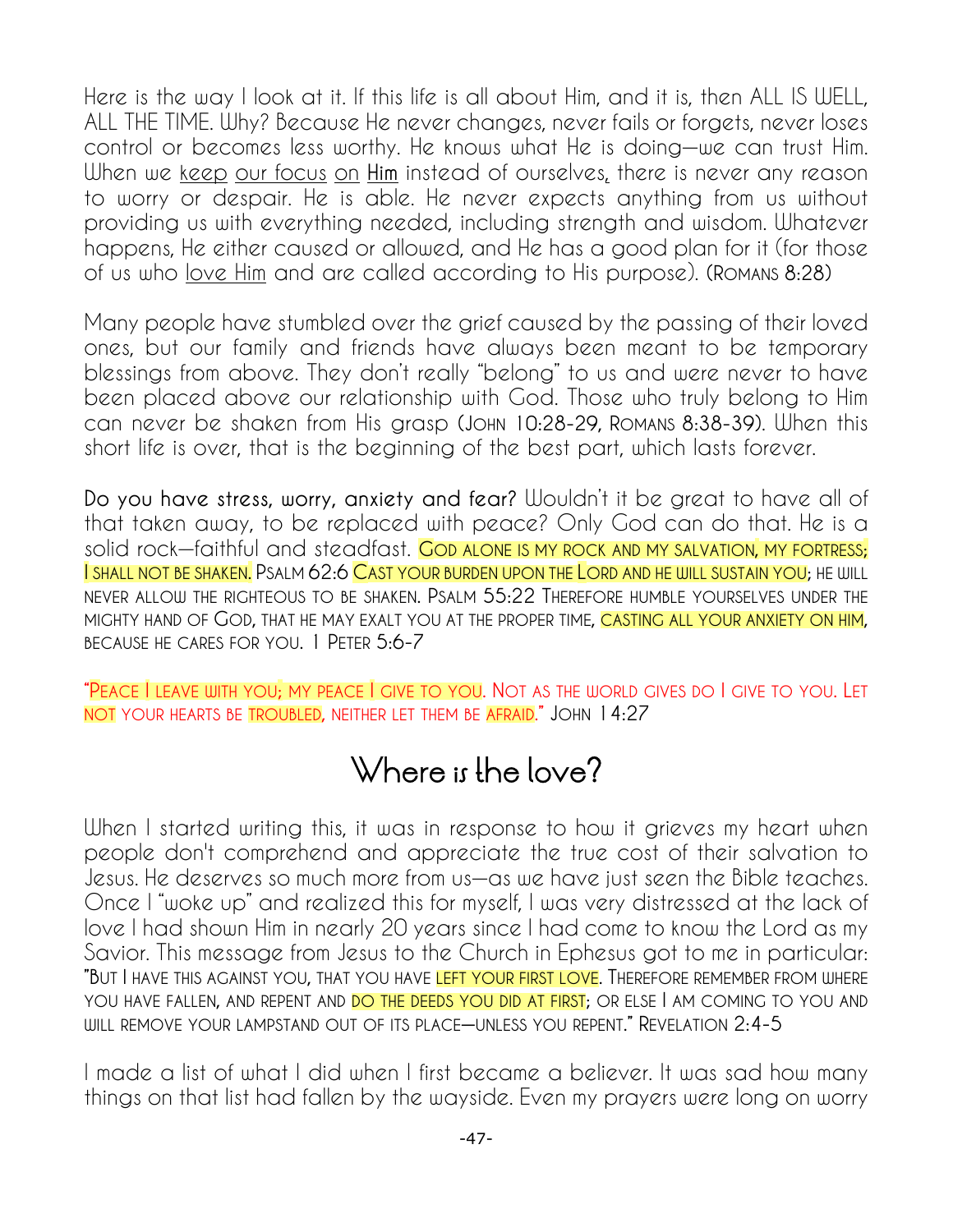and short on trust. As I sought to know and do God's will and to please Him, I came to understand two things had been missing from my Christian walk: knowing God well enough to genuinely love and trust Him, and submission to the Holy Spirit. We can't love and trust anyone we don't know very well. (We have already covered how to know Him—the Scriptures.) And without the Spirit, no one could believe in God or love Him at all, let alone understand the Word and His will and have a desire to do it. Without His ministry, there is no hope whatsoever of victory. Jesus overcame. We need to rely fully on Him in order to triumph over our old self that loves the world and pleasing itself instead of God.

**DO NOT BE CONFORMED TO THIS WORLD, BUT BE TRANSFORMED BY THE RENEWAL OF YOUR MIND, THAT BY TESTING YOU MAY DISCERN WHAT IS GOD'S GOOD, PLEASING AND PERFECT WILL. ROMANS 12:2 THEREFORE, IF ANYONE IS IN CHRIST, HE IS A NEW CREATION. THE OLD HAS PASSED AWAY; BEHOLD, THE NEW HAS COME. 2 CORINTHIANS 5:17**

**HIM WE PROCLAIM, WARNING EVERYONE AND TEACHING EVERYONE WITH ALL WISDOM, THAT WE MAY PRESENT EVERYONE MATURE IN CHRIST. FOR THIS I TOIL, STRUGGLING WITH ALL HIS ENERGY THAT HE POWERFULLY WORKS WITHIN ME. COLOSSIANS 1:28-29**

I had bought into the world's idea of "my rights" and the American "dream," among other things. That is not the example that Jesus, in whose steps we are to walk, set for us. He was meek and humble—He told us that the greatest in the kingdom is the least—the one who serves. **"THE GREATEST AMONG YOU SHALL BE YOUR SERVANT. WHOEVER EXALTS HIMSELF WILL BE HUMBLED, AND WHOEVER HUMBLES HIMSELF WILL BE EXALTED." MATTHEW 23:11-12** It's one thing to listen to a sermon and know these things in your head, but an altogether different thing to actually do them. I realize now that there is only one "right" that is important: **BUT TO ALL WHO DID RECEIVE HIM, WHO BELIEVED IN HIS NAME, HE GAVE THE RIGHT TO BECOME CHILDREN OF GOD, WHO WERE BORN, NOT OF BLOOD NOR OF THE WILL OF THE FLESH NOR OF THE WILL OF MAN, BUT OF GOD. JOHN 1:12-13**

Giving up all of the rights to our life is exactly what we do when we become followers of Jesus, His disciples. (We weren't told to go and make believers, but rather obedient disciples **(MATTHEW 28:19-20)**—only God can give the gift of faith. **EPHESIANS 2:8-9**) That is why Jesus said to count the cost before following Him. **(LUKE 14:25-33)** Paul said: **I HAVE BEEN CRUCIFIED WITH CHRIST. IT IS NO LONGER I WHO LIVE, BUT CHRIST WHO LIVES IN ME. AND THE LIFE I NOW LIVE IN THE FLESH I LIVE BY FAITH IN THE SON OF GOD, WHO LOVED ME AND GAVE HIMSELF FOR ME. GALATIANS 2:20** Our hope is in the next world, not this one. **(1 CORINTHIANS 15:19, 2 CORINTHIANS 4:16-18, COLOSSIANS 3, MATTHEW 16:24-27)**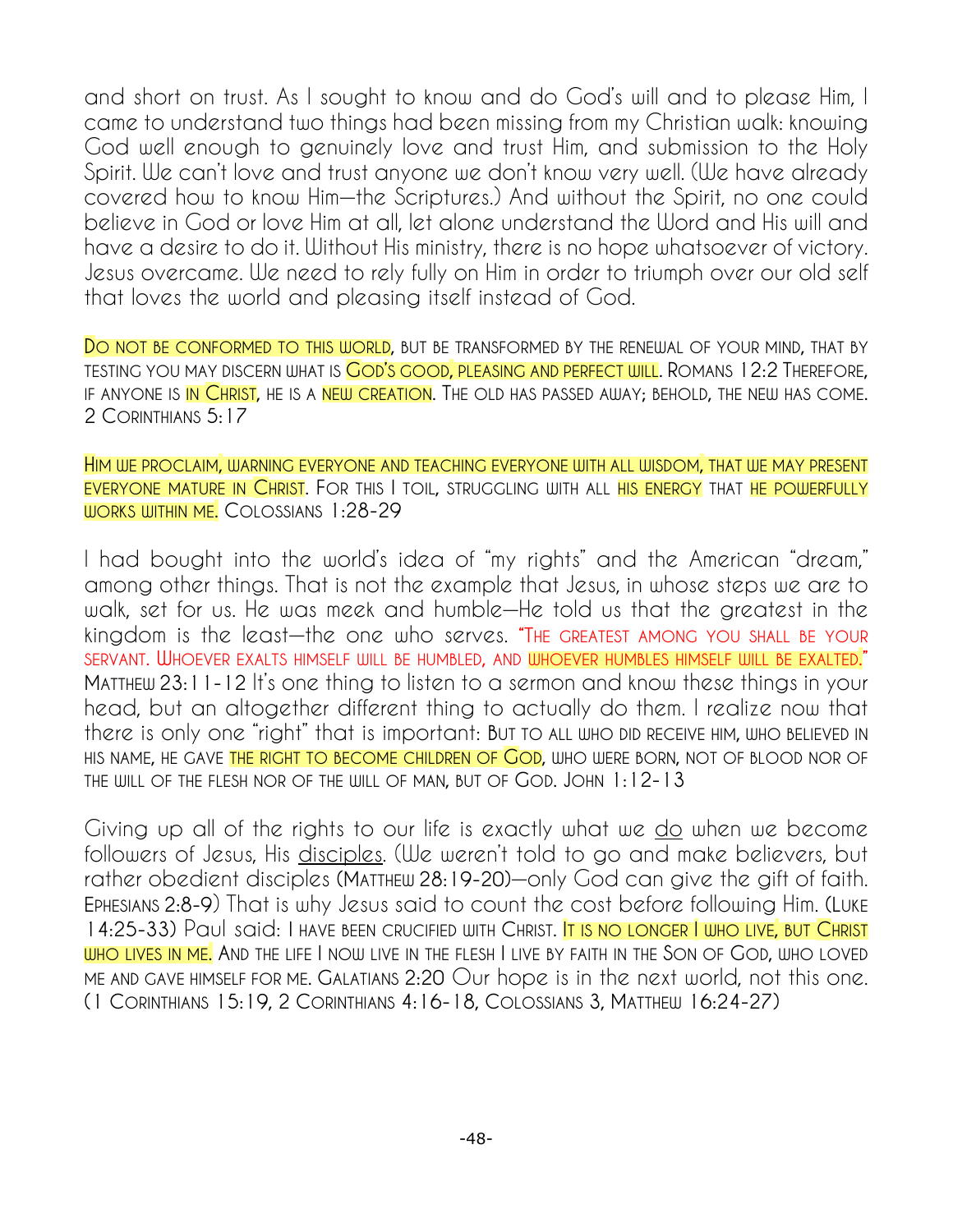#### Can't we have both?

No. The Bible is very firm on this. You can't have one foot in and one out of your old worldly life. Our society exalts pride and appearance, but God values humility and looks at the heart. **(1SAM. 16:7)** We are not meant to blend in with the world and go along with the flow, but that is exactly what is happening among Christians in our country. We have not only accepted the world's lax morals and practices, but we criticize each other if someone tries to live in a holy manner, saying they're being judgmental, legalistic or trying to earn their way to heaven. **(GAL. 5:13-16)** But we were meant to be set apart for God and to be unified in spirit, by His Spirit. When we behave the same as unbelievers or argue amongst ourselves, God is not glorified. **(1 TIM. 6:20-21)** How can the world see how wonderful He is if we don't show them?

**I THEREFORE, A PRISONER FOR THE LORD, URGE YOU TO WALK IN A MANNER WORTHY OF THE CALLING TO WHICH YOU HAVE BEEN CALLED, WITH ALL HUMILITY AND GENTLENESS, WITH PATIENCE, BEARING WITH ONE ANOTHER IN LOVE, EAGER TO MAINTAIN THE UNITY OF THE SPIRIT IN THE BOND OF PEACE. EPHESIANS 4:1-3 NOW THIS I SAY AND TESTIFY IN THE LORD, THAT YOU MUST NO LONGER WALK AS THE GENTILES DO, IN THE FUTILITY OF THEIR MINDS. THEY ARE DARKENED IN THEIR UNDERSTANDING, ALIENATED FROM THE LIFE OF GOD BECAUSE OF THE IGNORANCE THAT IS IN THEM, DUE TO THEIR HARDNESS OF HEART. THEY HAVE BECOME CALLOUS AND HAVE GIVEN THEMSELVES UP TO SENSUALITY, GREEDY TO PRACTICE EVERY KIND OF IMPURITY. BUT THAT IS NOT THE WAY YOU LEARNED CHRIST!—ASSUMING THAT YOU HAVE HEARD ABOUT HIM AND WERE** TAUGHT IN HIM, AS THE TRUTH IS IN JESUS, TO PUT OFF YOUR OLD SELF, WHICH BELONGS TO YOUR FORMER **MANNER OF LIFE AND IS CORRUPT THROUGH DECEITFUL DESIRES, AND TO BE RENEWED IN THE SPIRIT OF YOUR MINDS, AND TO PUT ON THE NEW SELF, CREATED AFTER THE LIKENESS OF GOD IN TRUE RIGHTEOUSNESS AND HOLINESS. EPHESIANS 4:17-24**

**THEREFORE BE VERY CAREFUL HOW YOU LIVE—NOT AS UNWISE BUT AS WISE, TAKING ADVANTAGE OF EVERY OPPORTUNITY, BECAUSE THE DAYS ARE EVIL. FOR THIS REASON DO NOT BE FOOLISH, BUT BE WISE BY UNDERSTANDING WHAT THE LORD'S WILL IS. EPHESIANS 5:15-17**

**DO NOT LOVE THE WORLD OR THE THINGS IN THE WORLD. IF ANYONE LOVES THE WORLD, THE LOVE OF THE FATHER IS NOT IN HIM. FOR ALL THAT IS IN THE WORLD—THE DESIRES OF THE FLESH AND THE DESIRES OF THE EYES AND PRIDE OF LIFE—IS NOT FROM THE FATHER BUT IS FROM THE WORLD. AND THE WORLD IS PASSING AWAY ALONG WITH ITS DESIRES, BUT WHOEVER DOES THE WILL OF GOD ABIDES FOREVER.1 JOHN 2:15-17 YOU ADULTEROUS PEOPLE! DO YOU NOT KNOW THAT FRIENDSHIP WITH THE WORLD IS ENMITY WITH GOD? THEREFORE WHOEVER WISHES TO BE A FRIEND OF THE WORLD MAKES HIMSELF AN ENEMY OF GOD. JAMES 4:4**

**FINALLY, BROTHERS, WHATEVER IS TRUE, WHATEVER IS HONORABLE, WHATEVER IS JUST, WHATEVER IS PURE, WHATEVER IS LOVELY, WHATEVER IS COMMENDABLE, IF THERE IS ANY EXCELLENCE, IF THERE IS ANYTHING WORTHY OF PRAISE, THINK ABOUT THESE THINGS. PHILIPPIANS 4:8**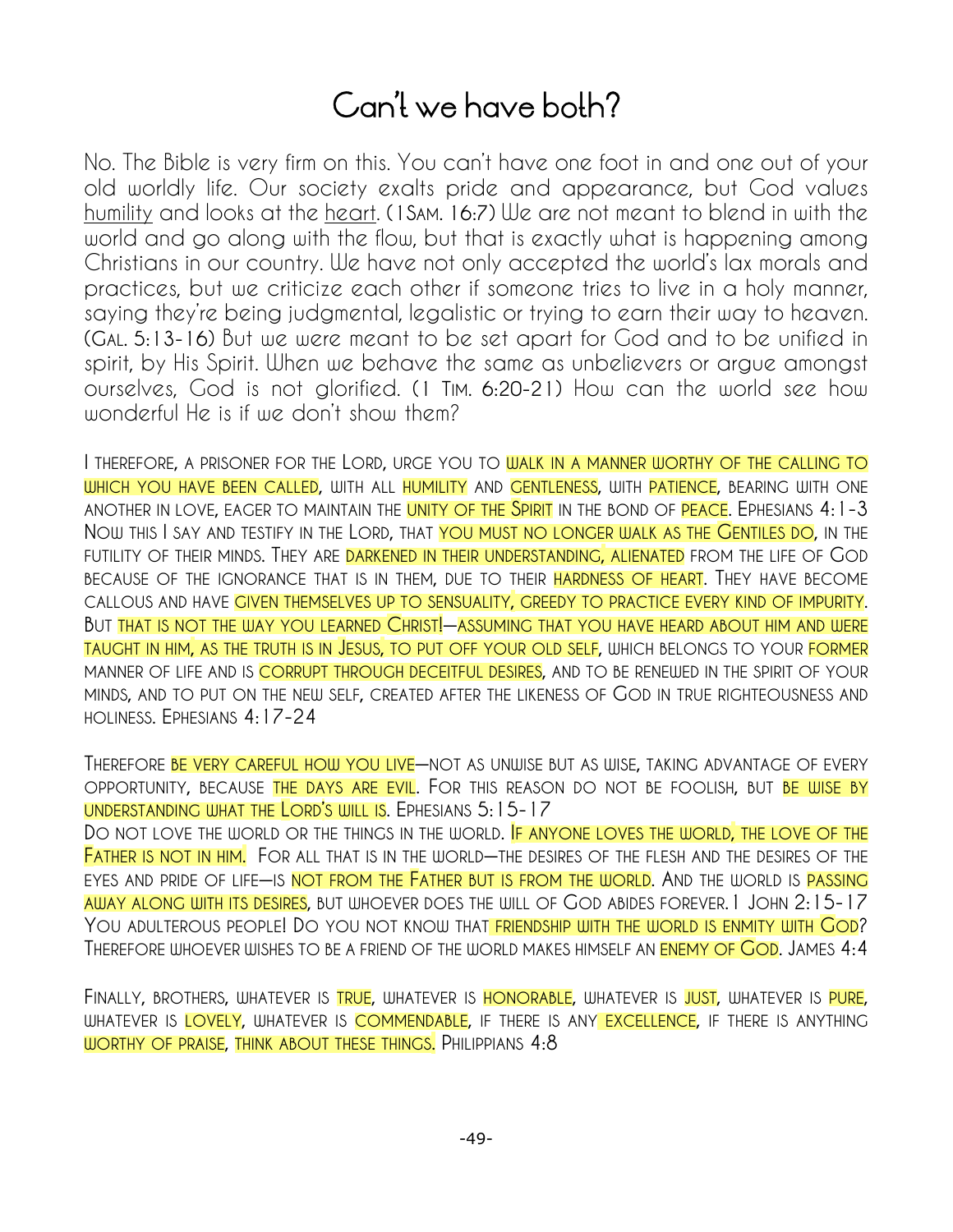There are warnings in the Scriptures about the dangers of wealth such as we have in this country. We are flooded with messages that we need certain things (LOTS of them) to be happy–that appearances are high priority. Any rich person will tell you that you can't buy what is truly important-for starters: happiness, love, health. Christians know that the greatest gift of all, salvation, is free.

**AND JESUS LOOKED AROUND AND SAID TO HIS DISCIPLES, "HOW DIFFICULT IT WILL BE FOR THOSE WHO HAVE WEALTH TO ENTER THE KINGDOM OF GOD!" AND THE DISCIPLES WERE AMAZED AT HIS WORDS. BUT JESUS SAID TO THEM AGAIN, "CHILDREN, HOW DIFFICULT IT IS TO ENTER THE KINGDOM OF GOD! IT IS EASIER FOR A CAMEL TO GO THROUGH THE EYE OF A NEEDLE THAN FOR A RICH PERSON TO ENTER THE KINGDOM OF GOD." AND THEY WERE EXCEEDINGLY ASTONISHED, AND SAID TO HIM, "THEN WHO CAN BE SAVED?" JESUS LOOKED AT THEM** AND SAID, "WITH MAN IT IS IMPOSSIBLE, BUT NOT WITH GOD. FOR ALL THINGS ARE POSSIBLE WITH GOD." PETER **BEGAN TO SAY TO HIM, "SEE, WE HAVE LEFT EVERYTHING AND FOLLOWED YOU." JESUS SAID, "TRULY, I SAY TO YOU, THERE IS NO ONE WHO HAS LEFT HOUSE OR BROTHERS OR SISTERS OR MOTHER OR FATHER OR CHILDREN OR LANDS, FOR MY SAKE AND FOR THE GOSPEL, WHO WILL NOT RECEIVE A HUNDREDFOLD NOW IN THIS TIME, HOUSES AND BROTHERS AND SISTERS AND MOTHERS AND CHILDREN AND LANDS, WITH PERSECUTIONS, AND IN THE AGE TO COME ETERNAL LIFE." MARK 10:23-30**

**"'I KNOW YOUR WORKS: YOU ARE NEITHER COLD NOR HOT. WOULD THAT YOU WERE EITHER COLD OR HOT! SO, BECAUSE YOU ARE LUKEWARM, AND NEITHER HOT NOR COLD, I WILL SPIT YOU OUT OF MY MOUTH. FOR** YOU SAY, I AM RICH, I HAVE PROSPERED, AND I NEED NOTHING, NOT REALIZING THAT YOU ARE WRETCHED, **PITIABLE, POOR, BLIND, AND NAKED. I COUNSEL YOU TO BUY FROM ME GOLD REFINED BY FIRE, SO THAT YOU MAY BE RICH, AND WHITE GARMENTS SO THAT YOU MAY CLOTHE YOURSELF AND THE SHAME OF YOUR NAKEDNESS MAY NOT BE SEEN, AND SALVE TO ANOINT YOUR EYES, SO THAT YOU MAY SEE." REVELATION 3:15-18**

**BUT GODLINESS WITH CONTENTMENT IS GREAT GAIN, FOR WE BROUGHT NOTHING INTO THE WORLD, AND WE CANNOT TAKE ANYTHING OUT OF THE WORLD. BUT IF WE HAVE FOOD AND CLOTHING, WITH THESE WE WILL BE** CONTENT. BUT THOSE WHO DESIRE TO BE RICH FALL INTO TEMPTATION, INTO A SNARE, INTO MANY SENSELESS **AND HARMFUL DESIRES THAT PLUNGE PEOPLE INTO RUIN AND DESTRUCTION. FOR THE LOVE OF MONEY IS A ROOT OF ALL KINDS OF EVILS. IT IS THROUGH THIS CRAVING THAT SOME HAVE WANDERED AWAY FROM THE** FAITH AND PIERCED THEMSELVES WITH MANY PANGS. BUT AS FOR YOU, O MAN OF GOD, FLEE THESE THINGS. **PURSUE RIGHTEOUSNESS, GODLINESS, FAITH, LOVE, STEADFASTNESS, GENTLENESS. ...AS FOR THE RICH IN THIS PRESENT AGE, CHARGE THEM NOT TO BE HAUGHTY, NOR TO SET THEIR HOPES ON THE UNCERTAINTY OF RICHES, BUT ON GOD, WHO RICHLY PROVIDES US WITH EVERYTHING TO ENJOY. THEY ARE TO DO GOOD, TO BE RICH** IN GOOD WORKS, TO BE GENEROUS AND READY TO SHARE, THUS STORING UP TREASURE FOR THEMSELVES AS **A GOOD FOUNDATION FOR THE FUTURE, SO THAT THEY MAY TAKE HOLD OF THAT WHICH IS TRULY LIFE. 1 TIMOTHY 6:11, 17-19**

Paul scolded the believers of the Corinth church due to their filing lawsuits in civil court against one another. He told them it would be preferable to take financial loss than to treat fellow believers that way—and worse yet, they even dealt dishonestly with others themselves.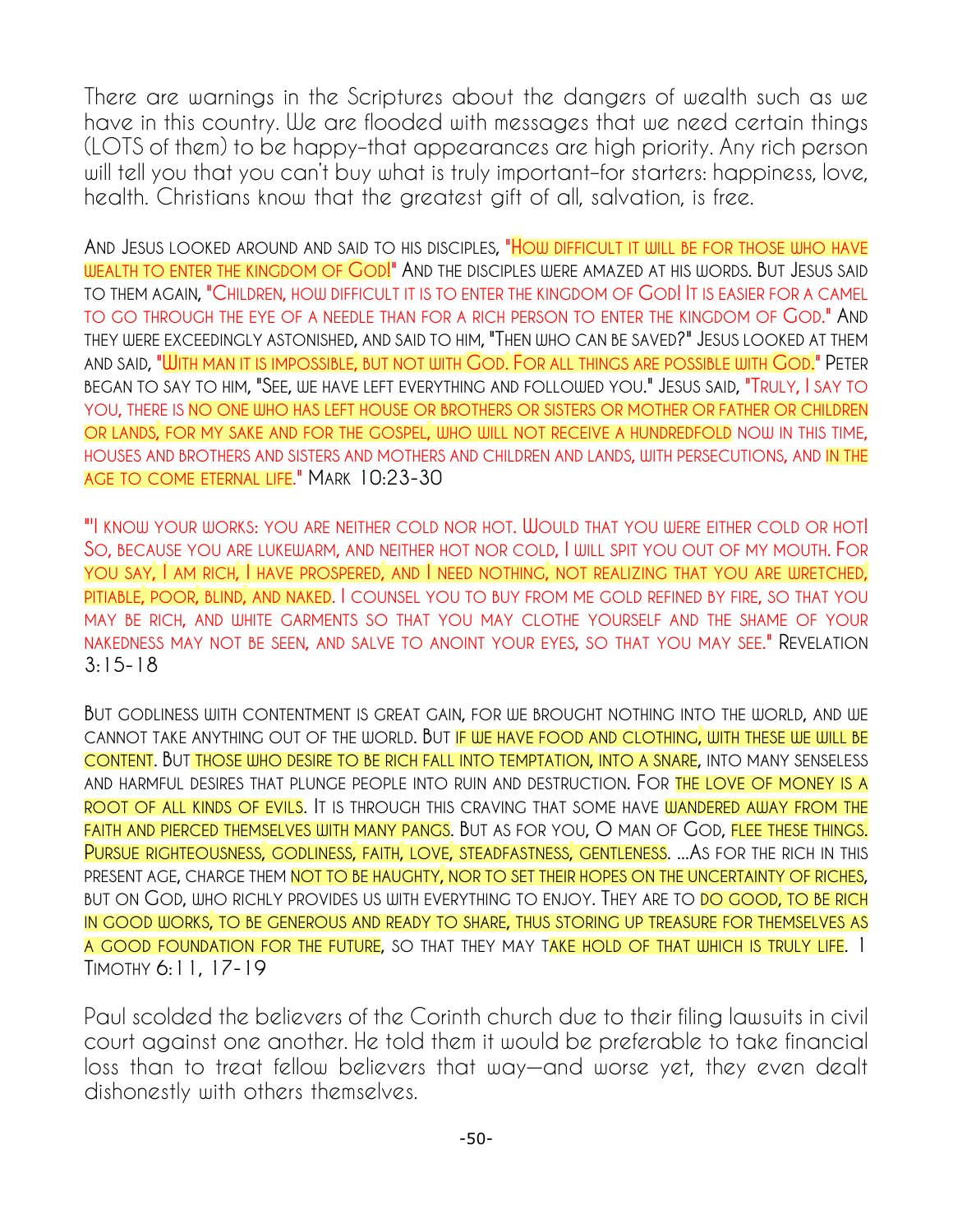**I SAY THIS TO YOUR SHAME. CAN IT BE THAT THERE IS NO ONE AMONG YOU WISE ENOUGH TO SETTLE A DISPUTE BETWEEN THE BROTHERS, BUT BROTHER GOES TO LAW AGAINST BROTHER, AND THAT BEFORE UNBELIEVERS? TO HAVE LAWSUITS AT ALL WITH ONE ANOTHER IS ALREADY A DEFEAT FOR YOU. WHY NOT RATHER SUFFER WRONG? WHY NOT RATHER BE DEFRAUDED? BUT YOU YOURSELVES WRONG AND DEFRAUD—EVEN YOUR OWN BROTHERS! 1 CORINTHIANS 6:5-8**

# Does God's Word really have power?

This booklet is filled to the brim with Bible verses. Why? Because the Word builds faith. **SO FAITH COMES FROM HEARING, AND HEARING THROUGH THE WORD OF CHRIST. ROMANS 10:17** Studies have found that this generation reads the Bible less than any previous generation, despite having more opportunity than ever before. If we don't know what it says, then how can we follow it? People have become satisfied with little snippets of Scripture and the interpretation of so-called teachers with an agenda (usually including people-pleasing and profit-making). They don't recognize when a verse has been cut short or twisted in order to force the meaning to fit a particular (unbiblical) viewpoint. **NOW THESE JEWS WERE MORE NOBLE THAN THOSE IN THESSALONICA; THEY RECEIVED THE WORD WITH ALL EAGERNESS, EXAMINING THE SCRIPTURES DAILY TO SEE IF THESE THINGS WERE SO. ACTS 17:11**The Scriptures are not multiple choice—we don't "pick" what we like and discard the rest. The purposes of some of the OT requirements were fulfilled, while others still apply. "Conflicts" must be resolved in view of the whole counsel of God, not ignoring anything that might offend us.

**THEREFORE I TESTIFY TO YOU THIS DAY THAT I AM INNOCENT OF THE BLOOD OF ALL, FOR I DID NOT SHRINK FROM DECLARING TO YOU THE WHOLE COUNSEL OF GOD. PAY CAREFUL ATTENTION TO YOURSELVES AND TO ALL THE FLOCK, IN WHICH THE HOLY SPIRIT HAS MADE YOU OVERSEERS, TO CARE FOR THE CHURCH OF GOD, WHICH HE OBTAINED WITH HIS OWN BLOOD. I KNOW THAT AFTER MY DEPARTURE FIERCE WOLVES WILL COME IN AMONG YOU, NOT SPARING THE FLOCK; AND FROM AMONG YOUR OWN SELVES WILL ARISE MEN SPEAKING TWISTED THINGS, TO DRAW AWAY THE DISCIPLES AFTER THEM. THEREFORE BE ALERT, REMEMBERING THAT FOR THREE YEARS I DID NOT CEASE NIGHT OR DAY TO ADMONISH EVERY ONE WITH TEARS. ACTS 20:26-31**

**"FOR AS THE RAIN AND THE SNOW COME DOWN FROM HEAVEN AND DO NOT RETURN THERE BUT WATER THE EARTH, MAKING IT BRING FORTH AND SPROUT, GIVING SEED TO THE SOWER AND BREAD TO THE EATER, SO SHALL MY WORD BE THAT GOES OUT FROM MY MOUTH; IT SHALL NOT RETURN TO ME EMPTY, BUT IT SHALL ACCOMPLISH THAT WHICH I PURPOSE, AND SHALL SUCCEED IN THE THING FOR WHICH I SENT IT." ISAIAH 55:10-11**

It's popular today to say we're "spiritual not religious," but that could mean anything. Don't be ashamed of Jesus—He's perfect exactly as He IS. Many of us are uncomfortable with passages that don't sound "loving" to us, but we need the whole Bible to get a true picture of the God we worship (or we have made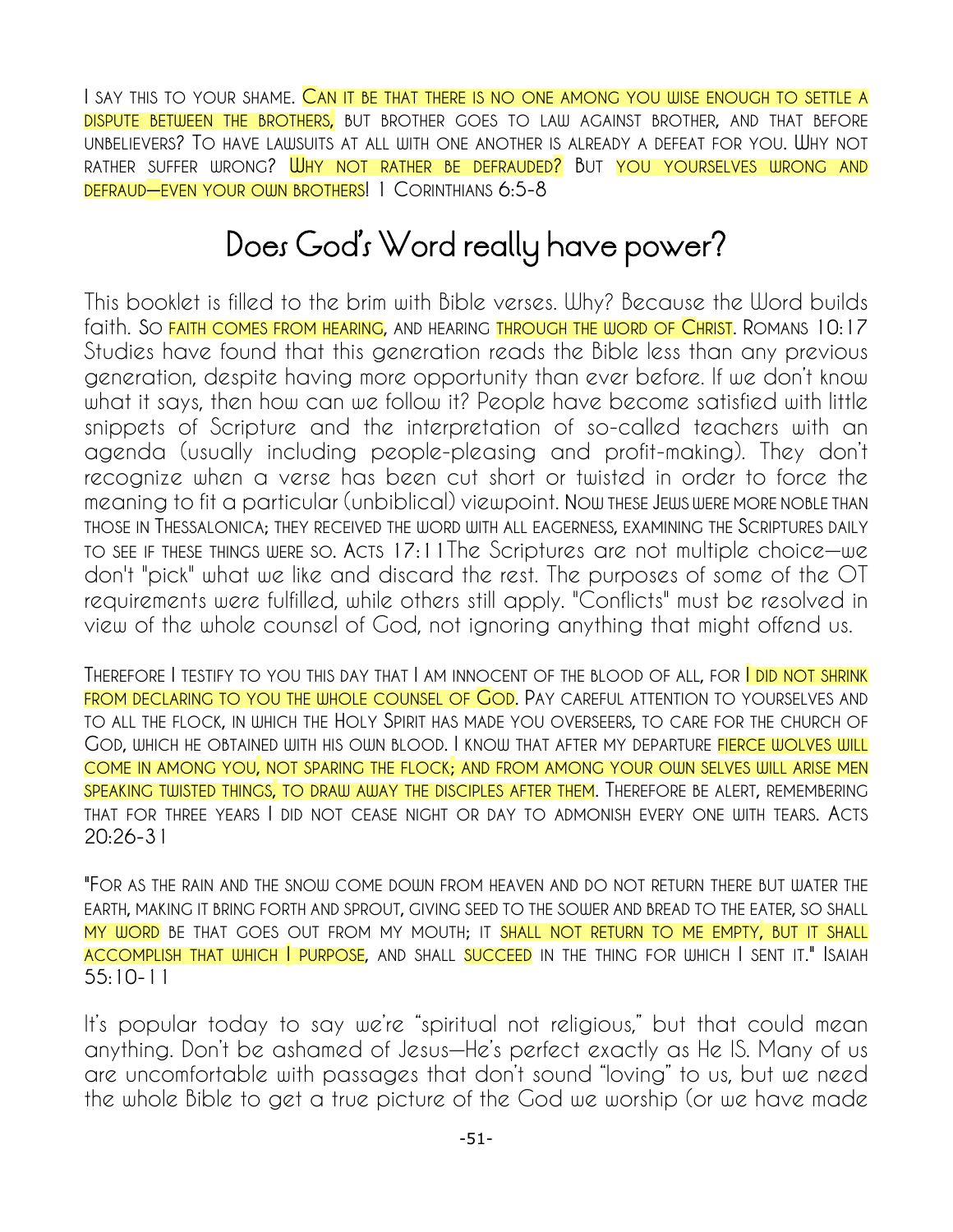Him into our own version of Him instead of who He really is). He gave us many warnings that we can't heed if we don't know about them. We need to get into the Word. It's the key to eternal life as well as protection from the evil one. **BE** SOBER-MINDED; BE WATCHFUL. YOUR ADVERSARY THE DEVIL PROWLS AROUND LIKE A ROARING LION, SEEKING **SOMEONE TO DEVOUR. 1 PETER 5:8 (ALSO SEE 2 TIMOTHY 3:12-17, 2 PETER 3:14-18)**

PUT ON THE WHOLE ARMOR OF GOD, THAT YOU MAY BE ABLE TO STAND AGAINST THE SCHEMES OF THE DEVIL. **... THEREFORE TAKE UP THE WHOLE ARMOR OF GOD, THAT YOU MAY BE ABLE TO STAND YOUR GROUND IN THE EVIL DAY, AND HAVING DONE ALL, TO STAND. EPHESIANS 6:11, 13**

**LET US HOLD FAST THE CONFESSION OF OUR HOPE WITHOUT WAVERING, FOR HE WHO PROMISED IS FAITHFUL. AND LET US CONSIDER HOW TO STIR UP ONE ANOTHER TO LOVE AND GOOD WORKS, NOT NEGLECTING TO MEET TOGETHER, AS IS THE HABIT OF SOME, BUT ENCOURAGING ONE ANOTHER, AND ALL THE MORE AS YOU SEE THE DAY DRAWING NEAR. HEBREWS 10:23-25**

#### What is devotion?

As the writing of this booklet went along, it became my worship, praise and prayer—a work of love for my Redeemer and King: a devotional hoping to inspire devotion in others.

de·vo·tion (noun): 1) love, loyalty, or enthusiasm for a person, activity, or cause. Synonyms: faithfulness, fidelity, constancy, commitment, allegiance, dedication, fondness, admiration, affection, care; 2) worship. Synonyms: devoutness, reverence, godliness, holiness, sanctity; 3) prayer: solemn request or expression of thanks to God.

**NEVERTHELESS, I AM CONTINUALLY WITH YOU; YOU HOLD MY RIGHT HAND. YOU GUIDE ME WITH YOUR COUNSEL, AND AFTERWARD YOU WILL RECEIVE ME TO GLORY. WHOM HAVE I IN HEAVEN BUT YOU? AND THERE IS NOTHING ON EARTH THAT I DESIRE BESIDES YOU. PSALM 73:23-25**

**"JUST SO, I TELL YOU, THERE WILL BE MORE JOY IN HEAVEN OVER ONE SINNER WHO REPENTS THAN OVER NINETY-NINE RIGHTEOUS PERSONS WHO NEED NO REPENTANCE." LUKE 15:7 JESUS SAID TO HER, "EVERYONE WHO DRINKS OF THIS WATER WILL BE THIRSTY AGAIN, BUT WHOEVER DRINKS OF THE WATER THAT I WILL GIVE HIM WILL NEVER BE THIRSTY AGAIN. THE WATER THAT I WILL GIVE HIM WILL BECOME IN HIM A SPRING OF WATER WELLING UP TO ETERNAL LIFE." JOHN 4:13**

If you are already a member of the Body of Christ, then please join me in inviting others. God doesn't want anyone to perish and neither should we. We need to share the gospel with as many people as we can, live our lives in such a way by the power of the Holy Spirit as to be a good example of what God's children are like, and let Him do the rest—because only He can. My prayer is that everyone